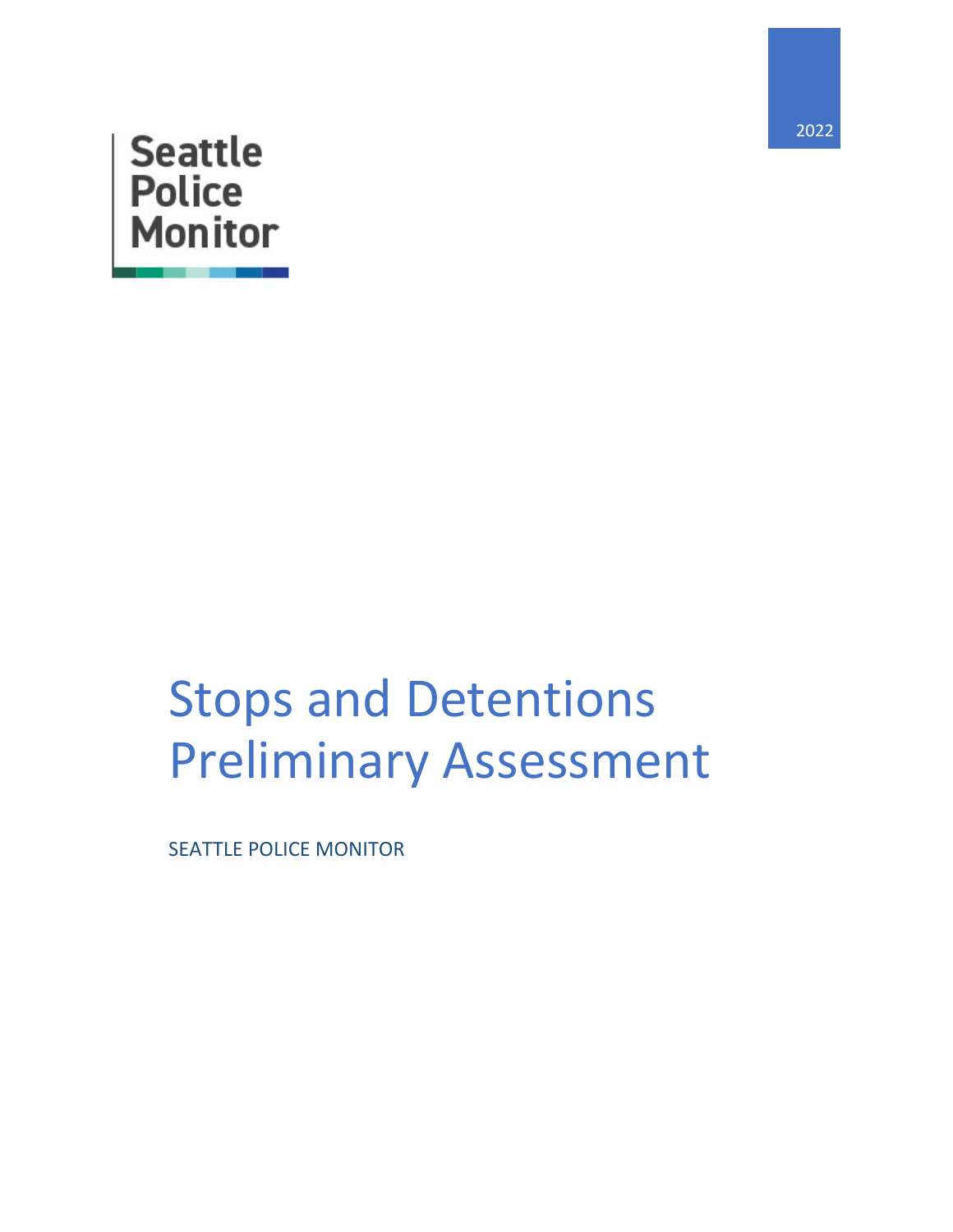### **Table of Contents**

| B.               |  |
|------------------|--|
|                  |  |
|                  |  |
| E.               |  |
|                  |  |
|                  |  |
|                  |  |
| $\overline{4}$ . |  |
|                  |  |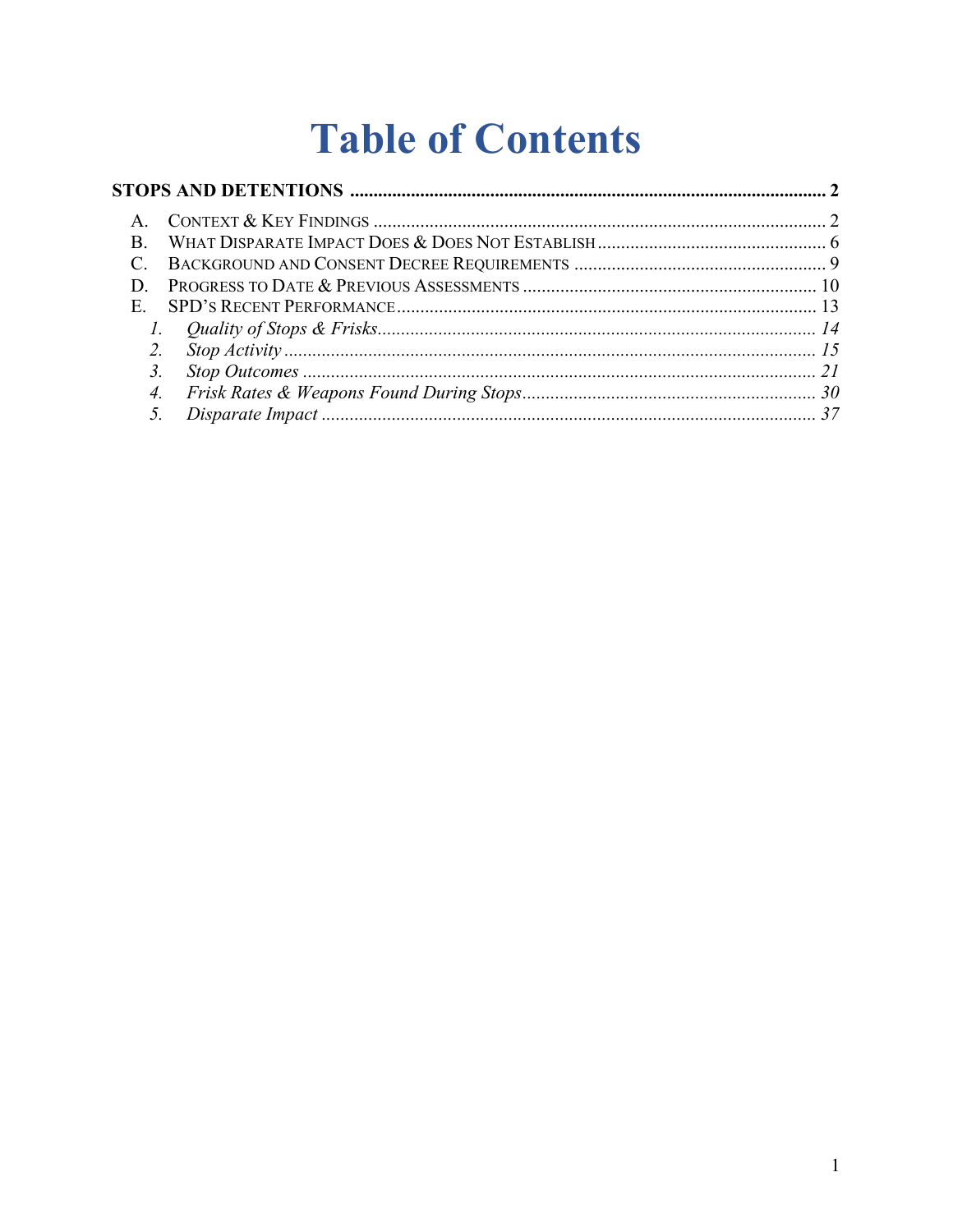#### <span id="page-2-0"></span>Stops and Detentions

#### <span id="page-2-1"></span>A. Context & Key Findings

This executive summary provides a brief history of the stops and detentions reforms of the Consent Decree before summarizing the Seattle Police Department's recent performance in this area on page four.

#### *The Department of Justice's Initial Findings on Stops and Detentions*

The Department of Justice's ("DOJ") 2011 investigation found that the Seattle Police Department ("SPD") had "deficient policies" and provided "inadequate supervision and training of its officers" on conducting proper stops and detentions.<sup>[1](#page-2-2)</sup> Additionally, SPD did not "collect adequate data to self-assess" its stop and detention practices for appropriate legal bases for individual stops or potential trends of biased policing.[2](#page-2-3)

While the Department of Justice's investigation did "not reach a finding of discriminatory policing,"[3](#page-2-4) the investigation "raise[d] serious concerns about practices that could have a disparate impact on minority communities."<sup>[4](#page-2-5)</sup> Specifically, DOJ's "[a]nalysis of limited data suggest[ed] that, in certain precincts, SPD officers may stop a disproportionate number of people of color where no offense or other police incident occurred."[5](#page-2-6) In addition to finding problems with SPD's policies, supervision, and training in this area, DOJ observed, "[o]f the deficiencies we identified, perhaps the most important is SPD's failure to collect and analyze data that could address and respond to the perception that some of its officers engage in discriminatory policing."[6](#page-2-7)

#### *Consent Decree Requirements & Prior Assessments of SPD's Stops and Detentions Practices*

In response to these concerns, the Consent Decree required SPD to implement new policies, trainings, documentation procedures, and supervisory requirementsregarding its stop practices and to address concerns about associated biased policing. After SPD implemented these new measures, the Monitoring Team conducted a comprehensive review of SPD's compliance with Consent

<span id="page-2-2"></span><sup>1</sup> Dkt. 1-1, *Investigation of the Seattle Police Department*, United States Department of Justice, Civil Rights Division, United States Attorney's Office, Western District of Washington" (Dec. 16, 2011) [hereinafter "2011 Findings Letter"] at 6.

<span id="page-2-3"></span><sup>2</sup> 2011 Findings Letter at 30.

<span id="page-2-4"></span><sup>3</sup> 2011 Findings Letter at 6.

<span id="page-2-5"></span><sup>4</sup> 2011 Findings Letter at 6.

<span id="page-2-6"></span><sup>5</sup> 2011 Findings Letter at 6.

<span id="page-2-7"></span><sup>6</sup> 2011 Findings Letter at 6.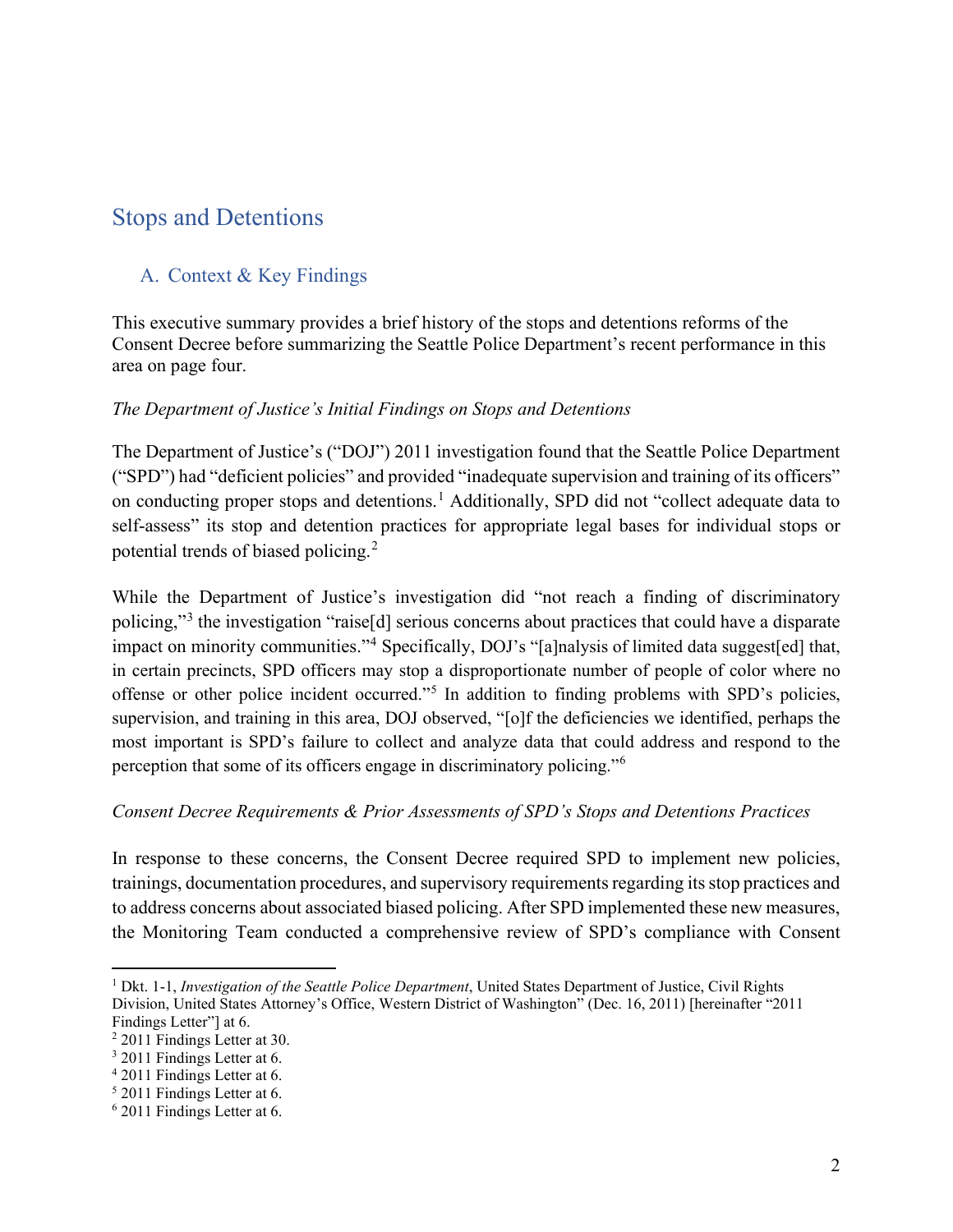Decree requirements and issued its Tenth Systemic Assessment in 2017 summarizing its findings. The Monitoring Team found that an "exceedingly small" number of stops lacked "sufficient legal justification<sup>"[7](#page-3-0)</sup> and that "officers by and large are conducting frisks of a stopped subject when they have the appropriate legal justification – not as a matter of course."<sup>[8](#page-3-1)</sup> The Monitoring Team also found that race was "not a factor in determining an individual's likelihood of being the subject of a 'bad' stop," i.e., a stop that was counter to law or policy.<sup>[9](#page-3-2)</sup> Further, the Monitoring Team found Black subjects were less likely to be subject to a legally-unjustified frisk during a stop than White subjects, though Black subjects were frisked at higher rates than White subjects.<sup>[10](#page-3-3)</sup> Largely because "SPD and its officers [were] complying with the legal and policy requirements related to stops, searches, and seizures,"<sup>[11](#page-3-4)</sup> the Monitoring Team certified SPD as in compliance with the stops and detentions requirements of the Consent Decree and the related bias-free policing requirements (paragraphs  $138-151$ ).<sup>[12](#page-3-5)</sup>

Even as it found SPD in compliance with these provisions, the Monitoring Team identified that "an individual's race . . . helps to predict the likelihood of being stopped and the likelihood of being frisked by an SPD officer," when factoring in various potential sociological factors that could impact disparities in policing.<sup>[13](#page-3-6)</sup> While the Monitoring Team recognized that "neither the Consent Decree nor the Court-approved policies on stops and bias-free policing demand that SPD immediately stop practices that it may determine are linked to disparate impacts,"<sup>[14](#page-3-7)</sup> the Monitors pointed to the need for more action on the issue. Specifically, the Monitoring Team emphasized that disparate impacts in stop data, regardless of whether the stops were legally justifiable or not, were of continuing concern and should be further examined by SPD and the Seattle community. The Monitoring Team observed that this future work aligned with SPD's bias-free policing policy, developed and implemented as a result of the Consent Decree, which provides a framework for SPD to engage collaboratively with the community toward addressing disparities. The bias-free policing policy requires that where "unwarranted disparate impacts are identified" with respect to a given SPD practice or policy, "the Department will consult as appropriate with neighborhood, business and community groups, including the Community Police Commission, to explore equally effective alternative practices that would not result in disproportionate impact."<sup>[15](#page-3-8)</sup> SPD has subsequently conducted further analysis in this area in partnership with the Community Police Commission to identify opportunities to modify SPD's operations, as discussed later in this report.

<span id="page-3-0"></span><sup>7</sup> Tenth Systemic Assessment at 3

<span id="page-3-1"></span><sup>8</sup> Tenth Systemic Assessment at 3.

<span id="page-3-2"></span><sup>&</sup>lt;sup>9</sup> Tenth Systemic Assessment at 6.

<span id="page-3-3"></span><sup>&</sup>lt;sup>10</sup> Tenth Systemic Assessment at 7.

<span id="page-3-4"></span><sup>&</sup>lt;sup>11</sup> Tenth Systemic Assessment at 3.

<span id="page-3-5"></span><sup>&</sup>lt;sup>12</sup> Tenth Systemic Assessment at 7.

<span id="page-3-6"></span><sup>&</sup>lt;sup>13</sup> Tenth Systemic Assessment at 4.

<span id="page-3-7"></span><sup>&</sup>lt;sup>14</sup> Tenth Systemic Assessment at 8.

<span id="page-3-8"></span><sup>15</sup> Tenth Systemic Assessment at 40–41.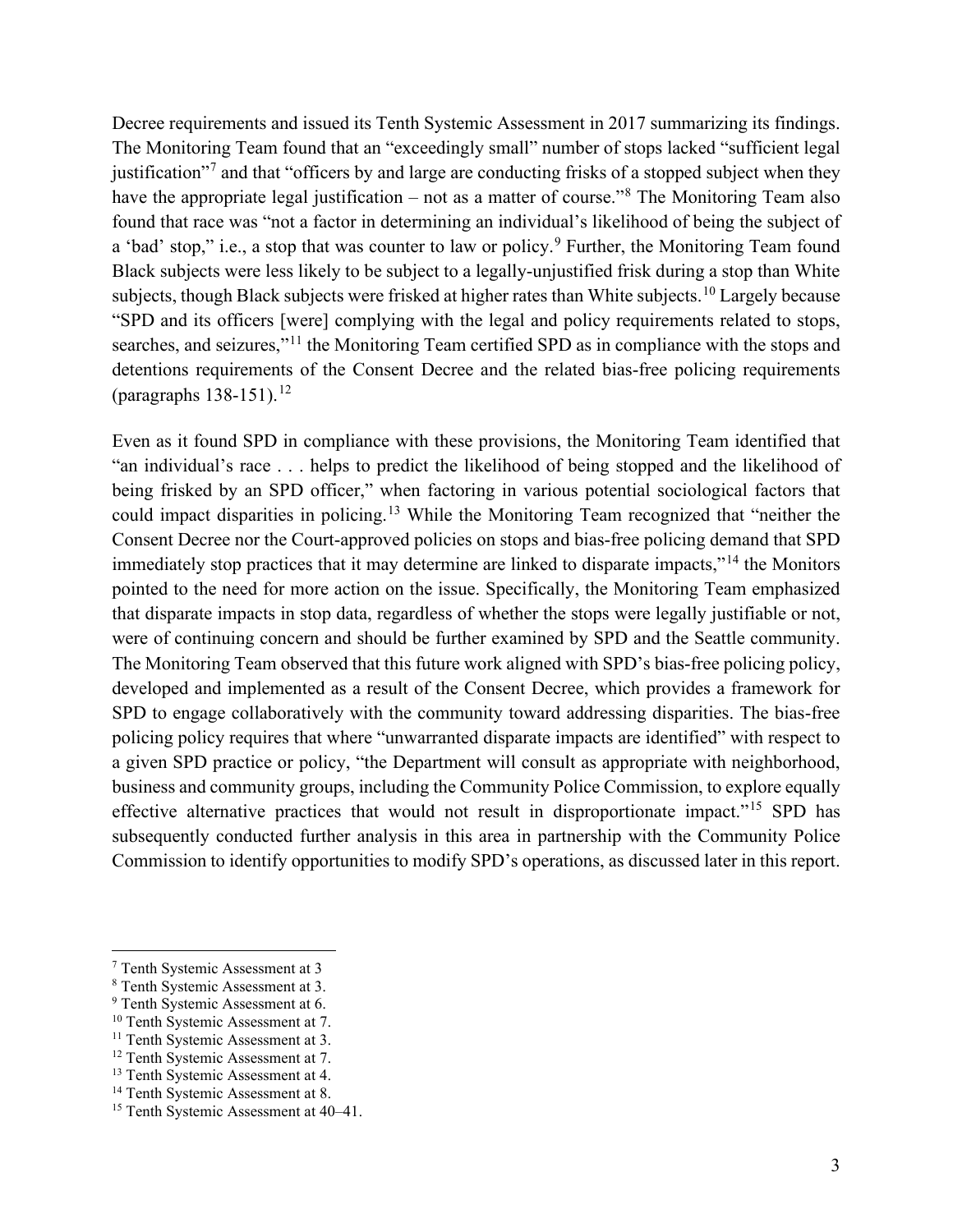After the Court found SPD in full and effective compliance with the Consent Decree in early 2018, SPD conducted two follow-up assessments of its compliance with the Consent Decree's stops and detentions requirements in 2019, which the Monitoring Team and DOJ subsequently reviewed and validated in keeping with the sustainment phase of the Consent Decree. These assessments concluded that SPD had sustained compliance with the stops and detentions requirements of the Consent Decree.<sup>[16](#page-4-0)</sup> SPD also produced two reports analyzing disparities in SPD's stop activities as part of this compliance sustainment assessment process. These analyses largely confirmed the Monitoring Team's prior findings regarding disparities in SPD's stops and detentions practices and included commitments by SPD aimed at reducing disparities, based in part on community feedback generated in partnership with the Community Police Commission (CPC). SPD committed to continued partnership with CPC and enhancements to policy and training, amongst other actions, as a result of this collaborative analysis.[17](#page-4-1) The specific commitments are detailed later in this report.

#### *Summary of This Assessment of SPD's Recent Performance on Stops and Detentions*

The Monitoring Team has reviewed SPD's recent performance related to stops and detentions and has produced the following assessment to update the public and the Court on SPD's performance in this area. Key findings related to SPD's compliance with related requirements include:

- Officers continue to routinely articulate reasonable suspicion for their stops at rates consistent with what was previously found by SPD during the sustainment phase of the Consent Decree.
- Officers are appropriately articulating the justification for conducting frisks at rates consistent with previous sustainment phase audits.
- SPD does not conduct frisks after stops as a matter of course, with frisks occurring in 23% of stops from 2018 to 2020.
- Race was not a factor in determining an individual's likelihood of being the subject of a stop or frisk lacking documentation of sufficient legal justification by officers.

This assessment also summarized a variety of quantitative statistics and trends within SPD stop practices and outcomes that, while not strictly relating to specific Consent Decree requirements, provide context and additional findings regarding SPD's performance over time:

<span id="page-4-0"></span><sup>16</sup> Seattle Police Department, *Stops and Detentions Audit* 23 (Oct. 2019).

<span id="page-4-1"></span><sup>17</sup> Seattle Police Department, *Disparity Review – Part II: Developing a Deeper Understanding of Disparities Identified in Part I* 6–7 (Dec. 2019).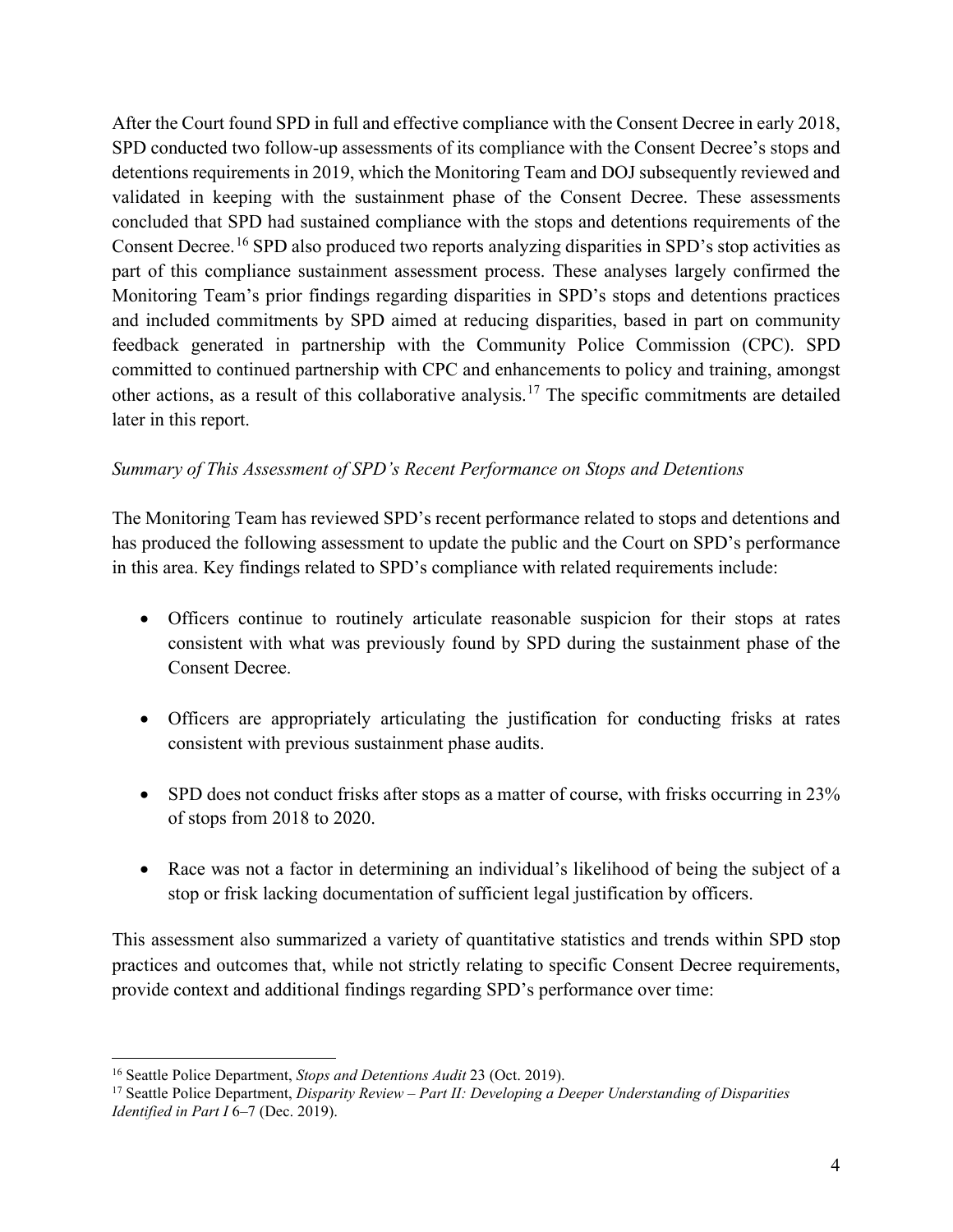- SPD conducted 4,282 stops in 2021 its lowest on record, 30% below the previous low in 2020, and 52% below the recorded high in 2018.
- Racial disparities in stops remained fairly consistent between 2015 and 2020, with the greatest disparities for Native American and Black individuals, compared to Seattle's population. Such findings have long produced concern in the community, and it is important to recognize what population-based comparisons do and do not establish to help SPD and the community move forward in addressing this issue. As the previous Monitor observed, comparing police activity to population provides a "generalized type of analysis [that] does not tell us much about what is driving disparity."<sup>[18](#page-5-0)</sup> Further, determining the extent of racial disparity caused specifically by policing is difficult to quantify.<sup>[19](#page-5-1)</sup> Directly comparing stop or frisk rates to the racial composition of Seattle's population does not, by itself, render conclusions on biased-policing or tell us the amount of disparity caused specifically by SPD's practices, because racial disparities evident in police data may be impacted by societal inequities, not just by the actions of individual subjects or officers. Certainly, despite these limitations, population-based comparisons still present community concerns and questions that require further engagement and analysis. Given both the limitations of population-based comparisons and the community concerns resulting from such population disparities, SPD must continue to assess its data at a deeper level and act to address unwarranted disparities in partnership with the community, as discussed below in alignment with SPD's bias-free policing policy.
- Differences in frisk rates across races have reduced over time, from a gap of 11 percentage points in 2015 to 5 percentage points in 2020. Frisk rates for stopped individuals ranged 7% across races, with a low of 20% for White subjects to a high of 27% for Asian and Black subjects, between 2018 and 2020.
- From 2018 to 2020, the rate at which SPD officers found weapons in a stop with a frisk was higher for White subjects than any other racial group – and 10 percentage points higher than frisks of Black individuals. This difference is similar to earlier findings by the previous Monitor.<sup>[20](#page-5-2)</sup>
- SPD has developed robust in-house analytics that confirm stop disparities previously identified by the Monitoring Team, though to varying extents in some areas, using an advanced analytical approach that assesses disparities at levels beyond overall populationbased comparisons. SPD's own analytics now identify specific differences in stop and post-

<span id="page-5-0"></span><sup>&</sup>lt;sup>18</sup> Tenth Systemic Assessment at 3.

<span id="page-5-1"></span><sup>&</sup>lt;sup>19</sup> Tenth Systemic Assessment at 40-41 ("Sorting out whether disparity on the basis of suspect classifications, like race, is the result of intentional discrimination, the result of unknowing or subconscious bias, or is the effect of one or many factors having nothing to do with race or that are tangled up with race is challenging.").

<span id="page-5-2"></span><sup>&</sup>lt;sup>20</sup> Tenth Systemic Assessment at 76.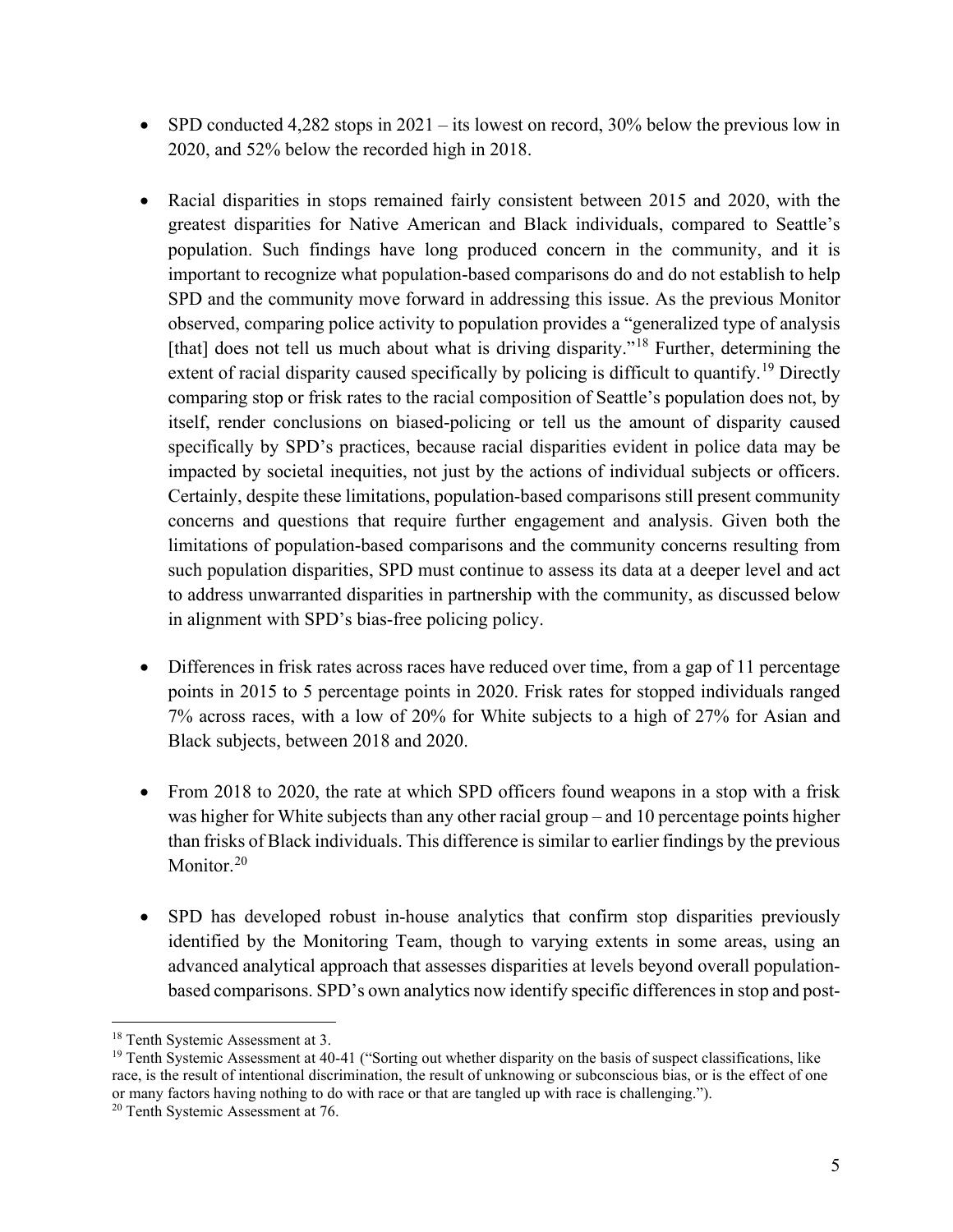stop data across races through this sophisticated method, issues which require further examination and appropriate follow-up as discussed below. As explained by the prior Monitor, in various points in this report, and in a variety of contexts in current law, racial disparities by themselves do not necessarily prove bias by individual police officers or agencies – as they operate within the context of social factors that may contribute to disparities. Still, racial disparities of this nature are concerning—regardless of intent or cause—and the City as a whole, including SPD, should strive to eliminate them. SPD's ability to critically assess its performance in this area and identify potential unwarranted disparities through rigorous analyses is particularly critical in this regard. Few, if any, law enforcement agencies in the United States have built or maintain the internal capacity to produce ongoing disparity analyses at this level of rigor and sophistication.

• SPD must use this sophisticated analytical capacity to continue to collaborate with the Community Police Commission and Office of Inspector General to identify opportunities for improvement and implement recommendations toward more equitable policing, in line with SPD's bias-free policing framework, which requires collaborative community engagement toward addressing unwarranted disparities. SPD collaborated with the Community Police Commission to assess disparities and identify opportunities to potentially reduce future disparities. Collaborations like this must continue and strengthen for the City to move forward in addressing disparities in stops and across SPD enforcement activity.

The following report details these and other findings regarding SPD's performance around stops and detentions and potential associated biases.

#### <span id="page-6-0"></span>B. What Disparate Impact Does & Does Not Establish

**This assessment presents findings of disparate impacts for certain races, and it is important to discuss what these disparity findings do and do not establish.** Disparity analyses in policing assess whether police actions are having a disproportionate impact on a given demographic group. This critical topic has long been the subject of wide-ranging research and discussion, given its import to the community and policing. In the Tenth Systemic Assessment, the previous Monitoring Team provided an overview of disparity analyses and how the Consent Decree process engages with disparity and bias. Here, the Monitoring Team provides a brief overview of this topic of vital community interest, in advance of presenting statistics on how SPD actions are impacting demographic groups in Seattle.

**At the outset, it is important to distinguish between disparity and bias.** Disparity refers to actions or outcomes that are disproportionate for a given demographic group; the Consent Decree defines bias as the "selective enforcement or non-enforcement of the law, including the selecting or rejecting of particular policing tactics or strategies, based on membership in a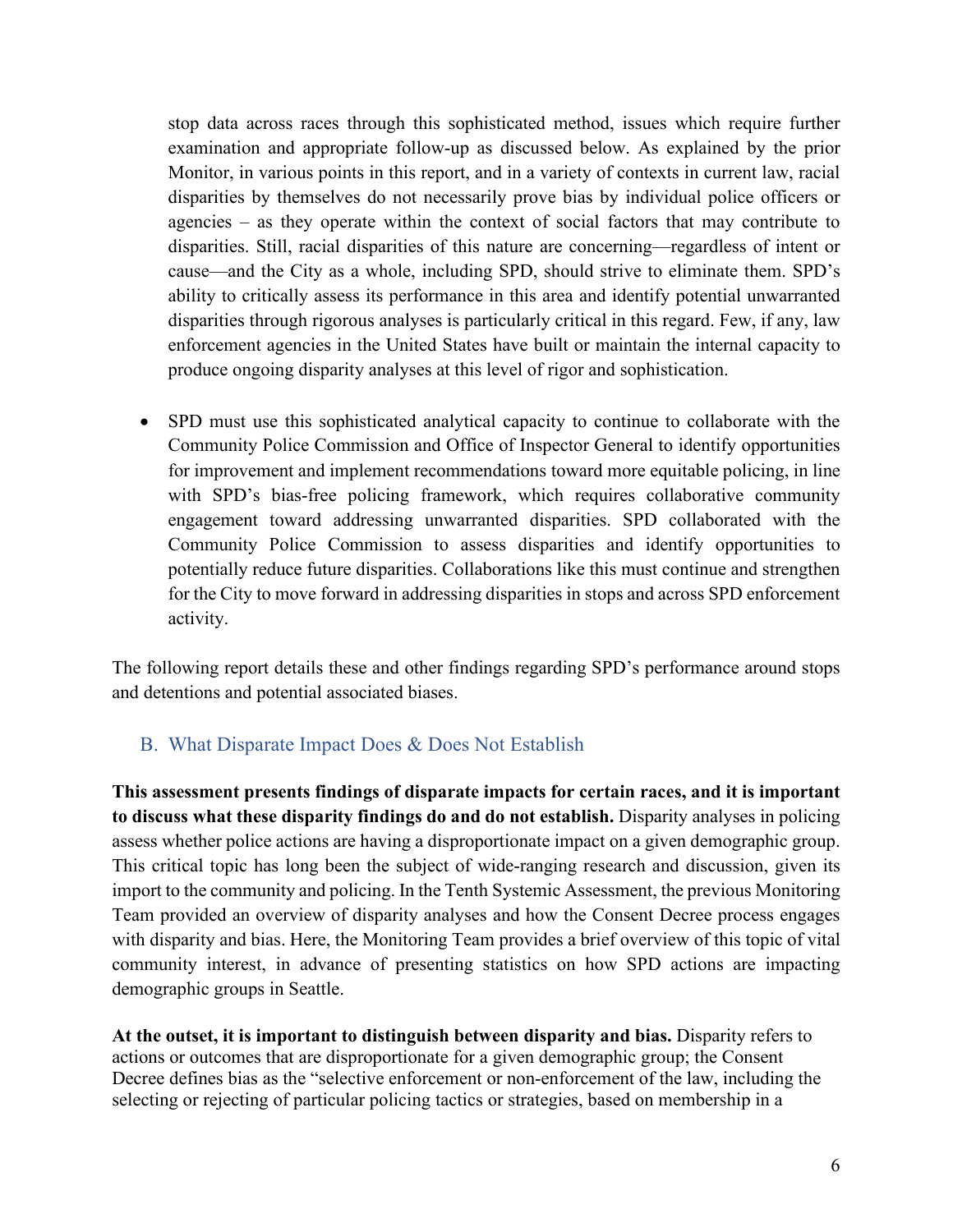demographic category."[21](#page-7-0) As the previous Monitoring Team noted, "[s]orting out whether disparity on the basis of suspect classifications, like race, is the result of intentional discrimination, the result of unknowing or subconscious bias, or is the effect of one or many factors either having nothing to do with race or that are tangled up with race is challenging."<sup>[22](#page-7-1)</sup> In other words, disparity, by itself, may not prove bias, though bias may be a factor driving disparity. **While disparity analyses may have limited ability to determine bias, this does not mean disparity findings lack meaning or import.** However, as a result of challenges proving bias, "courts have been historically reluctant to invalidate governmental actions as discriminatory and impermissible" "[w]hen there are reasonable and legitimate reasons for a practice that produces disparities."[23](#page-7-2)

"Consequently," with this backdrop and in the absence of DOJ finding SPD engaged in biased policing, **"neither the Consent Decree nor the Court-approved policies on stops and bias-free policing demand that SPD immediately stop practices that it may determine are linked to disparate impacts**."[24](#page-7-3) However, disparity in policing is obviously still an area of great community interest, and SPD's bias-free policing policy, approved through the Consent Decree process, requires that SPD assess its data to identify unwarranted disparities and collaborate with the community to "explore equally effective alternative practices that would result in less disproportionate impact."<sup>[25](#page-7-4)</sup> This report discusses SPD's efforts in this area – and provides recommendations for the ongoing work to come in partnership with the community.

This ongoing work will require both analysis of disparity data and action toward addressing identified issues. **Despite extensive research and interest in identifying and addressing bias in policing, there is no consensus on how to best assess disparities or discern bias in policing activities and outcomes**. While a variety of statistical approaches can provide meaningful insights, research has found that "[a]ll approaches have weaknesses."[26](#page-7-5) In particular, statistical analyses are limited in explaining precisely *why* the disparities exist amidst a number of potential contributing factors and, critically, *what* needs to be done to address them. While available analytical methods have their limitations, assessing and acting, where possible, on disparity findings is important to police legitimacy and effectiveness.

One common disparity analysis involves comparing police data on topics like stops or uses of force against population statistics to examine whether police actions are impacting certain demographics in a disproportionate fashion. **Population-based analyses present insights but also do not, by** 

<span id="page-7-0"></span> $21$  Dkt. 3-1 ¶¶ 30.

<span id="page-7-1"></span><sup>&</sup>lt;sup>22</sup> Tenth Systemic Assessment at 40.

<span id="page-7-2"></span><sup>&</sup>lt;sup>23</sup> Tenth Systemic Assessment at 40.

<span id="page-7-3"></span><sup>&</sup>lt;sup>24</sup> Tenth Systemic Assessment at 40.

<span id="page-7-4"></span><sup>&</sup>lt;sup>25</sup> Seattle Police Department Manual, Section 5.140, Bias-Free Policing (last rev. Aug. 1, 2019),

https://www.seattle.gov/police-manual/title-5---employee-conduct/5140---bias-free-policing.

<span id="page-7-5"></span><sup>26</sup> Ridgeway, Greg, and John MacDonald, ["Methods for Assessing Racially Biased Policing,](http://www.rand.org/pubs/reprints/RP1427.html)" *Race, Ethnicity, and Policing: New and Essential Readings*, edited by Stephen K. Rice and Michael D. White, March 2010, chapter 7, pages 180-204. Copyright 2010 NYU Press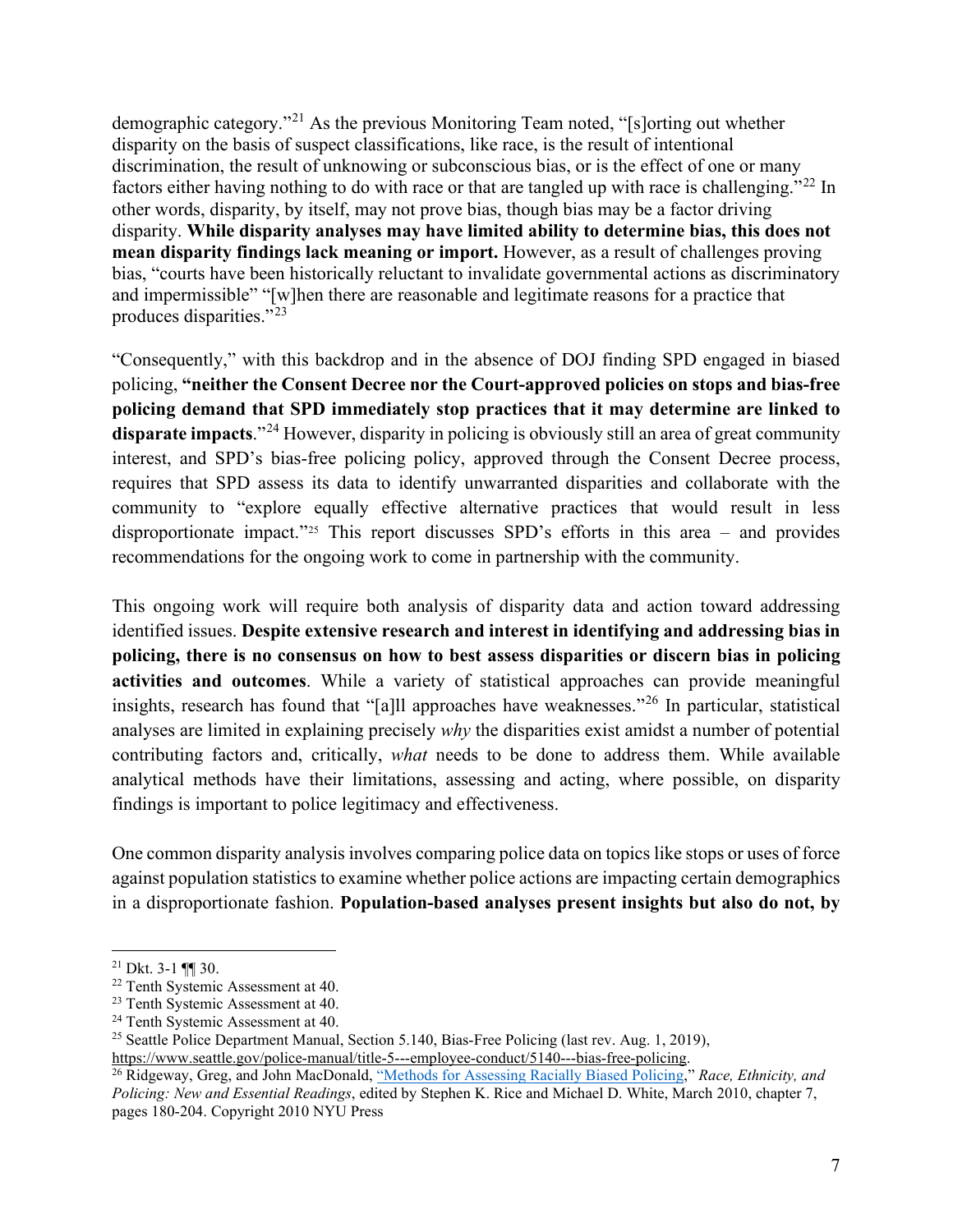**themselves, tell a complete story regarding disparity or potential bias, since other sociological factors may impact policing disparities as they do in other areas of society.** Consequently, population-based comparisons do "not tell us much about what is driving disparity," as noted by the previous Monitoring Team. [27](#page-8-0) For example, this assessment will show that SPD stops disproportionately impact certain minority groups in Seattle, but these population-based conclusions cannot identify to what degree these disparities result specifically from SPD apart from broader sociological forces. Certainly, the limitations of population-based disparities do not mean that such disparities lack meaning. Rather, they are an important way of reviewing police activity, but it is likewise important to remain cognizant of their limitations in factoring in other potentially relevant social forces or explaining why specifically disparities are occurring – or what specifically can be done to address the identified disparities.

For example, the Center for Policing Equity (CPE) published a 2021 report comparing SPD's stop practices against Seattle's population.<sup>[28](#page-8-1)</sup> CPE is national leader in assessing and addressing these very issues. Similar to previous Monitoring Team assessments, CPE's report found disparities in stop trends that once again prompted community concerns regarding the racial impacts of policing in Seattle. CPE contextualized what these findings meant up front in their report:

While findings of racial disparities are always reason for concern, they are not necessarily attributable to decisions or practices by law enforcement. In other words, observed racial disparities do not necessarily indicate that officers have prejudiced beliefs or that they have even engaged in discriminatory behavior. Crime, poverty, institutional neglect, and a host of other factors may drive law enforcement's disparate contacts with and other behaviors toward various racial groups. These factors do not mean disparities are not a concern, just that those seeking to address the concern must focus on all of the factors that produce them—including, but not limited to, the policies and behaviors of law enforcement.[29](#page-8-2)

**While the CPE report recognized that "[d]isparities do not necessarily indicate that police officers have engaged in biased or discriminatory behavior," CPE also emphasized that disparities are critically "important to measure, as these differences can represent pain points for communities."**[30](#page-8-3) Moreover, such disparities require further examination due to their potential association with biased policing. CPE's report produced three specific action steps, amongst other recommendations, related to stops data collection to help SPD "investigate

<span id="page-8-0"></span><sup>&</sup>lt;sup>27</sup> Tenth Systemic Assessment at 3.

<span id="page-8-1"></span> $^{28}$  CPE noted multiple times in its report that it would have conducted regression analyses beyond population-based comparisons if additional data were available.<br><sup>29</sup> Center for Policing Equity. "The Science of Justice: Seattle Police Department National Justice Database City

<span id="page-8-2"></span>Report." January 2021.

<span id="page-8-3"></span><sup>&</sup>lt;sup>30</sup> Center for Policing Equity. "The Science of Justice: Seattle Police Department National Justice Database City Report." January 2021. Page 9.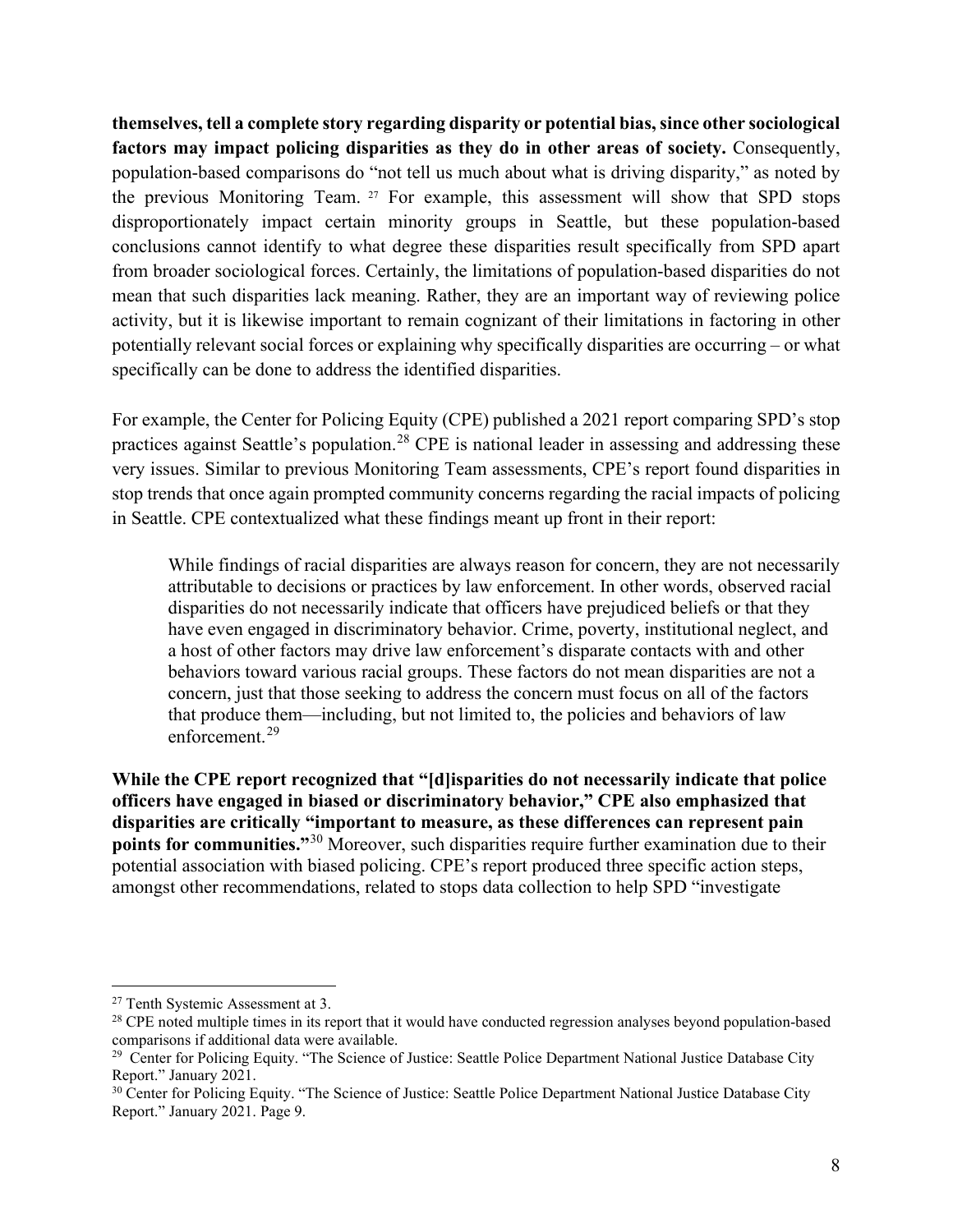[disparities] further"<sup>[31](#page-9-1)</sup> and "enhance the department's commitment to fair and equitable policing."[32](#page-9-2)

Methods exist to assess disparity on a more detailed level than population-based comparisons by factoring in potentially impactful social forces, such as crime rates, income, and other potential factors.[33](#page-9-3) Such analyses can present more specific insights on how various forces might be impacting policing activities and outcomes, but these analyses, too, are limited in precisely articulating *why* the disparities exist amidst a number of potential contributing factors. Over the course of the Consent Decree, SPD has built the capacity to assess disparities with sophisticated methods, which are more complex than population-based comparisons, and SPD can now conduct a deeper level of disparity analysis by attempting to account for a variety of factors to isolate the impacts of race. **In turn, SPD is now identifying specific disparities through sophisticated analyses, previously conducted solely by the Monitoring Team since they were beyond SPD's abilities. Now, critically, SPD must build upon the Department's prior analyses and community engagement in this area to move forward in addressing any unwarranted disparities – and to comply with its Court-approved bias-free policing policy.**

As trends in demographics and associated racial disparities are discussed throughout this report, it is important to keep this context in mind when considering what disparate impacts do and do not establish. Relevant sections of this report refer back to this overview to provide continued context regarding these important statistics. **The final section of this report discusses the history – and future – of SPD disparity analyses in greater depth.** 

#### <span id="page-9-0"></span>C. Background and Consent Decree Requirements

The Department of Justice's 2011 investigation found that SPD had "deficient policies" and provided "inadequate supervision and training of its officers" with respect to stops and detentions.<sup>[34](#page-9-4)</sup> Additionally, SPD did not collect "adequate data to self-assess" its stop and detention practices for appropriate legal bases for individual stops or potential trends of biased policing.<sup>[35](#page-9-5)</sup> In particular, DOJ's investigation "raise<sup>[d]</sup> serious concerns about SPD's practices related to pedestrian stops."[36](#page-9-6) DOJ found that "SPD need[ed] to implement better policies, training, and supervision to ensure officers constitutionally detain someone in a pedestrian encounter."

<span id="page-9-1"></span><sup>&</sup>lt;sup>31</sup> Center for Policing Equity. "The Science of Justice: Seattle Police Department National Justice Database City Report." January 2021. Page 9.

<span id="page-9-2"></span><sup>&</sup>lt;sup>32</sup> Center for Policing Equity. "The Science of Justice: Seattle Police Department National Justice Database City Report." January 2021. Page 6.

<span id="page-9-3"></span><sup>&</sup>lt;sup>33</sup> As previously mentioned, the Center for Policing Equity would have conducted such analysis with additional data.

<span id="page-9-4"></span> $34$  2011 Findings Letter" at 6.

<sup>&</sup>lt;sup>35</sup> 2011 Findings Letter at 30.

<span id="page-9-6"></span><span id="page-9-5"></span><sup>36</sup> 2011 Findings Letter at 26.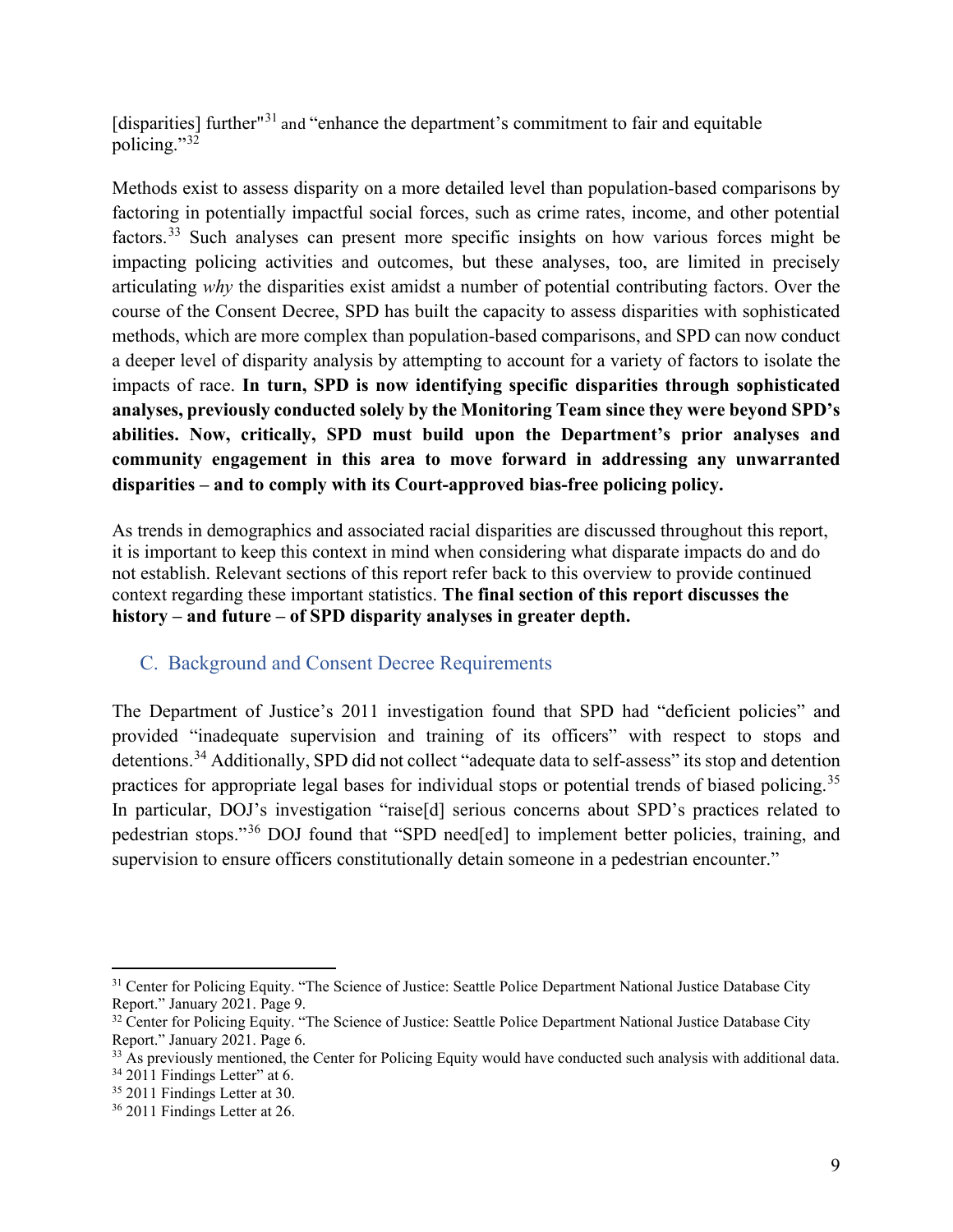While the Department of Justice's investigation did "not reach a finding of discriminatory policing,"[37](#page-10-1) the investigation "raise[d] serious concerns about practices that could have a disparate impact on minority communities."<sup>[38](#page-10-2)</sup> With respect to aggregate data on stops, DOJ observed that "[s]tanding alone, disparities in stop and arrest data are insufficient to show discriminatory policing."[39](#page-10-3) Instead, disparities "can be one indicator as to whether a Department needs to look further to determine if the data can be explained or if it is a reflection of discriminatory policing."<sup>[40](#page-10-4)</sup>

To address the concerns that the investigation raised with respect to stops and detentions and any associated bias, the Consent Decree required, among other things, that SPD:

- 1. Revise its policy addressing investigatory stops and detentions;<sup>[41](#page-10-5)</sup>
- 2. Provide annual in-service training to all officers on the importance of constitutional, professional police-community contacts for effective policing and public trust;<sup>[42](#page-10-6)</sup>
- 3. Ensure the supervisory review of investigatory stops;  $43$
- 4. Revise its policies relating to bias-free policing;<sup>[44](#page-10-8)</sup>
- 5. Provide bias-free training to all SPD officers;<sup>[45](#page-10-9)</sup> and
- 6. Ensure that supervisors play the appropriate role in identifying and addressing instances of discriminatory policing.[46](#page-10-10)

#### <span id="page-10-0"></span>D. Progress to Date & Previous Assessments

The Monitoring Team approved the implementation of new policies and training on stops and biasfree policing and subsequently reviewed SPD's compliance with these new requirements. In 2017, the Monitoring Team conducted an assessment – including a quantitative review of patterns in SPD investigatory stops and a qualitative review of individual stops to determine if they complied with law and SPD policy – that concluded, among its many findings, that:<sup>[47](#page-10-11)</sup>

• "The number of stops and detentions of individuals that are not supported by sufficient legal justification is exceedingly small."[48](#page-10-12) 

<span id="page-10-8"></span><sup>44</sup> Dkt. 3-1 ¶¶ 146.

<span id="page-10-1"></span><sup>&</sup>lt;sup>37</sup> 2011 Findings Letter at 6.

<span id="page-10-2"></span><sup>38</sup> 2011 Findings Letter at 6.

<span id="page-10-3"></span><sup>39</sup> 2011 Findings Letter at 30.

<span id="page-10-4"></span><sup>40</sup> 2011 Findings Letter at 30.

<span id="page-10-5"></span> $41$  Dkt. 3-1 ¶¶ 140-41.

<span id="page-10-6"></span><sup>42</sup> Dkt. 3-1 ¶¶ 142–43.

<span id="page-10-7"></span><sup>43</sup> Dkt. 3-1 ¶¶ 144.

<span id="page-10-9"></span><sup>45</sup> Dkt. 3-1 ¶¶ 147–49.

<span id="page-10-10"></span><sup>46</sup> Dkt. 3-1 ¶¶ 150–52.

<span id="page-10-11"></span><sup>&</sup>lt;sup>47</sup> Tenth Systemic Assessment at 7.

<span id="page-10-12"></span><sup>48</sup> Tenth Systemic Assessment at 3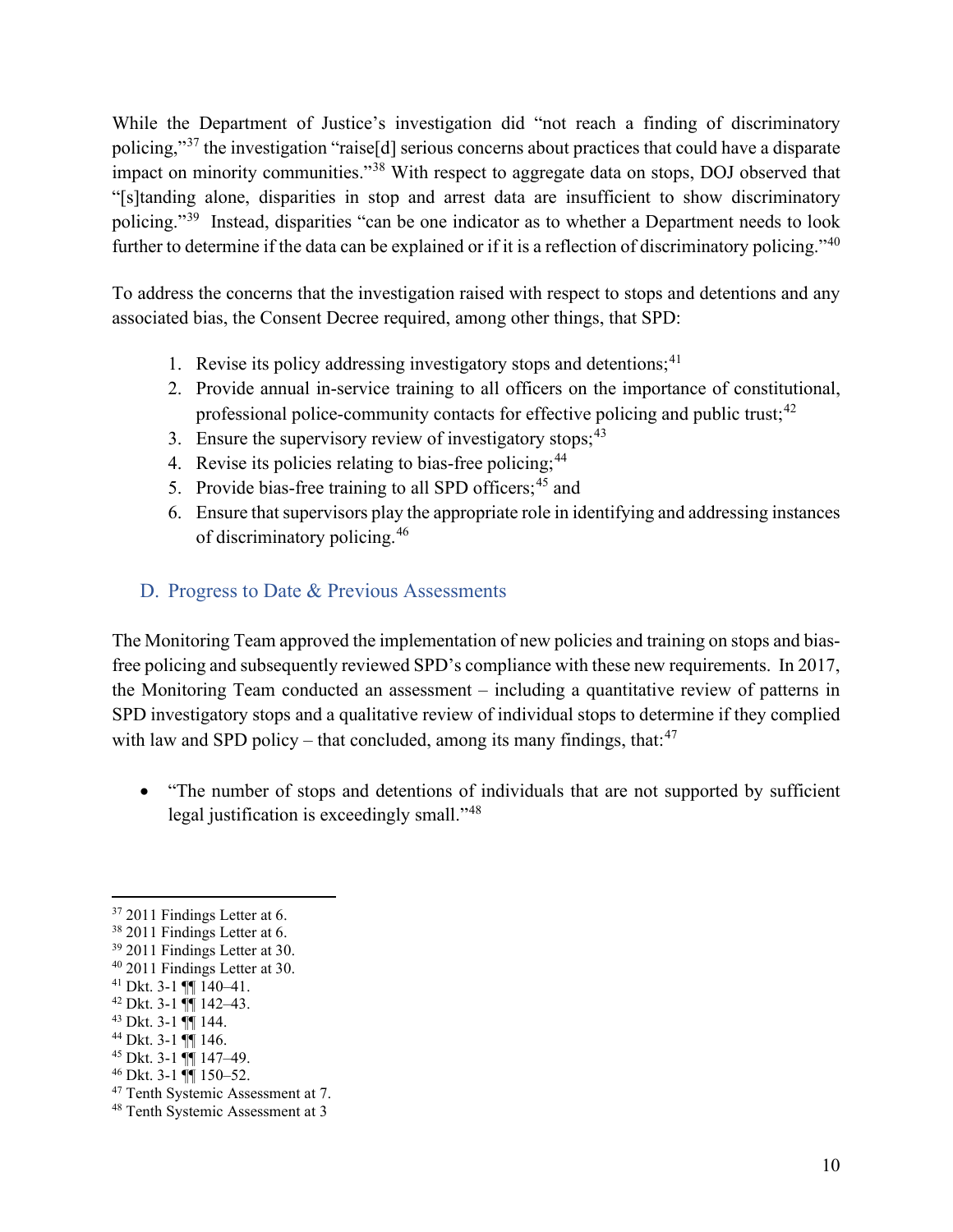- "Similarly, officers by and large are conducting frisks of a stopped subject when they have the appropriate legal justification – not as a matter of course."<sup>49</sup>
- "[A]n individual's race . . . helps to predict the likelihood of being stopped and the likelihood of being frisked by an SPD officer."[50](#page-11-1)
- Race was "not a factor in determining an individual's likelihood of being the subject of a 'bad' stop," i.e., a stop that was counter to law or policy. $51$
- Black subjects were both more likely to be subjected to a legally justified frisk and less likely to be subjected to a legally-unjustified frisk during a stop than White subjects.<sup>[52](#page-11-3)</sup>

Largely because "SPD and its officers are complying with the legal and policy requirements related to stops, searches, and seizures,"[53](#page-11-4) the Monitoring Team certified SPD as in compliance with paragraphs 138 through 151 of the Consent Decree.<sup>54</sup>

Even as the Monitoring Team found SPD in compliance with these provisions, the Monitoring Team emphasized that disparate impacts in stop practices, regardless of whether the stops were legally justifiable or not, was of continuing concern and required further examination by SPD and the Seattle community. As the Monitoring Team reported, because "the likelihood that an individual will be stopped in the first instance and, when stopped, will be frisked do vary substantially by and depend on race – even after controlling for other potential influences like crime and neighborhood,"[55](#page-11-6) "[a]dditional study by the Department and others to determine the underlying causes of the disparity and how such disparities might best be addressed will be necessary."[56](#page-11-7) SPD has subsequently conducted further analysis in this area in partnership with the Community Police Commission to identify opportunities to modify SPD's operations, as discussed later in this report.

The Monitoring Team observed that this future work aligned with SPD's policy on bias-free policing, developed through the Consent Decree process, which commits SPD "to eliminating policies and practices that have an unwarranted disparate impact on certain protected classes" by working to "identify ways to protect public safety and public order without engaging in unwarranted or unnecessary disproportionate treatment."<sup>[57](#page-11-8)</sup> Specifically, in its bias-free policing policy, SPD commits to identify practices "that have a disparate impact on protected classes relative to the general population,"[58](#page-11-9) consider "effective alternative practices that would result in

<span id="page-11-0"></span><sup>&</sup>lt;sup>49</sup> Tenth Systemic Assessment at 3.

<span id="page-11-1"></span><sup>50</sup> Tenth Systemic Assessment at 4.

<span id="page-11-2"></span><sup>51</sup> Tenth Systemic Assessment at 6.

<span id="page-11-3"></span><sup>52</sup> Tenth Systemic Assessment at 7.

<span id="page-11-4"></span><sup>53</sup> Tenth Systemic Assessment at 3.

<span id="page-11-6"></span><span id="page-11-5"></span><sup>&</sup>lt;sup>54</sup> Tenth Systemic Assessment at 7.

<sup>55</sup> Tenth Systemic Assessment at 3.

<span id="page-11-7"></span><sup>56</sup> Tenth Systemic Assessment at 4.

<span id="page-11-8"></span><sup>57</sup> Dkt. 116 at 27.

<span id="page-11-9"></span><sup>58</sup> Dkt. 116 at 27–28.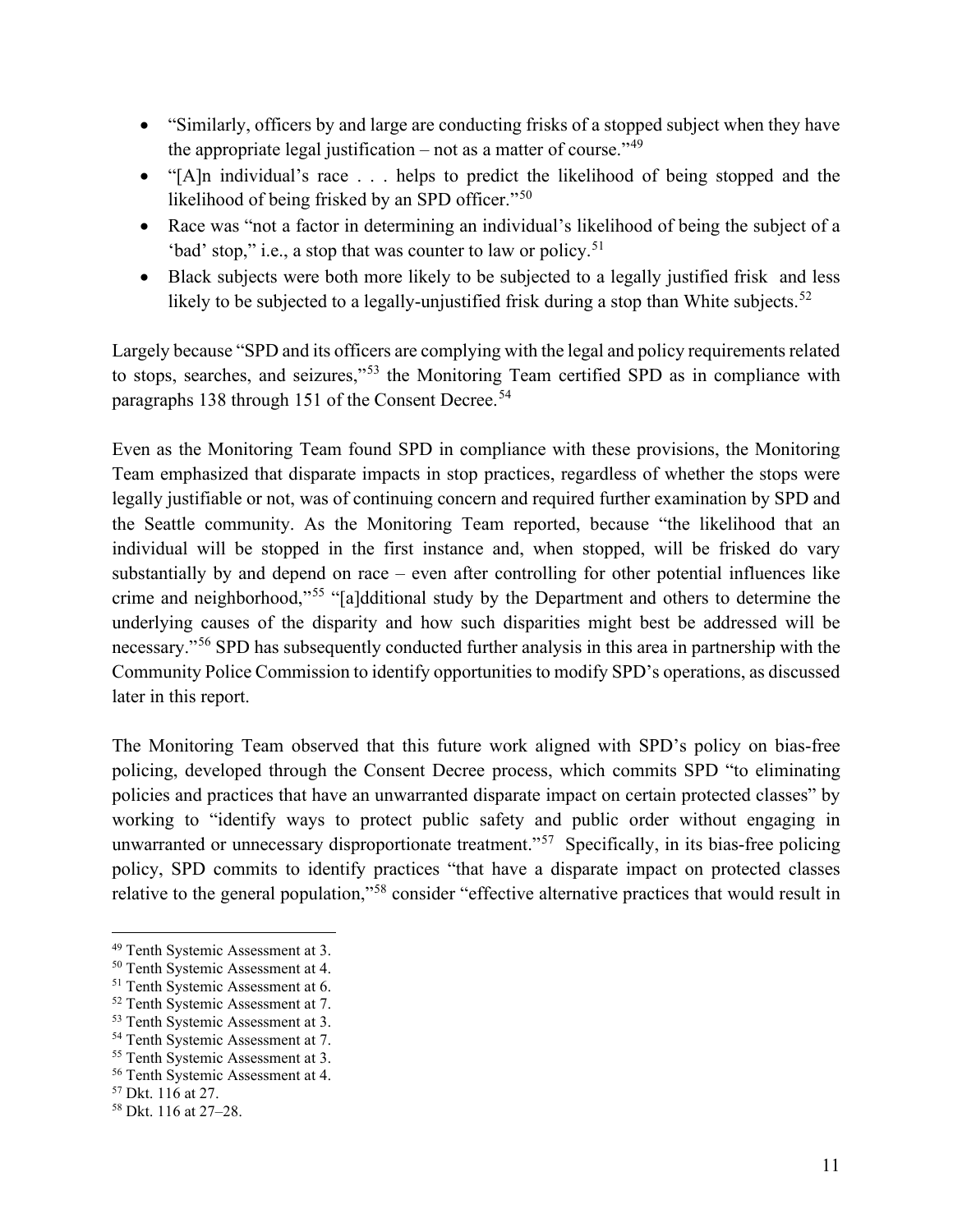less disproportionate impact,"[59](#page-12-0) and provide ongoing updates on its "efforts to address disparate impact."[60](#page-12-1) Later sections of this report detail SPD's efforts toward analyzing and addressing unwarranted disparities – and the continued work ahead for SPD and its community partners, in line with SPD's bias-free policing policy.

In keeping with Phase II's approach of transferring preliminary monitoring responsibilities to the City and SPD with subsequent assessment and validation by the Monitoring Team and DOJ, SPD issued two reports in 2019 assessing SPD's compliance with stops and detentions practices in 2018. SPD found the following:

- "Illn the vast majority of cases, SPD officers are continuing to meet their consent decree requirements to specifically and clearly document their reasonable suspicion for a stop or frisk." $61$
- "A deeper review of case files associated with stops or frisks deemed, based upon review of the [written stop documentation] alone, lacking in articulated suspicion shows that in the vast majority of this smaller subset of instances, the observed deficiency was one of documentation, rather than legal basis."<sup>[62](#page-12-3)</sup>
- "Statistical analysis (a Pearson's Chi-square test) was applied to test the relationship between [whether the audit determined stops and frisks had legal bases] and the perceived race and gender of the subject. While some differences were observed [between races and genders], the relationship was not significant. Observed differences between groups can be said to be coincidental."<sup>[63](#page-12-4)</sup>

SPD's assessment concluded the agency had sustained compliance with the stops and detention requirements of the Consent Decree. The subsequent review by the Monitoring Team and DOJ validated SPD's finding of sustained compliance. Specifically, the Monitoring Team and DOJ found the following:

The City of Seattle has demonstrated that it continues to sustain compliance with the stops and detentions requirements of the Consent Decree and SPD's policies, including requirements that SPD officers report all *Terry* stops through a *Terry*  template and that supervisors will review such reports by the end of that shift, absent exceptional circumstances. DOJ and the Monitoring Team have concluded that officers are consistently satisfying these reporting requirements. Further, DOJ and the Monitoring Team have found that the number of *Terry* stops supported by

<span id="page-12-0"></span><sup>59</sup> Seattle Police Department Manual, Section 5.140, Bias-Free Policing (last rev. Aug. 1, 2019), https://www.seattle.gov/police-manual/title-5---employee-conduct/5140---bias-free-policing.

<span id="page-12-1"></span><sup>60</sup> Dkt. 116 at 27–28.

<span id="page-12-2"></span><sup>61</sup> Seattle Police Department, Stops and Detentions Audit 3 (Jan. 2019).

<span id="page-12-3"></span> $62$  Seattle Police Department, Stops and Detentions Audit 32 (Jan. 2019).

<span id="page-12-4"></span><sup>&</sup>lt;sup>63</sup> Seattle Police Department, Stops and Detentions Audit 32 (Jan. 2019).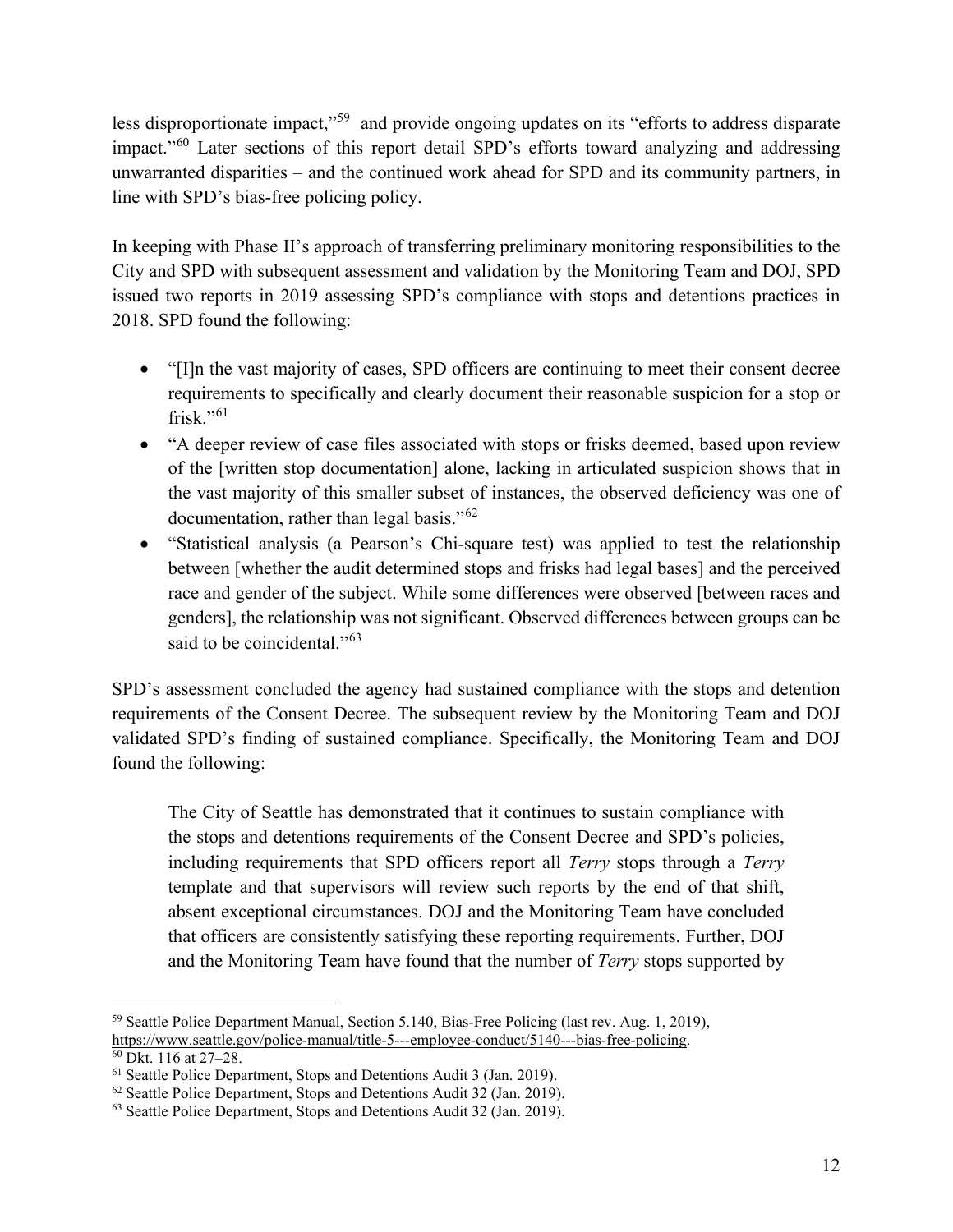documented, articulable, reasonable suspicion was consistent with SPD's findings.[64](#page-13-1)

SPD also produced two reports analyzing disparities in SPD's stop activities and outcomes as part of Phase II assessments. SPD's approach to conducting these assessments, their findings, and associated recommendations are summarized later in this section of the report during the disparate impacts discussion.

#### <span id="page-13-0"></span>E. SPD's Recent Performance

For this assessment, the Monitoring Team reviewed stop data from SPD's records management system available in SPD's open data portal, body-worn camera footage, internal SPD compliance reviews, and SPD disparity analysis reports to evaluate where SPD stands currently with respect to the Consent Decree requirements addressing stops and detentions.

SPD publishes a regularly updated dashboard regarding its stop activity, as well as a detailed open data set allowing wide-ranging public analysis. Whereas SPD lacked "adequate data to selfassess" at the beginning of the Consent Decree, SPD and the public now have far greater data and analytics available for analysis of SPD stop activity and disparate impacts. The dashboard includes visualizations on stop activity by geography, shift, demographics of officers and individuals stopped, and outcomes of the stop.

We note at the outset that the data and discussion relating to stops within the Consent Decree process has been focused primarily on investigatory stops, or so-called *Terry* stops. Officer discretion has a significant role in this common type of stop because the legal threshold is the lowest and most amorphous for these encounters. Under current law, an officer may conduct "a brief, investigatory stop<sup>"[65](#page-13-2)</sup> if they have "a reasonable, articulable suspicion"<sup>[66](#page-13-3)</sup> that an individual was, "is, or is about to be, engaged in criminal activity."<sup>[67](#page-13-4)</sup> An individual who is the subject of a *Terry* stop may be on foot, in a car, on a bike, or in other circumstances.

Even after the Supreme Court determined for the first time in 1969 that officers could stop individuals on grounds less significant and demanding than the "probable cause" articulated under the plain language of the Fourth Amendment of the Constitution, there remains a class of police encounters that are "probable cause" stops – where an officer is able to establish "a fair probability" that a subject is engaged in criminal activity.<sup>[68](#page-13-5)</sup> For example, an officer who observes a driver of a car failing to signal before making a turn would have not just "reasonable articulable suspicion"

<span id="page-13-1"></span><sup>64</sup> Seattle Police Department, Stops and Detentions Audit 23 (Oct. 2019).

<span id="page-13-2"></span><sup>65</sup> *Terry v. Ohio*, 392 U.S. 1, 30 (1969)

<span id="page-13-3"></span><sup>66</sup> *Terry v. Ohio*, 392 U.S. 1, 30 (1969)

<span id="page-13-4"></span><sup>67</sup> *Untied States v. Cortez*, 449 U.S. 411, 417 (1981).

<span id="page-13-5"></span><sup>68</sup> *United States v. Solow*, 490 U.S. 1, 7.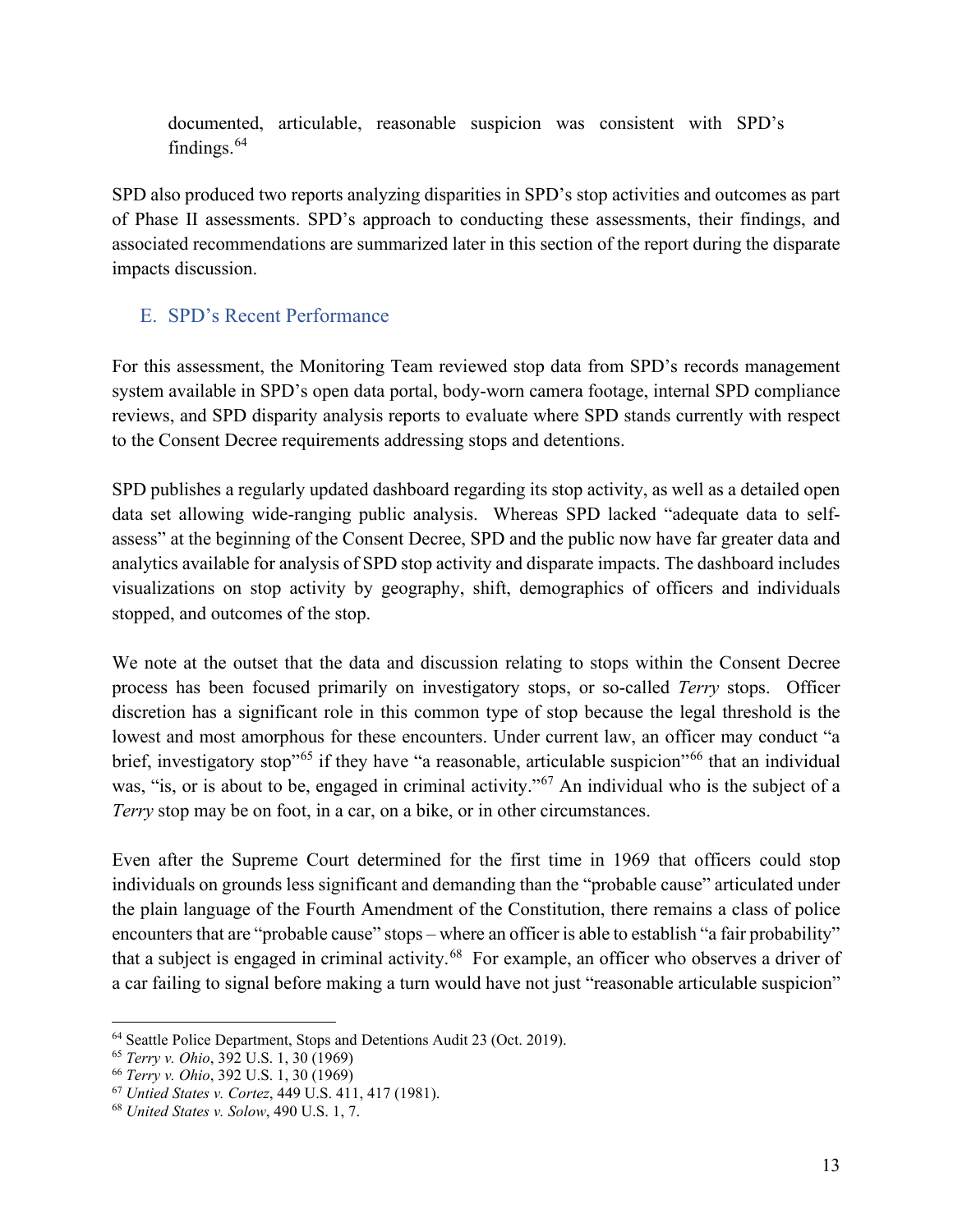but "probable cause" to initiate a stop. While officers do sometimes report "probable cause" stops as *Terry* stops, "probable cause" stops are not investigatory or *Terry* stops and, as such, are not systematically included in the stops analyzed here. As a general matter, given the wide-ranging nature of the bias-free policing policy's mandate for SPD to analyze all of its enforcement activities to determine if they disproportionately affect some populations more than others, SPD should ensure the ongoing, systematic analysis of data on stops initiated pursuant to the higher legal standard of "probable cause," including "probable cause" traffic stops which are of great interest to the public.

#### 1. Quality of Stops & Frisks

<span id="page-14-0"></span>Pursuant to the current Monitoring Plan, SPD conducted a qualitative performance assessment of its compliance with the Consent Decree's stops and detentions requirements and submitted this assessment to the Monitoring Team and Department of Justice for review. As part of this undertaking, SPD reviewed randomly sampled stops from 2020 and assessed whether officers articulated reasonable suspicion for the stop and any frisks conducted, in accordance with SPD policy and the Consent Decree.

**SPD audits indicate consistent articulation of reasonable suspicion for their stops during the sustainment phase of the Decree.** SPD's review of 2020 stops found that officers adequately and appropriately articulated reasonable suspicion to justify 94.3% of the stops reviewed. The Monitoring Team's random sample review of SPD's inspection found that officers sometimes articulated their reasonable suspicion for the stop in other supporting documents, indicating SPD's compliance rate may have in fact been higher than the reported 94.3%. However, these findings are consistent with previous SPD stop inspections during the sustainment phase, which found 93.5%<sup>[69](#page-14-1)</sup> and 94.2%<sup>[70](#page-14-2)</sup> compliance in this area, which the Department of Justice and prior Monitoring Team determined to be satisfactory. While the most recent findings represent a decrease from the Monitor's 2017 finding of 99% adherence to policy,  $^{71}$  $^{71}$  $^{71}$  both SPD and DOJ recognize that this change may simply be a result of changes in the review process, with SPD taking over primary audit responsibilities from the Monitoring Team, rather than an actual decrease in performance. For Phase II, SPD developed an approved audit methodology that has yielded consistent, stable results across three different studies, and those results were validated as accurate by the Monitor and DOJ during the sustainment phase.

**Similarly, SPD's most recent audit demonstrated officers are appropriately articulating the justification for conducting frisks at a rate within the range previously identified by SPD in sustainment phase audits.** SPD's review of 2020 frisks found that officers articulated frisks

<span id="page-14-1"></span><sup>69</sup> Seattle Police Department, Stops and Detentions Audit 2 (Jan. 2019).

<span id="page-14-2"></span><sup>70</sup> Seattle Police Department, Stops and Detentions Audit 3 (Oct. 2019).

<span id="page-14-3"></span><sup>71</sup> Tenth Systemic Assessment at 5.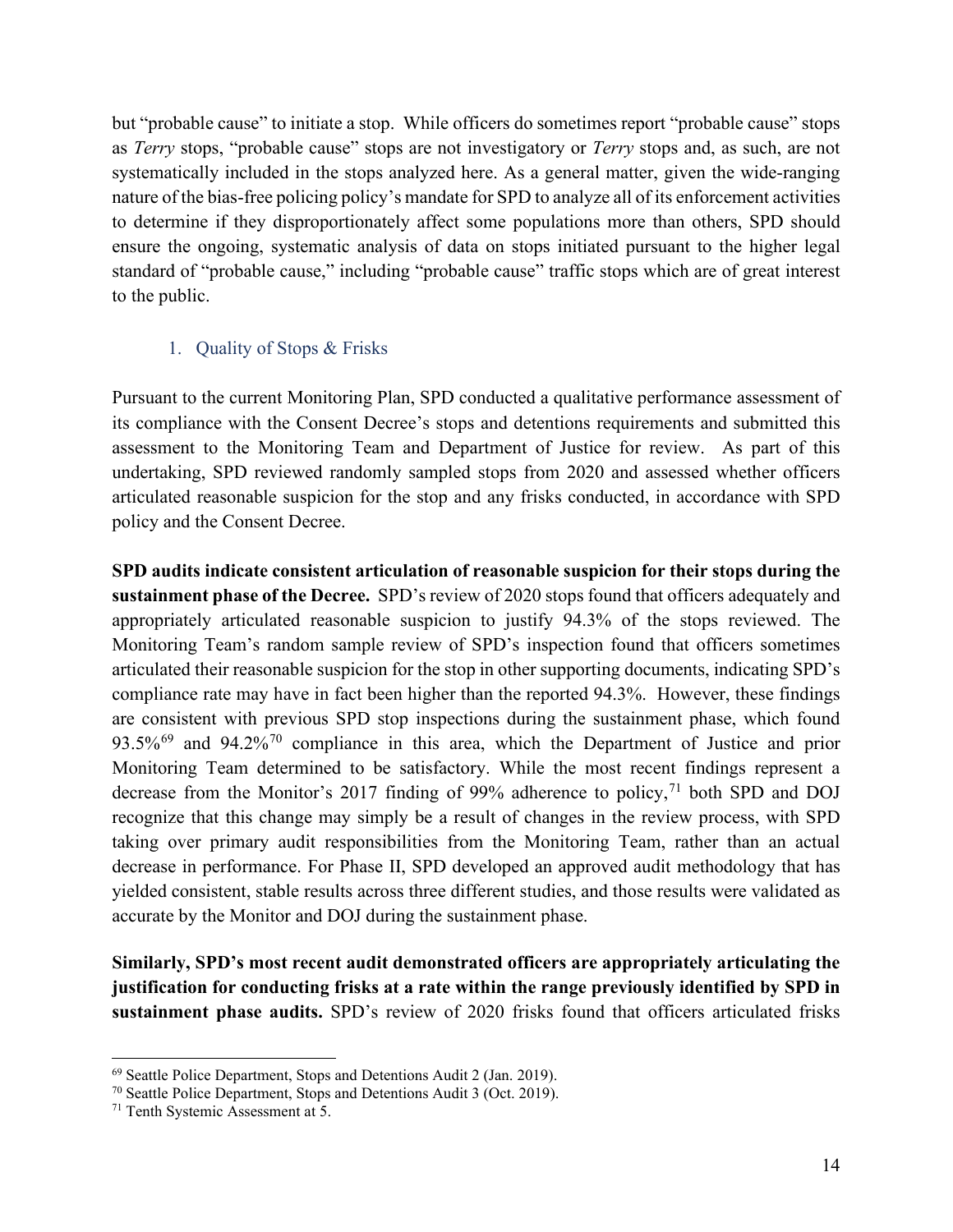properly in 86.0% of frisks in the random sample. Again, the Monitoring Team's random sample review of SPD's inspection found that officers sometimes articulated their reasonable suspicion for conducting a frisk in other supporting documents, indicating SPD's rate of adequately documenting its justifications may have in fact been higher than the reported 86.0%. This rate is above SPD's first finding during the sustainment phase of 83.3%[72](#page-15-1) but below its second finding of 93.8%.<sup>[73](#page-15-2)</sup> As with audits of SPD's stop practices, SPD's Phase II frisk audit results are below the 97% rate reported in the 2017 Monitoring Team report,<sup>[74](#page-15-3)</sup> but once again differences in review processes may be the cause of the differences in audit results rather than changes in underlying performance.

**Race was not a factor in determining an individual's likelihood of being the subject of a "bad" stop or frisk**. For example, White and Black individuals were subjected to insufficiently articulated stops and frisks at nearly identical rates. These findings align with previous findings by the Monitoring Team in June 2017<sup>[75](#page-15-4)</sup> and SPD's Phase II assessment in 2019.<sup>[76](#page-15-5)</sup>

Overall, SPD's matured ability to self-assess critically is essential to sustaining and improving performance over time. **The Office of Inspector General should consider conducting a systemic review of SPD's stop and frisk practice in the future to monitor performance over time to support sustainment and improvement.** Both SPD and the OIG state they have auditing capacity constraints, presenting concerns about the City's ability to sustain these quality control mechanisms to the degree necessary to sustain and improve performance beyond the Consent Decree.

#### 2. Stop Activity

<span id="page-15-0"></span>At the start of the Consent Decree, SPD did not systematically or electronically track investigatory stops. SPD's subsequent implementation of new data collection requirements as a result of the Consent Decree allows for far greater analysis of SPD's stop activities over time in a variety of important ways. The following sections analyze available data to provide a variety of quantitative statistics on SPD stop practices and outcomes that do not relate to specific compliance requirements for SPD but provide context and additional findings regarding SPD's performance over time.

SPD's stop activity ranged from 7,715 total investigatory stops in 2016, the first year of complete data, to a high of 8,883 in 2018 and a low of 6,157 in 2020 (likely related to the impacts of Covid-19 and other factors). While the following analysis primarily focuses on SPD's performance up to

<span id="page-15-1"></span><sup>72</sup> Seattle Police Department, Stops and Detentions Audit 3 (Jan. 2019).

<span id="page-15-3"></span><span id="page-15-2"></span><sup>&</sup>lt;sup>73</sup> Seattle Police Department, Stops and Detentions Audit 20 (Oct. 2019).<br><sup>74</sup> Seattle Police Department, Stops and Detentions Audit 20 (Oct. 2019).

<span id="page-15-5"></span><span id="page-15-4"></span><sup>&</sup>lt;sup>75</sup> Tenth Systemic Assessment at 6.  $\frac{75}{16}$  Seattle Police Department, Stops and Detentions Audit 32 (Jan. 2019).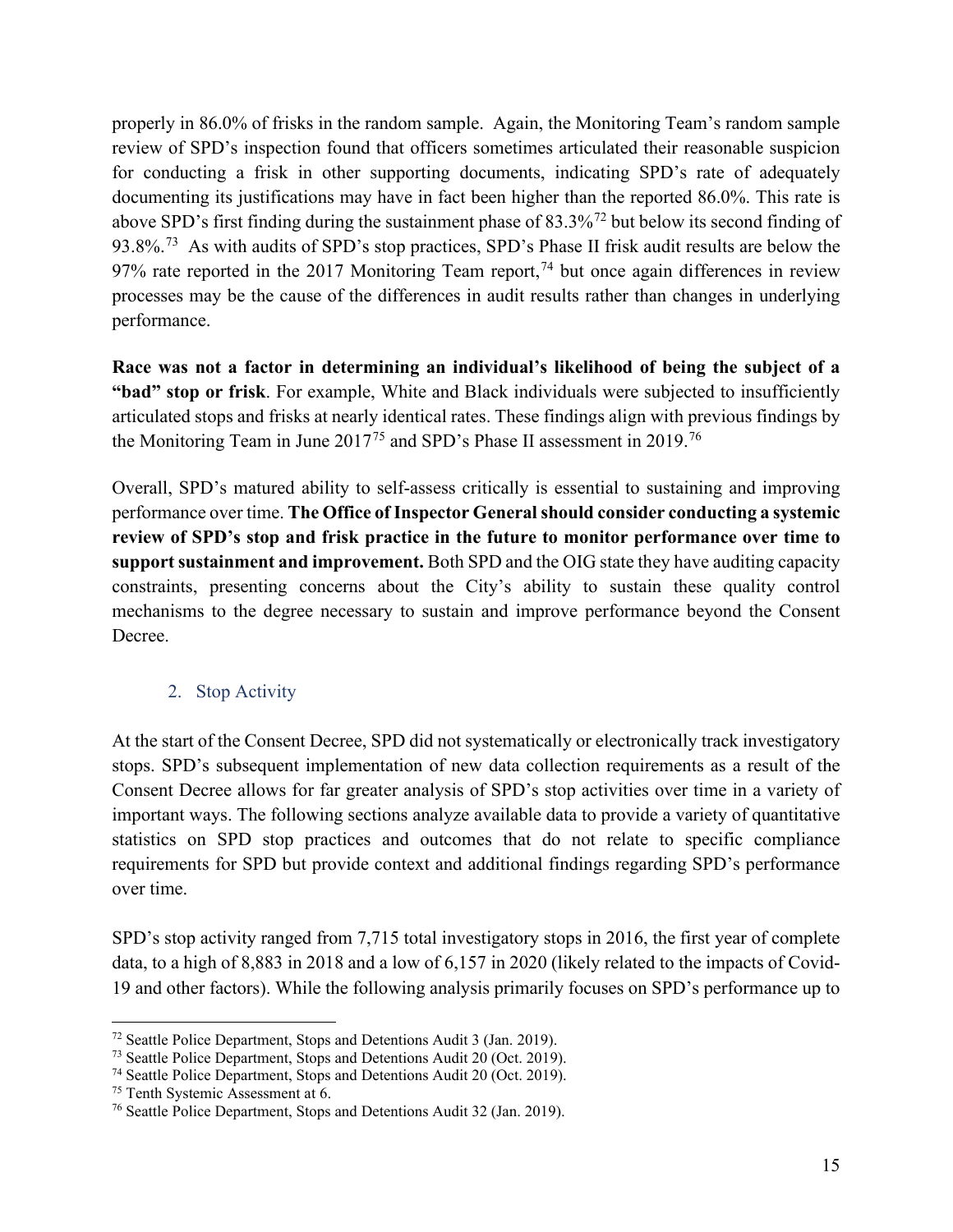the conclusion of 2020, **it is worth noting that SPD conducted 4,282 stops in 2021 – its lowest on record, 30% below the previous low in 2020, and 52% below the recorded high in 2018.** This record low in stops could be attributable to any of a variety of factors, including but not limited to reduced staffing and ongoing impacts from the Covid-19 pandemic.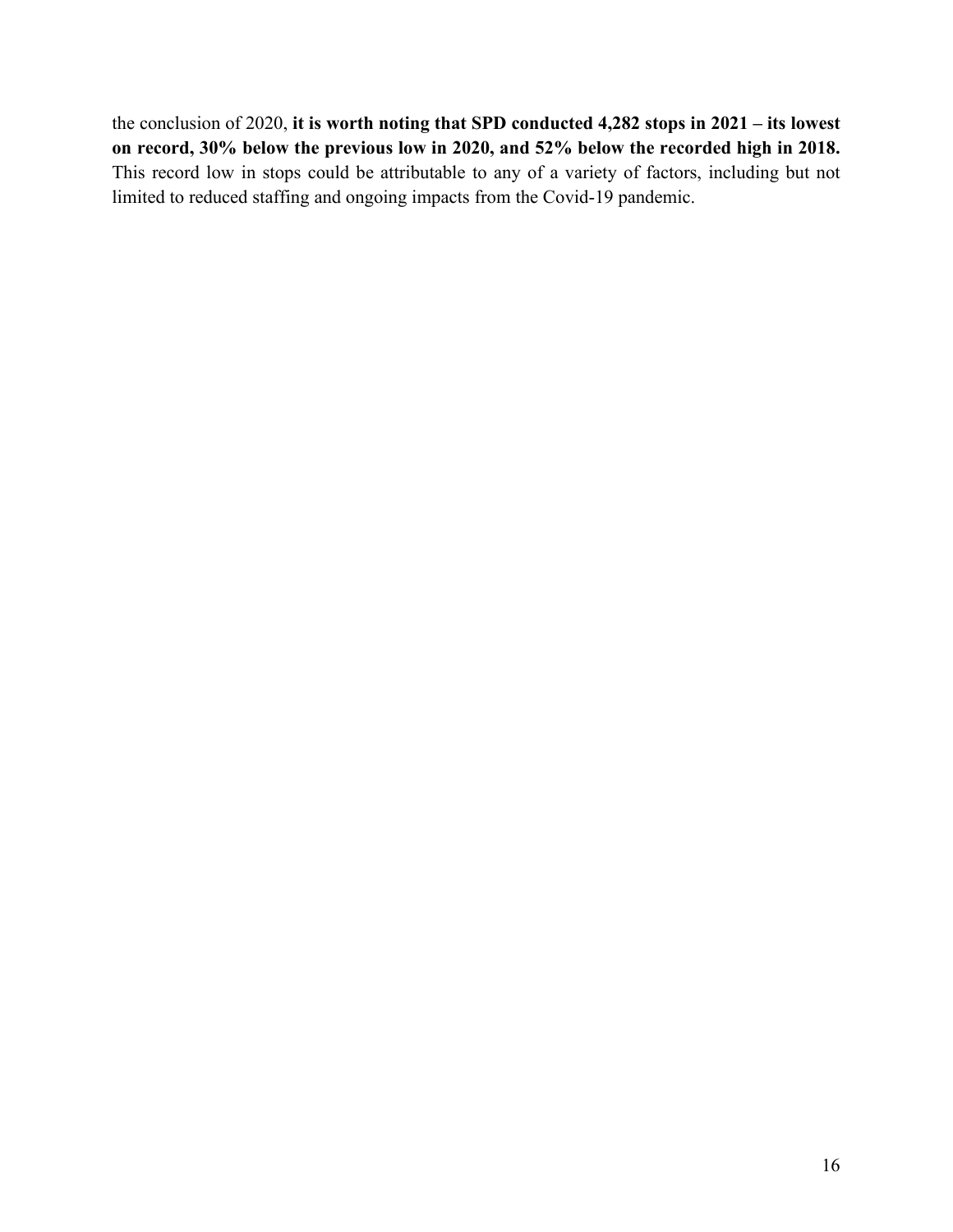

**Figure 1: Stops by Year, 2016-2021**

*Source: SPD Open Data*

#### *i. How Stops Originated*

SPD has improved its data collection on the origin of these stops over time. SPD may stop an individual after responding to a dispatched call for service or based on "On-View" observations by an officer of potential or apparent criminal activity. In 2020, 66% of stops occurred after a dispatched police response, 29% related to an "On-View" event, and 5% of stops were of unknown origin. The percentage of stops in SPD's open data with an unknown origin has decreased significantly from 40% in 2015 to 5% in 2020. This improvement in data collection is the result of SPD's Data Governance program and leads to a clearer picture of the origination of stops in 2020, even as it complicates historical comparisons to prior years with higher frequencies of unknown origin stops.

When considering only those stops with a documented origin of dispatch or on view (that is, excluding calls with an unknown origin), "On-View" stops increased as a share of stops from 23% to 31% from 2015 to 2020. This means that SPD's records indicate that SPD officers may be selfinitiating a bigger share of stops in 2020 compared to 2015, though potential changes in data collection practices could be impacting this trend. Again, these comparisons are limited due to the varying nature of the data over time, and a variety of factors could contribute to this increase.

#### *ii. Demographics of Stopped Individuals*

SPD collects demographic information for the individuals it stops, allowing for analysis of trends in SPD stop activity across demographic groups. Figure 2 shows SPD stops broken out by the race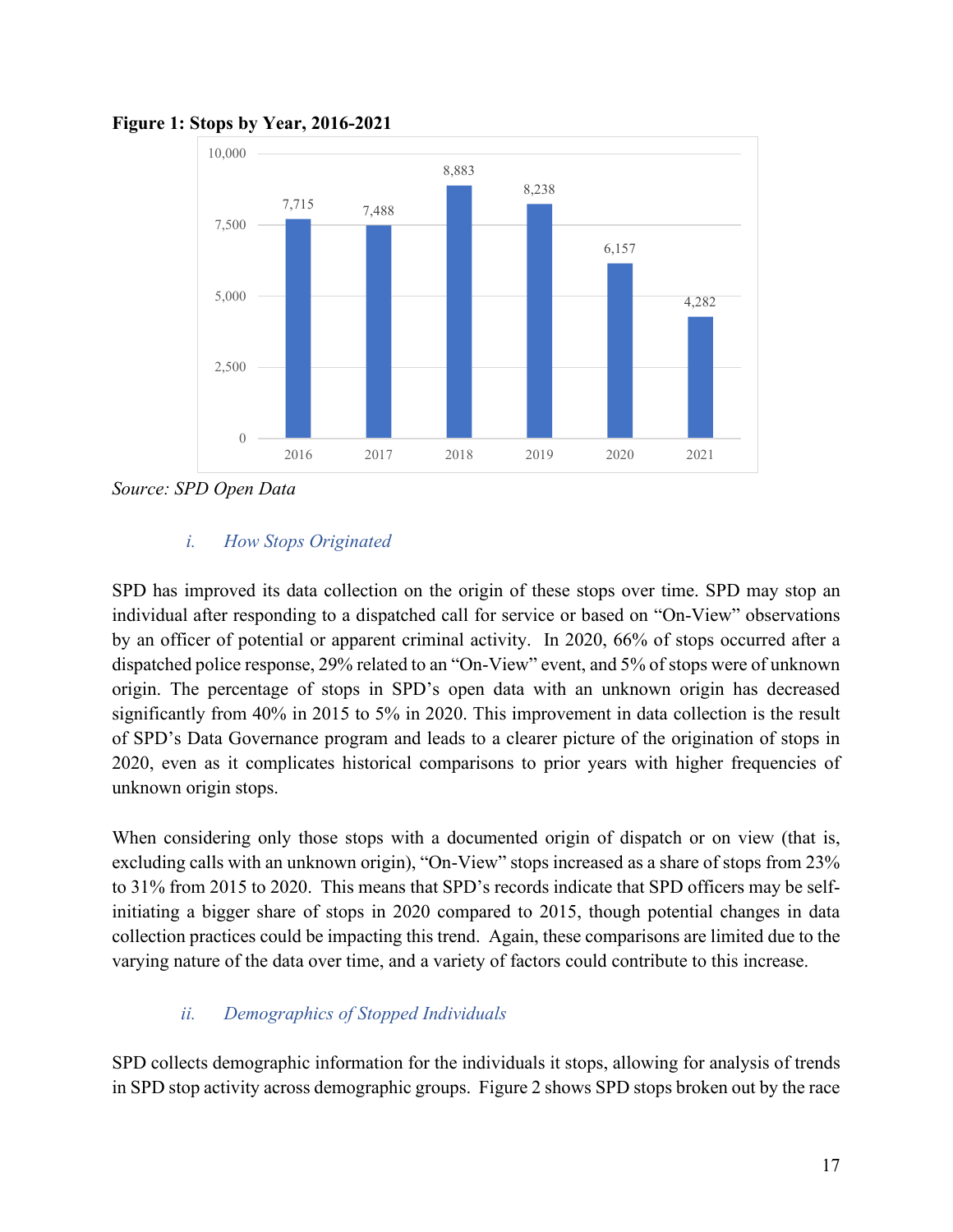of the stopped individual from 2015 to 2020. Note that SPD ceased using "Hispanic" as a racial category in mid 2019, and instead began capturing ethnicity in a separate field.



**Figure 2: Stops by Race, 2015-2020**

*Source: SPD Open Data. Percentages below 3% not labeled.*

**The racial composition of stopped individuals remained fairly consistent over the period from 2015 to 2020, with one primary exception: the portion of individuals of an "unknown" race increased by 10 percent.** The percentage of stops of individuals with an "unknown" race increased from 6% in 2018 to 16-17% in 2019 and 2020. This means that, in 2020, the race of the subject is missing with respect to approaching one-fifth (17%) of all SPD investigatory stops.

Figure 3 shows the significant, sudden increase in stops reported with "unknown" race in May 2019, coinciding with a sustained decrease in reported stops of non-Black minorities and, to a lesser degree, White subjects. The percentage of stops of Black subjects briefly decreased at this time before mostly resuming levels occurring prior to May 2019. SPD ceased the use of "Hispanic" as a racial category for stops at that time, instead tracking it separately as an ethnicity, contributing to the increase in subject race being reported as "unknown." SPD implemented its new stop reporting and records management system in May 2019, leading to system changes in data collection and reporting and impacting these trends.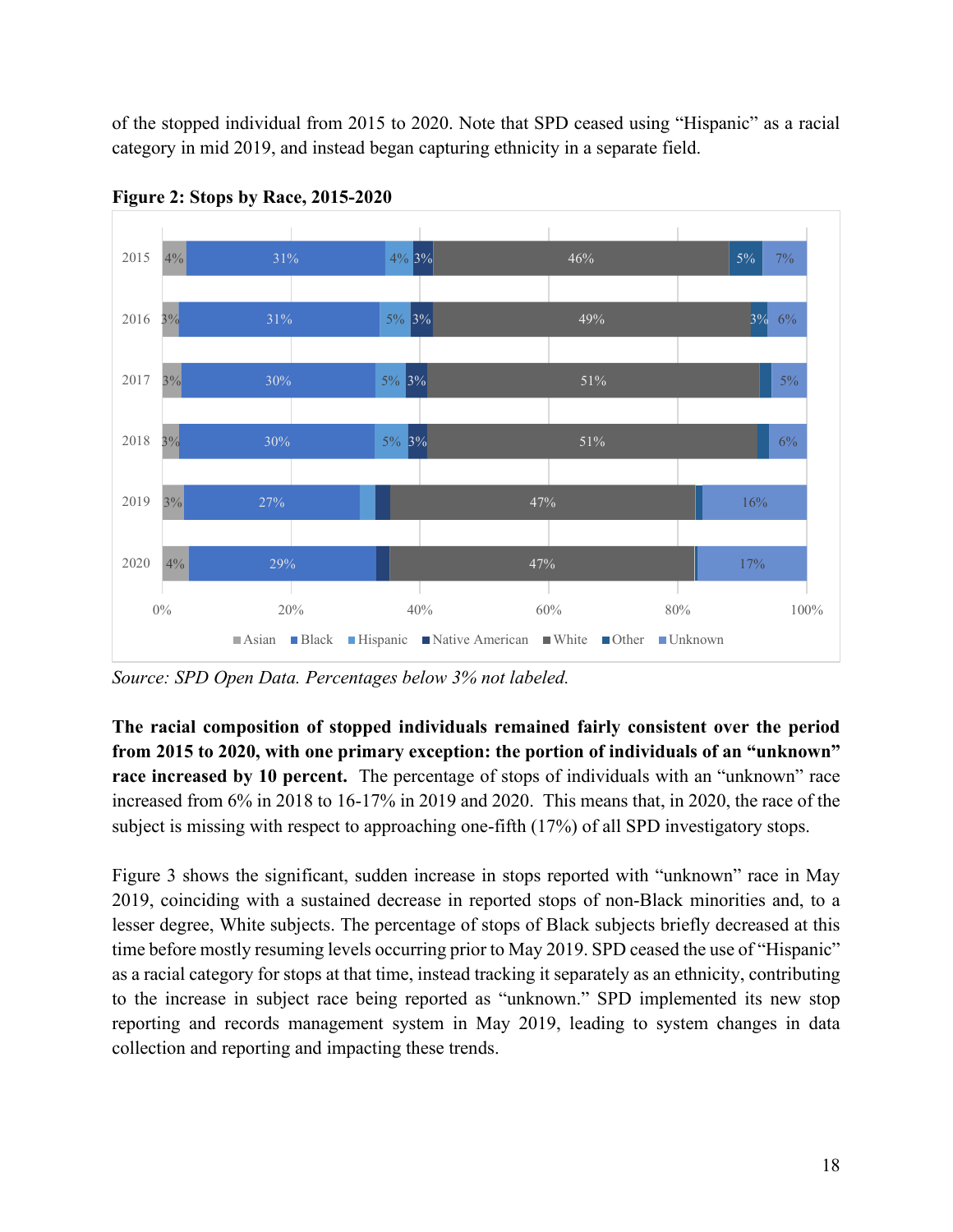



*Source: SPD Open Data. Non-Black minorities are grouped into the "Other" category for this chart due to the lower aggregate stop activity for these groups.*

Comprehensive demographic reporting of SPD stop activity is important for SPD's ongoing analysis of disparate impacts. SPD should work to identify the sources of this increase in stops involving subjects of "unknown" race and implement mechanisms to improve the percentage of stops where the officer documents the subject's perceived race.

Table 1 breaks down SPD stop activity in greater detail across demographic categories for 2018- 2020. It presents overall, aggregate stop data across demographic groups with reference to the population of Seattle.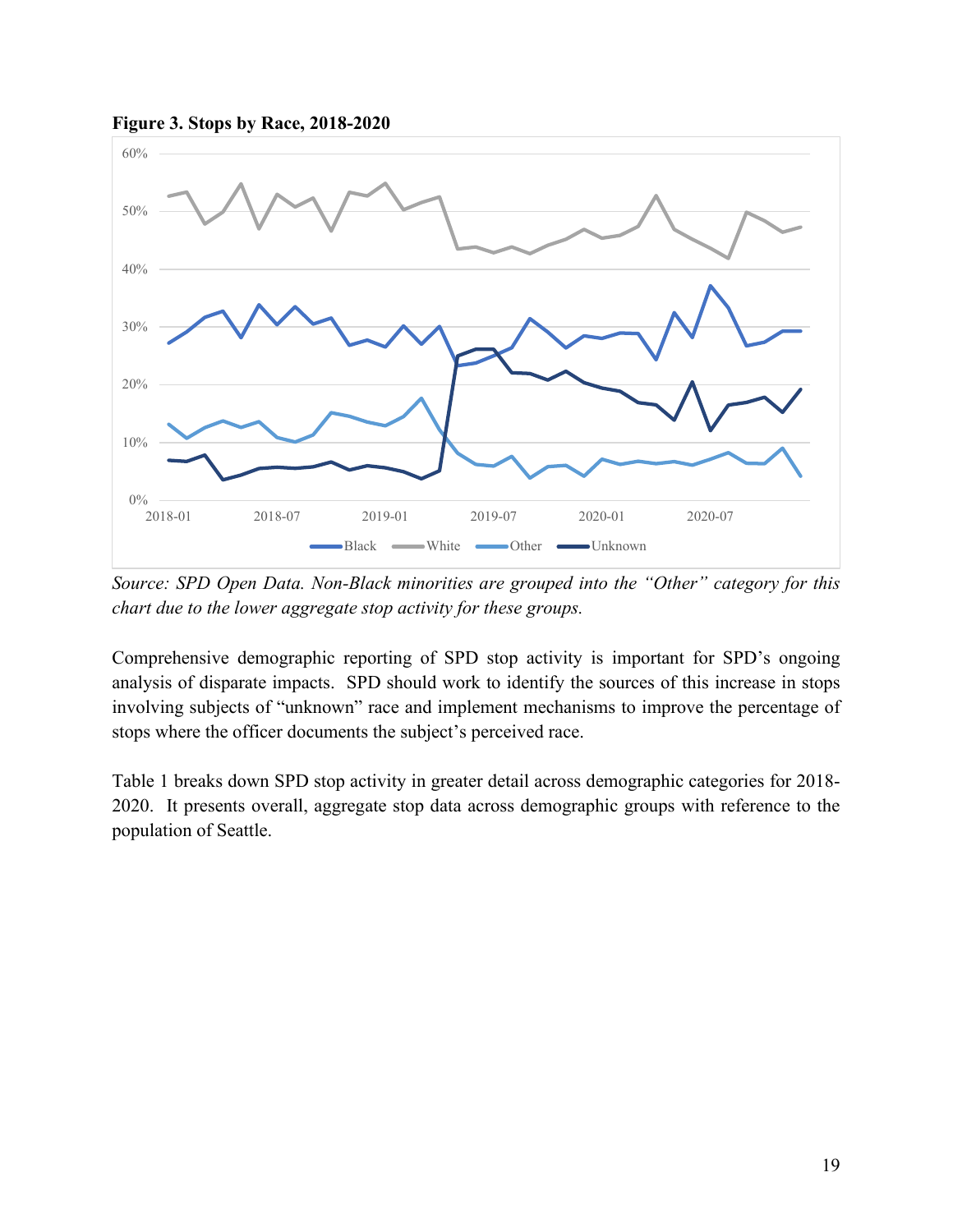|                                        |          | <b>Asian</b>                         | <b>Black</b> |               |          | Hispanic      |          | <b>Native American</b> | White        |               | Other    |               | <b>Total</b>   |               |
|----------------------------------------|----------|--------------------------------------|--------------|---------------|----------|---------------|----------|------------------------|--------------|---------------|----------|---------------|----------------|---------------|
|                                        | #        | $\frac{0}{0}$                        | #            | $\frac{0}{0}$ | #        | $\frac{0}{0}$ | #        | $\frac{0}{0}$          | #            | $\frac{0}{0}$ | #        | $\frac{0}{0}$ | #              | $\frac{0}{0}$ |
| Pop.                                   |          | 15.4%                                |              | 7.3%          |          | 6.7%          |          | 0.5%                   |              | 67.3%         |          |               |                |               |
| <b>Stops</b>                           | 768      | 4%                                   | 6,736        | 33%           | 657      | 3%            | 583      | 3%                     | 11,359       | 56%           | 289      |               | 1% 20,392      | 100%          |
| $\pmb{A}\pmb{G}\pmb{E}$                |          |                                      |              |               |          |               |          |                        |              |               |          |               |                |               |
| $1 - 17$                               | 27       | $0\%$                                | 324          | 2%            | 29       | $0\%$         | 12       | $0\%$                  | 214          | 1%            | 17       | $0\%$         | 623            | 3%            |
| $18 - 25$                              | 152      | 1%                                   | 1,294        | 6%            | 156      | 1%            | 98       | $0\%$                  | 1,744        | 9%            | 96       | $0\%$         | 3,540          | 18%           |
| $ 26 - 35 $                            | 229      | 1%                                   | 2,198        | 11%           | 249      | 1%            | 193      | 1%                     | 4,176        | 21%           | 95       | $0\%$         | 7,140          | 36%           |
| $36 - 45$                              | 190      | 1%                                   | 1,355        | 7%            | 143      | 1%            | 171      | $1\%$                  | 2,771        | 14%           | 56       | $0\%$         | 4,686          | 24%           |
| $46 - 55$                              | 117      | 1%                                   | 913          | 5%            | 60       | $0\%$         | 77       | $0\%$                  | 1,599        | 8%            | 14       | $0\%$         | 2,780          | 14%           |
| $56+$                                  | 36       | $0\%$                                | 450          | 2%            | 13       | $0\%$         | 28       | $0\%$                  | 625          | 3%            | 7        | $0\%$         | 1,159          | 6%            |
| <b>Total</b>                           | 751      | 4%                                   | 6,534        | 33%           | 650      | 3%            | 579      | 3%                     | 11,129       | 56%           | 285      |               | 1% 19,928      | 100%          |
| <b>GENDER</b>                          |          |                                      |              |               |          |               |          |                        |              |               |          |               |                |               |
| Female                                 | 147      | 1%                                   | 1,169        | 6%            | 95       | $0\%$         | 211      | $1\%$                  | 2,368        | 12%           | 69       | $0\%$         | 4,059          | 20%           |
| Male                                   | 619      | 3%                                   | 5,559        | 27%           | 561      | 3%            | 372      | 2%                     | 8,976        | 44%           | 211      | 1%            | 16,298         | 80%           |
| Diverse                                | $\bf{0}$ | $0\%$                                | 3            | $0\%$         | $\bf{0}$ | $0\%$         | $\bf{0}$ | $0\%$                  | $\mathbf{1}$ | $0\%$         | $\bf{0}$ | $0\%$         | $\overline{4}$ | $0\%$         |
| <b>Total</b>                           | 766      | 4%                                   | 6,731        | 33%           | 656      | 3%            | 583      | 3%                     | 11,345       | 56%           | 280      |               | $1\%$ 20,361   | 100%          |
| <b>HOW THE ENCOUNTER WAS INITIATED</b> |          |                                      |              |               |          |               |          |                        |              |               |          |               |                |               |
| Dispatch                               | 434      | 3%                                   | 4,099        | 25%           | 303      | 2%            | 322      | 2%                     | 6,388        | 39%           | 175      | $1\%$         | 11,721         | 72%           |
| On View                                | 197      | 1%                                   | 1,436        | 9%            | 116      | 1%            | 153      | 1%                     | 2,553        | 16%           | 46       | $0\%$         | 4,501          | 28%           |
| <b>Total</b>                           | 631      | 4%<br>$S_{OMH22}$ CDD $O_{R21}$ Data | 5,535        | 34%           | 419      | 3%            | 475      | 3%                     | 8,941        | 55%           | 221      |               | $1\%$ 16,222   | 100%          |

**Table 1. Stops, by subject perceived race, age, gender, and call origin, 2018-2020**

*Source: SPD Open Data.*

*Notes:* SPD ceased using "Hispanic" as a racial category for stops in May 2019, instead capturing ethnicity in a separate field. Stops with subjects of unknown race excluded. Overall totals for race, age, gender, and call origin differ as a result of the exclusion of stops with unknown values. Population statistics pulled from US Census Bureau.

**Undoubtedly, the characteristics of the population of stopped subjects in 2018 through 2020 do not match the Seattle population, as has been found previously.** While population-based comparisons do not reveal to what degree disparities result specifically from police action in the context of other sociological factors that may impact disparities, as discussed earlier in this report, they are worthy of examination. In particular, White and Asian subjects are represented less in the population of stop subjects than their comparative share of the Seattle population overall. Black and Native American subjects are represented more. Hispanic subjects are represented below their proportion of the Seattle population, but SPD ceased using this category for documentation of race of subjects in May 2019. In 2018 when SPD last used Hispanic as a racial category for a full year, Hispanic subjects comprised 5.2% of stops, compared to a 6.7% share of the population.

Four out of five (80%) stops involved male subjects, with 44% of stops involving White males and 27% involving Black males. Individuals between 26-35 years old were stopped most frequently (36%), followed by individuals ages 36 to 45 (24%). White individuals ages 26 to 35 made up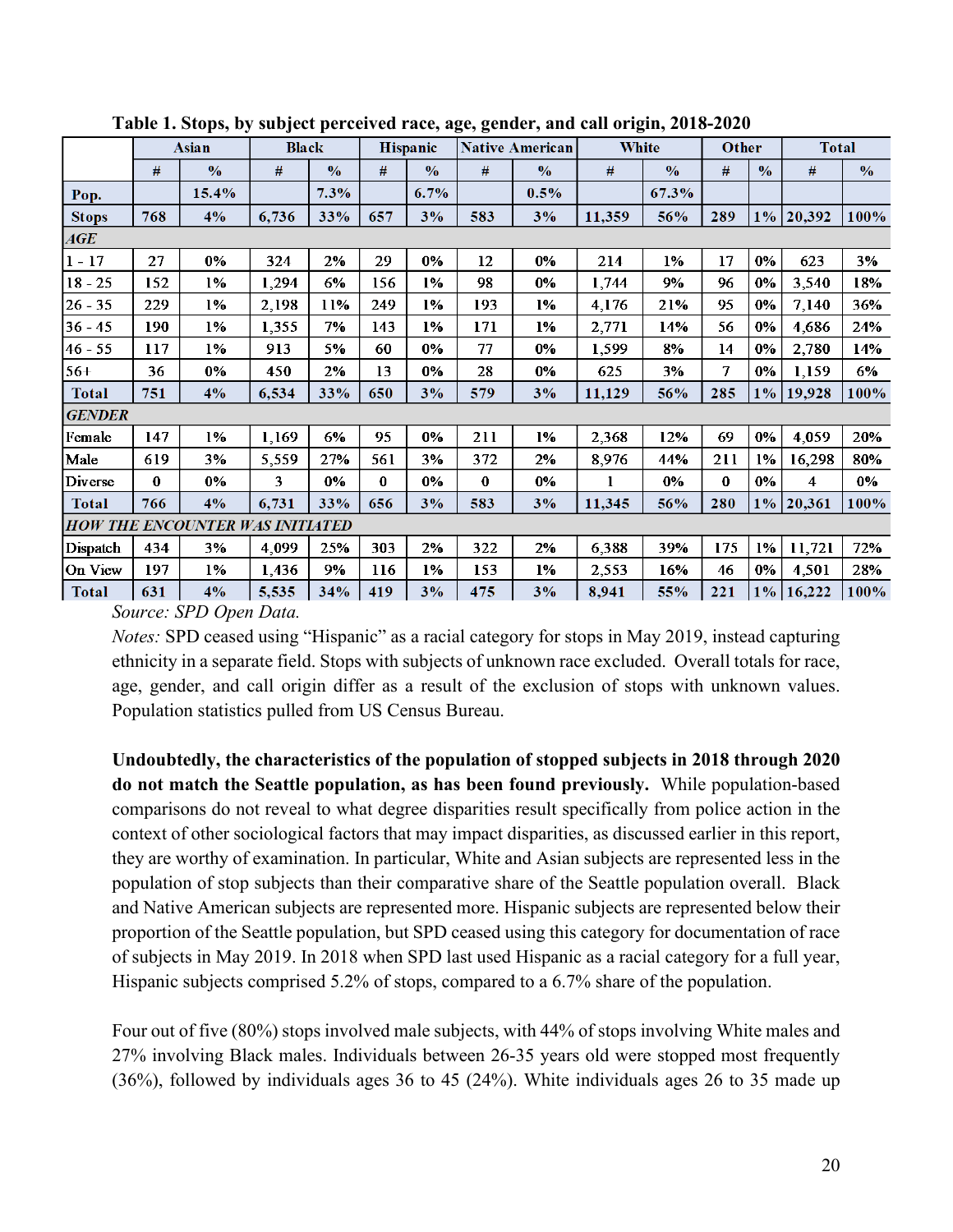<span id="page-21-0"></span>21% of stops, followed by White individuals ages 36 to 45 at 14%, and Black individuals ages 26 to 35 at 11%.

3. Stop Outcomes

SPD policy, and the law, authorize officers to conduct investigatory, or *Terry*, stops only when there is reasonable suspicion that an individual has engaged, is engaging, or is about to engage in criminal activity. The officer will typically take some type of action, ranging from a verbal warning or citation to arrest, if the reasonable suspicion is confirmed and the officer establishes probable cause of a crime. On the other hand, if the officer's reasonable suspicion is dispelled through further investigation and there is no indication that criminal activity was occurring, the officer must conclude the stop without taking further action.

SPD tracks the outcomes of stops using the following categories, listed as a progression from no formal enforcement outcome (a so-called field contact) to arrest:

- *Field Contact:* The stop leads to no formal enforcement action or additional documentation in an offense report. The officer still documents the reason for the stop and any actions taken during the stop. Field contacts are stops where *either* (1) the officer's suspicion of a crime was *not* sufficiently confirmed or (2) the officer's suspicion *was* confirmed but only for a minor offense which could be resolved through informal means, such as a verbal warning. In either case, the detained individual is sent on their way without formal enforcement action, and the officer does not complete additional documentation beyond the stop report. This category, and issues with its imprecision, is discussed in greater depth below.
- *Offense Report:* The officer documents the violation or event in a report but does not take any formal enforcement action (e.g., make an arrest or refer to prosecutor).
- *Citation/Infraction:* The officer cites the stopped individual for an offense.
- *Referred for Prosecution:* The officer refers the stopped individual for prosecution but does not arrest the stopped individual immediately.
- *Arrest:* The officer arrests the stopped individual for an offense. This includes instances where an officer arrests an individual but subsequently releases the individual. This situation is referred to as an Identify & Release (I&R), as opposed to a "Booking," where custody is transferred to a holding facility (e.g., King County Department of Adult and Juvenile Detention)

Before this assessment discusses statistical trends in SPD stop outcomes, it is important to discuss the imprecision of the "field contact" category. While this topic does not relate to any specific Consent Decree requirements, it does relate to SPD's overall goals of performance improvement through sophisticated data-driven management. **In short, "field contact" refers to both stops for which there** *is* **and** *is not* **an underlying crime, complicating analysis of SPD stop outcomes**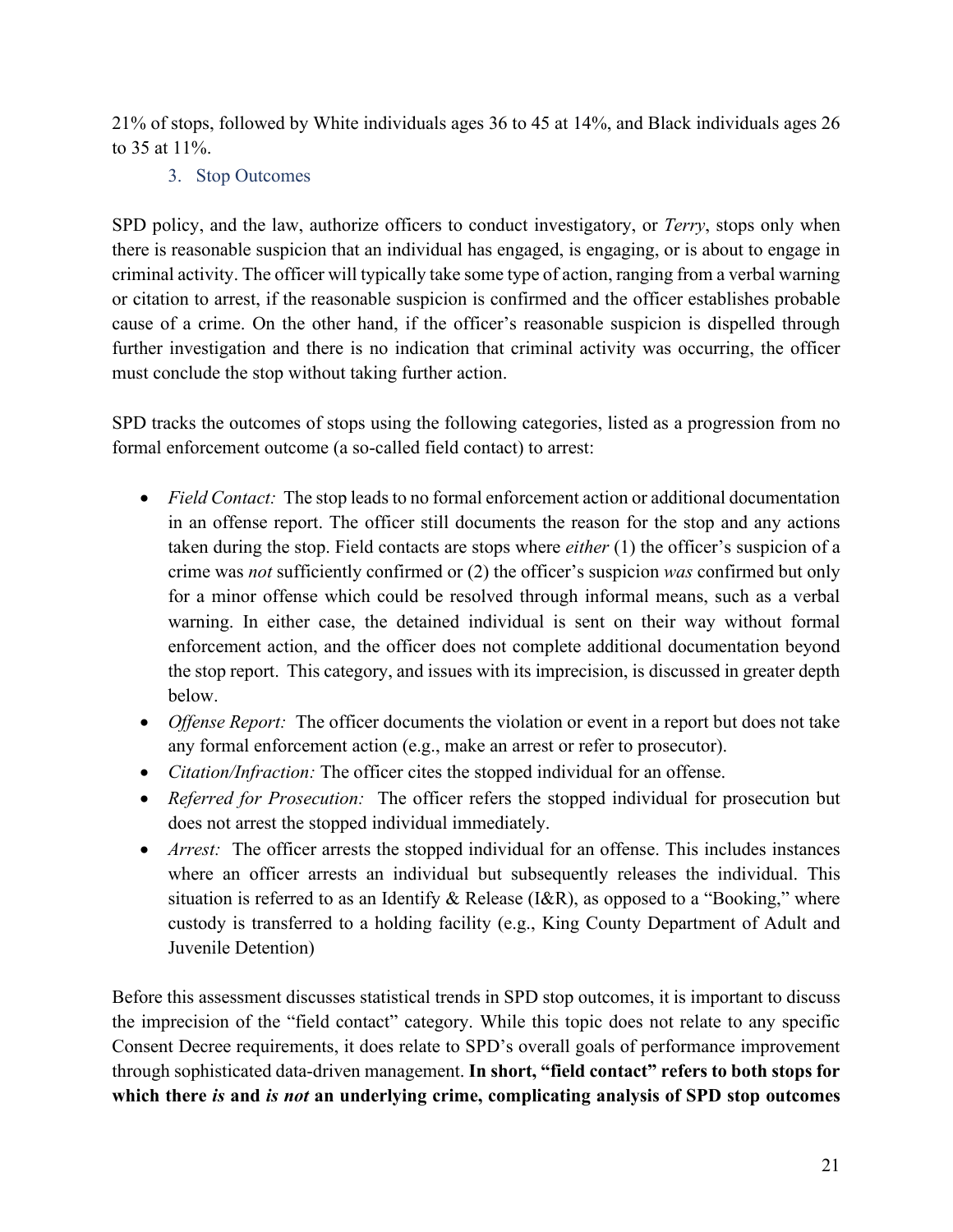**overall and by demographics.** For example, analyses of stop practices sometimes assess what percentage of stops result in the identification of criminal activity (sometimes referred to as the "hit rate" of stops), but SPD's current stop outcome categorizations do not allow for clean analysis of stop hit rates, overall or by demographic. With SPD working to automate analyses of stop practices to identify potential biases, as discussed later in this report, resolving this imprecision will bring greater clarity for more informed management of SPD stop practices.

Improving data collection in this regard may not require significant effort. For stops leading to the generic "field contact" outcome category, SPD officers already document which stops result in no further action and which stops lead to a verbal warning in response to a confirmed minor violation. This granular data below the "field contact" outcome category may provide SPD a potential opportunity for distinguishing between stops that do and do not identify criminal activity – and greater clarity in public reporting and analysis of stops activity.

To resolve this issue, the Monitoring Team recommends that SPD break up the "field contact" outcome category into at least two categories: (1) "no action" or "no criminal activity," for which the reasonable suspicion for the stop was dispelled and, consequently, the officer took no action and (2) "verbal warning," for which the reasonable suspicion of criminal activity was confirmed but the officer responded informally, whether by policy or discretion. Not only will those refined outcome categories improve SPD analysis of stop outcomes, but they also move the Department away from "field contact" language which implies something less than what these interactions are in reality: investigatory stops during which an individual is not free to leave.

With these considerations in mind, Table 2 summarizes the outcomes of stops from 2016 to 2020, since 2016 was the first full year of stop reporting with this system.

| Year         | <b>Arrest</b> | <b>Citation /</b><br><b>Infraction</b> | <b>Field</b><br><b>Contact</b> | <b>Offense</b><br><b>Report</b> | <b>Referred for</b><br><b>Prosecution</b> | <b>Total</b> |
|--------------|---------------|----------------------------------------|--------------------------------|---------------------------------|-------------------------------------------|--------------|
| 2016         | 1,615         | 33                                     | 3,010                          | 2,905                           | 152                                       | 7,715        |
| 2017         | 1,727         | 27                                     | 2,758                          | 2,830                           | 146                                       | 7,488        |
| 2018         | 2,437         | 33                                     | 2,825                          | 3,397                           | 191                                       | 8,883        |
| 2019         | 2,353         | 27                                     | 3,475                          | 2,305                           | 78                                        | 8,238        |
| 2020         | 1,611         | 26                                     | 3,163                          | 1,356                           |                                           | 6,157        |
| <b>Total</b> | 9,743         | 146                                    | 15,231                         | 12,793                          | 568                                       | 38,481       |

#### **Table 2. Stop Outcomes, 2016-2020**

*Source: SPD Open Data*

Figure 4 presents this same outcome data highlighting the percentage of total stops falling in each outcome category. This chart includes data from 2015, when SPD began this level of data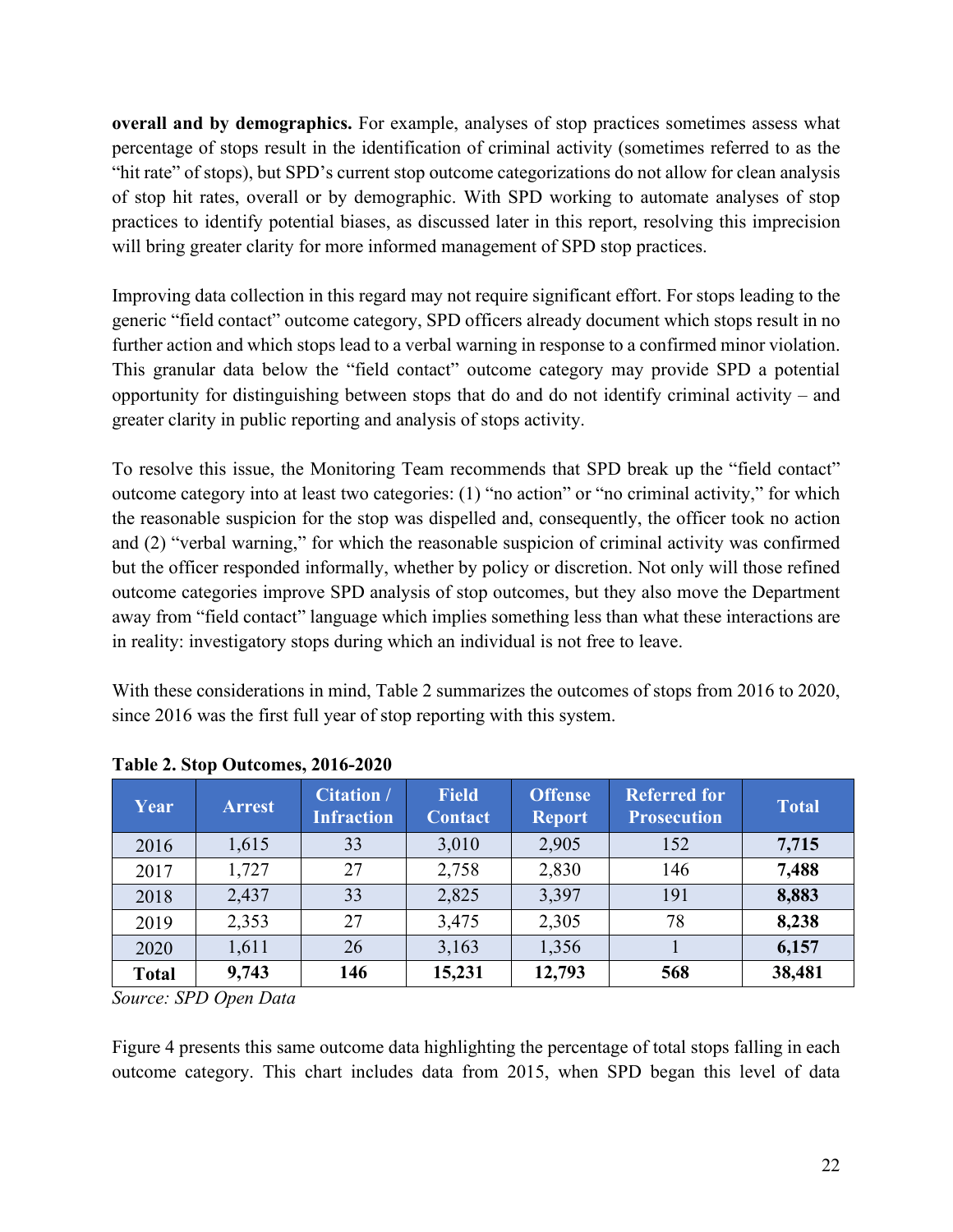collection in the middle of the year, since the percentage composition of stop outcomes can be calculated for what portion of the year was reported.

Field contacts and offense reports fluctuated most significantly from 2015-2020, with an inverse relationship. "Field contacts" accounted for 40% of stop outcomes in 2015, hitting a low in 2018 of 32% before rising to a high of 51% in 2020. Arrests increased from a low of 21% in 2015 and 2016 to high of 29% in 2019, with a subsequent decrease to 26% in 2020.



**Figure 4. Stop Outcome Distribution by Year, 2015-2020**

*Source: SPD Open Data*

**The significant increase in field contact outcomes – meaning stops where officers took no formal enforcement action pursuant to the stop – is notable and merits further analysis.** Figure 5 below demonstrates these changes in stop outcomes on a month-to-month basis, providing greater detail on these trends and highlighting the significant jump in field contacts in mid 2019, with a corresponding decrease in offense reports. The implementation of SPD's new records management system coincides with these significant changes, suggesting that new data capture processes significantly impacted these trends. The impact of this systems change on the available data is discussed in multiple areas throughout this report.

**After the murder of George Floyd in May 2020 and subsequent protests, the number of stops and arrests resulting from stops decreased. During this same period, the percentage and**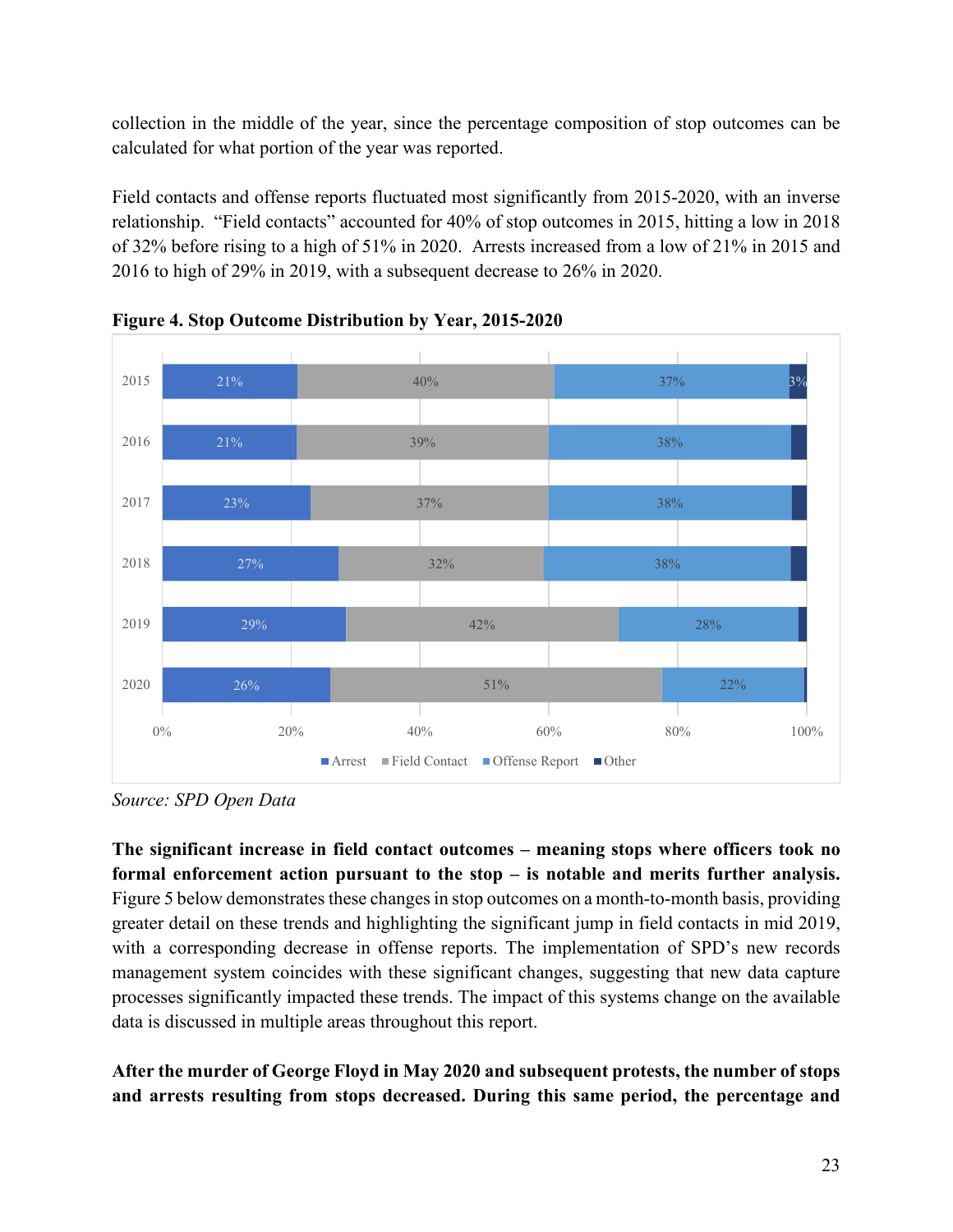**number of stops in which stopped individuals were simply sent on their way also declined.** A correspondingly higher percentage of stops led to arrests, suggesting that **SPD was making fewer stops for minor offenses or where officer suspicion was not validated through the subsequent encounter during the peak protest period in the latter half of 2020**.



**Figure 5. Stop Outcome Distribution by Month, Mid 2015 – Mid 2021**

*Source: SPD Open Data*

While the previous chart shows that stops increasingly led to arrest during the protest period *after a stop occurred*, the *number* of arrests decreased during the protests, as show in Figure 6 below.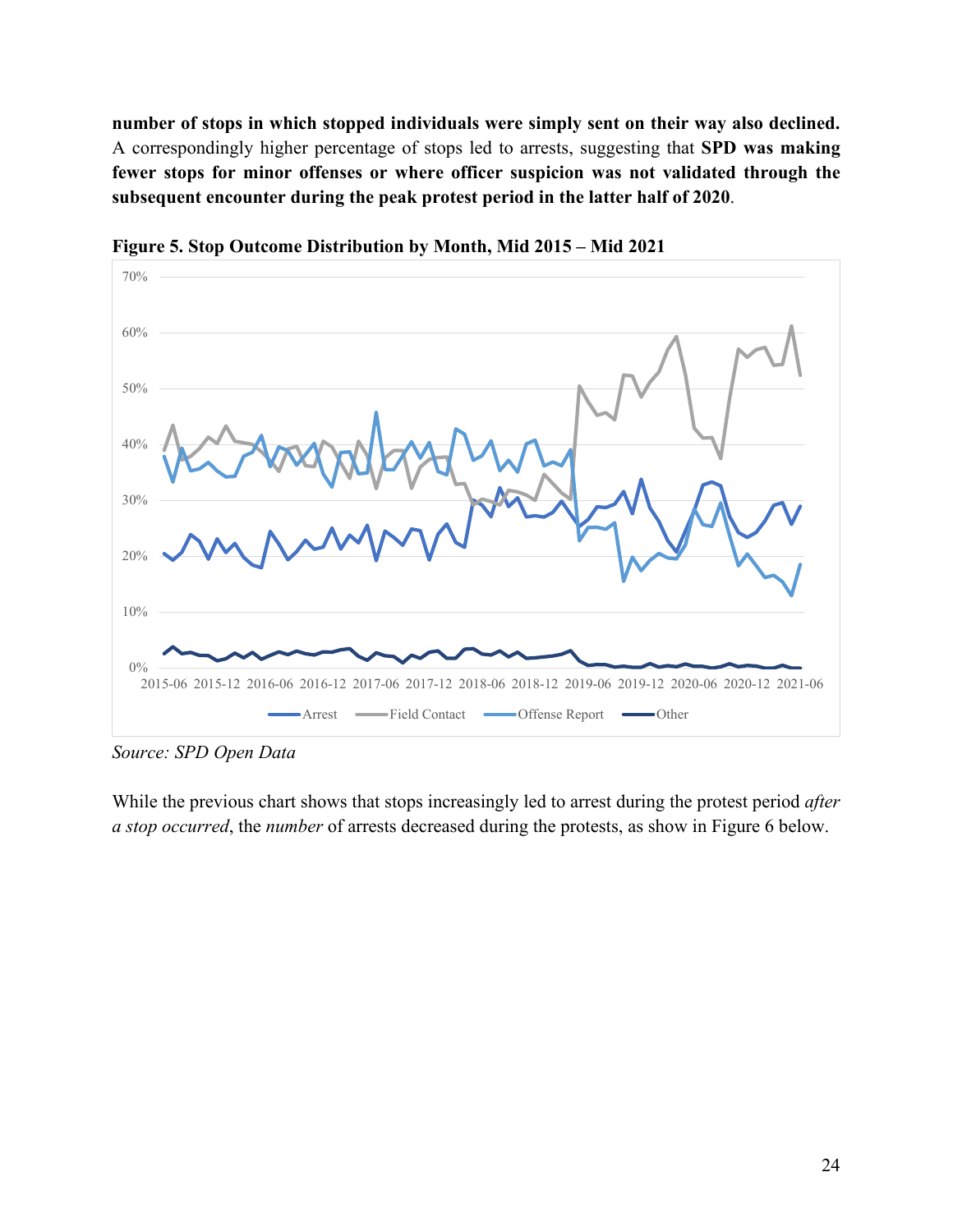

**Figure 6. Arrests Pursuant to Stops, Mid-2015 to Mid-2021**

*Source: SPD Open Data*

Figure 7, below, further contextualizes Figure 6, above, by showing stop activity overlayed with the percentage of stops leading to an arrest or a field contact. In the wake of the protest activity beginning in May 2020, as previously mentioned, there was a significant decrease of documented stops, alongside a decrease in field contacts and increase in arrests as a percentage of the outcomes from the decreased stops. **As stop activity increased slightly in the latter stages of 2020 and 2021, field contacts resumed a similarly significant percentage of stop outcomes as it did prior to the protests.**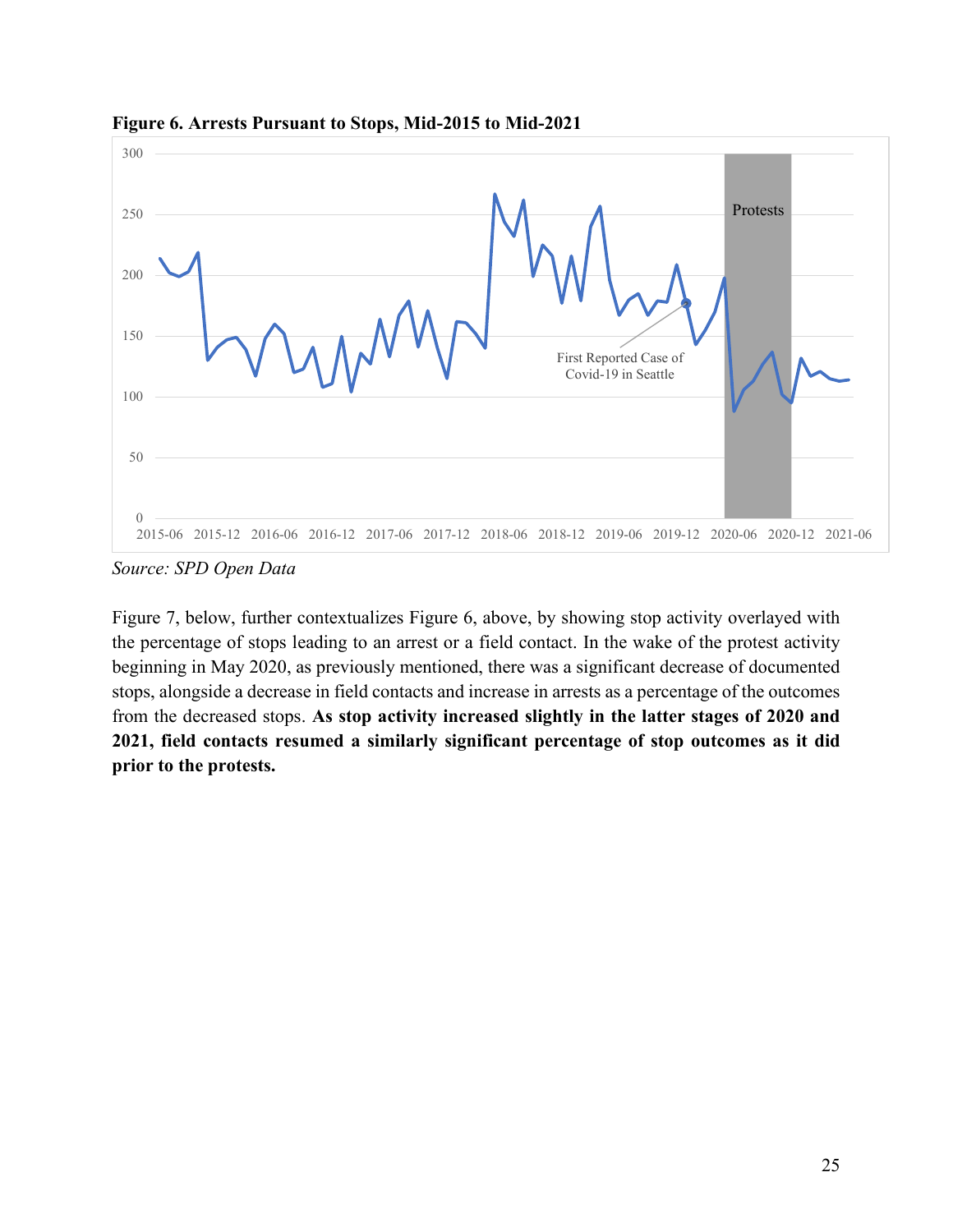

**Figure 7. Stop Activity & Frequency of Outcomes, Mid-2015 to Mid-2021**

*Source: SPD Open Data*

The significant increase in field contacts (stops with no criminal activity or action beyond verbal warning) starting in 2019 coincided with the previously highlighted significant jump in stops of individuals of "unknown" race, as depicted in Figure 8 below. This requires further inspection by SPD. These phenomena arose after the implementation of SPD's new records management system and require further analysis to identify discernible causes and any necessary modifications.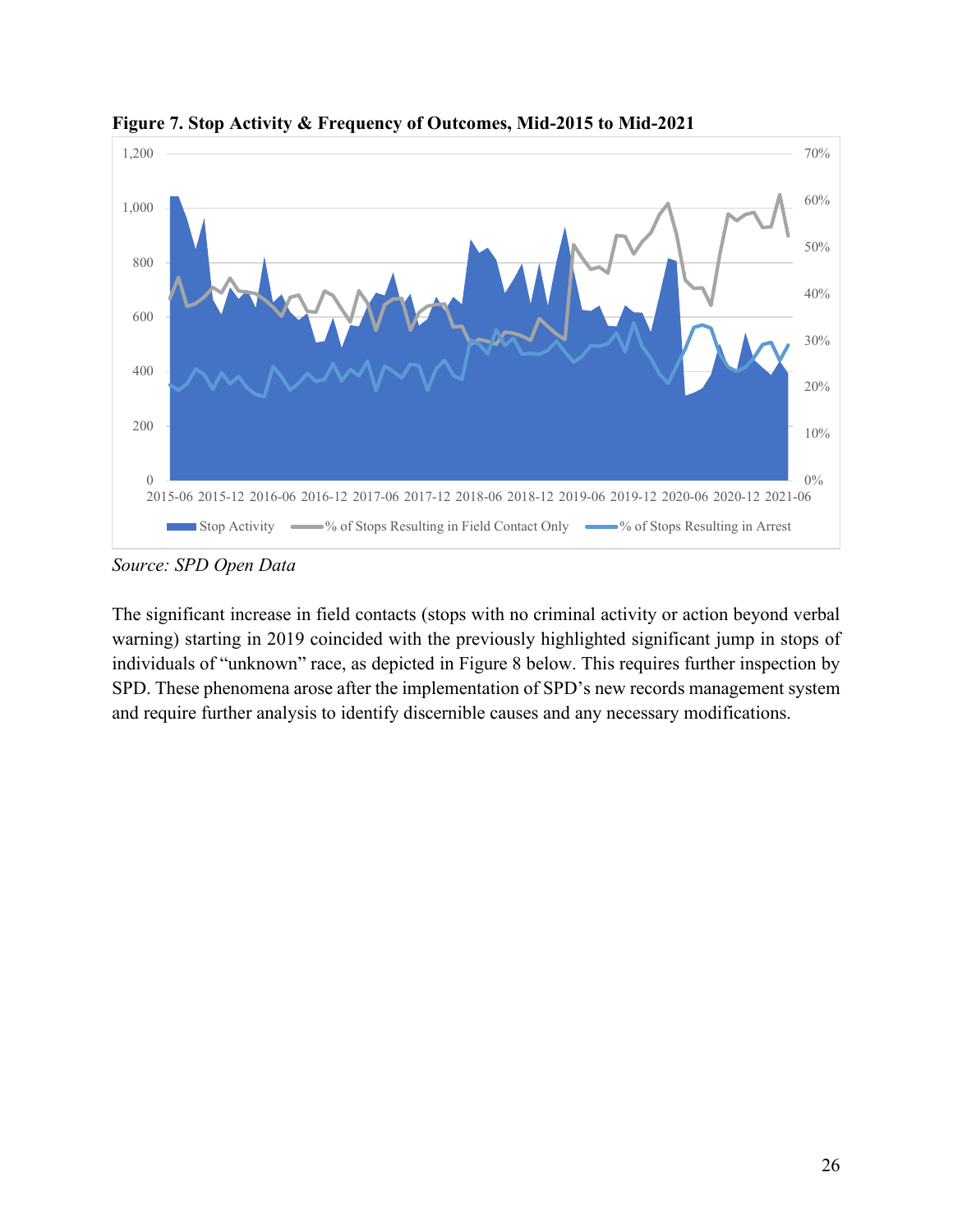



*Source: SPD Open Data*

#### *i. Stop Outcomes by Demographics*

The following table details the outcomes for both stops overall and for frisks from 2018 to 2020. Subsequent charts and tables explore these data further, with accompanying discussions on trends in SPD stop outcomes overall and differences in stop outcomes across races.

At the outset, it is important to note that SPD stopped non-Black minorities significantly less than White or Black individuals, so the percentages that follow for non-Black minority racial groups are calculated out of a relatively smaller number of stops, which potentially leads to more variability in percentage outcomes over time.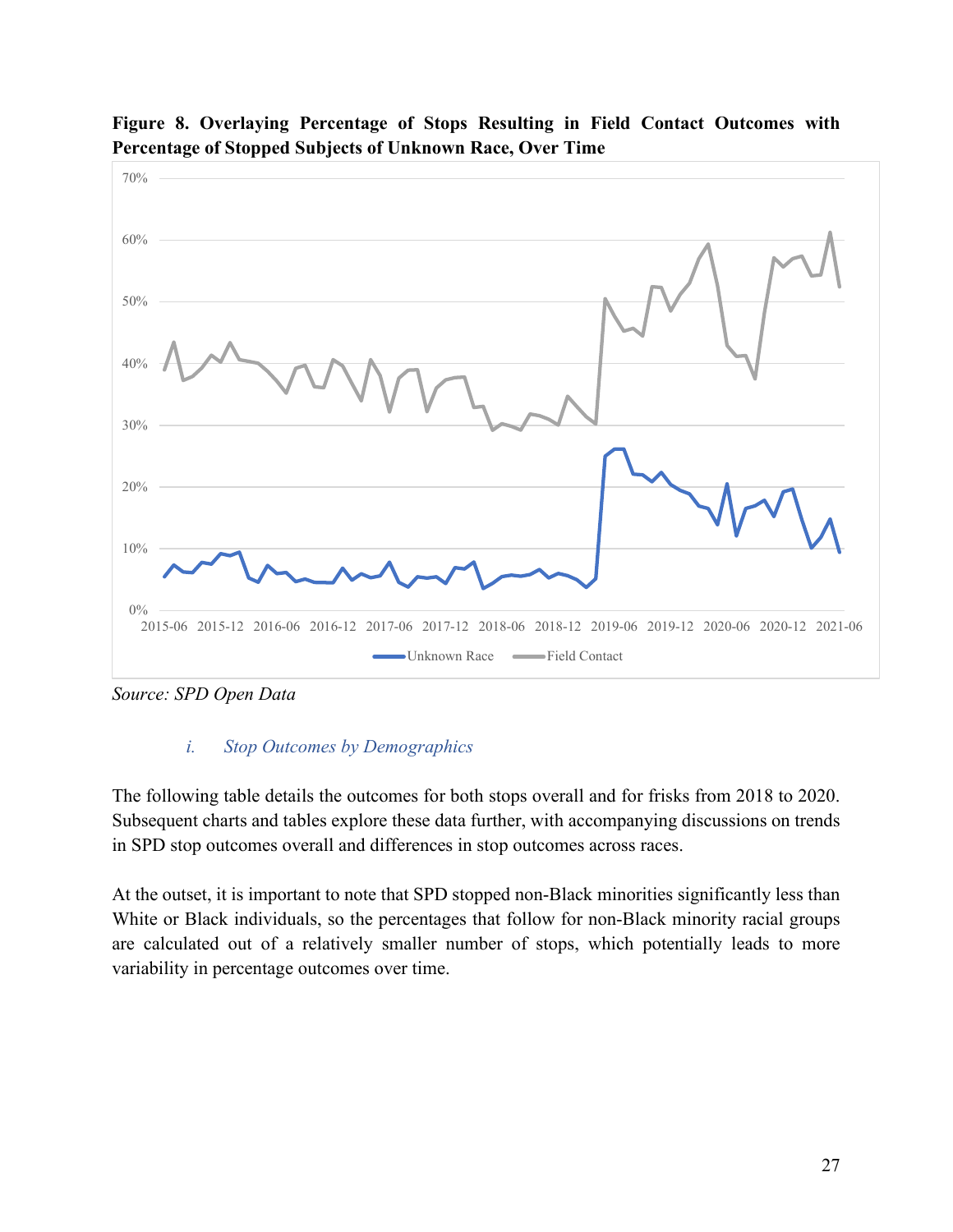|                                              |                                    | Asia n        | <b>Black</b> |               |     | Hispanic      |     | <b>Native</b><br>American | <b>White</b> |               |     | <b>Other</b>  | <b>Total</b> |               |
|----------------------------------------------|------------------------------------|---------------|--------------|---------------|-----|---------------|-----|---------------------------|--------------|---------------|-----|---------------|--------------|---------------|
|                                              | #                                  | $\frac{0}{0}$ | #            | $\frac{0}{0}$ | #   | $\frac{0}{0}$ | #   | $\frac{0}{0}$             | #            | $\frac{0}{0}$ | #   | $\frac{0}{0}$ | #            | $\frac{9}{6}$ |
|                                              | <b>WHETHER SUBJECT WAS FRISKED</b> |               |              |               |     |               |     |                           |              |               |     |               |              |               |
| Not Frisked                                  | 556                                | 73%           | 4.900        | 73%           | 500 | 77%           | 443 | 76%                       | 8,977        | 80%           | 219 | 77%           | 15,595       | 77%           |
| Frisked                                      | 210                                | 27%           | 1,797        | 27%           | 153 | 23%           | 139 | 24%                       | 2,313        | 20%           | 67  | 23%           | 4,679        | 23%           |
| <b>Total</b>                                 | 766                                | 100%          | 6,697        | 100%          | 653 | 100%          | 582 | 100%                      | 11,290       | 100%          | 286 | 100%          | 20,274       | 100%          |
| <b>RESULT OF FRISK</b>                       |                                    |               |              |               |     |               |     |                           |              |               |     |               |              |               |
| Weapon<br>Not Found<br>in Stop with<br>Frisk | 167                                | 80%           | 1,450        | 81%           | 128 | 84%           | 114 | 82%                       | 1,647        | 71%           | 61  | 91%           | 3,567        | 76%           |
| Weapon<br>Found in<br>Stop with<br>Frisk     | 43                                 | 20%           | 347          | 19%           | 25  | 16%           | 25  | 18%                       | 666          | 29%           | 6   | 9%            | 1,112        | 24%           |
| <b>Total</b>                                 | 210                                | 100%          | 1,797        | 100%          | 153 | 100%          | 139 | 100%                      | 2,313        | 100%          | 67  | 100%          | 4,679        | 100%          |
| <b>OUTCOME OF STOP</b>                       |                                    |               |              |               |     |               |     |                           |              |               |     |               |              |               |
| Arrest                                       | 229                                | 30%           | 2,117        | 31%           | 157 | 24%           | 204 | 35%                       | 3,126        | 28%           | 72  | 25%           | 5,905        | 29%           |
| Field<br>Contact                             | 316                                | 41%           | 2,369        | 35%           | 235 | 36%           | 205 | 35%                       | 4.593        | 40%           | 83  | 29%           | 7,801        | 38%           |
| Offense<br>Report                            | 211                                | 27%           | 2,156        | 32%           | 249 | 38%           | 165 | 28%                       | 3,452        | 30%           | 126 | 44%           | 6,359        | 31%           |
| Other                                        | 12                                 | 2%            | 94           | 1%            | 16  | 2%            | 9   | 2%                        | 188          | 2%            | 8   | 3%            | 327          | 2%            |
| <b>Total</b>                                 | 768                                | $100\%$ 6,736 |              | 100%          | 657 | 100%          | 583 | $100\%$                   | 11,359       | 100%          | 289 |               | 100% 20,392  | 100%          |

**Table 3. Frisks, Weapons Found, and Stop Outcomes by Race, 2018-2020** 

*Source: SPD Open Data.* 

*Notes:* "Unknown" race category and unknown values excluded, which may produce different counts and percentages than charts below including unknown values. Total stop counts and total decisions to frisk or not do not match for the reason specified below.

There were 141 stops (or 0.6% of all stops) with no indication of whether a frisk occurred from 2018 to 2020. 118 of the 141 stops without documented frisk decisions had a documented race. Because stops without documented frisk decisions were excluded from the "Whether Subject Was Frisked" portion of Table 3 above, and stops with unknown race were excluded from the "Outcome of Stop" portion of Table 3, the totals do not match, leading to a 118 difference between the total number of stops and total number of frisk decisions documented in the table. SPD has rectified this data collection issue, with only one such stop in 2020 and zero instances through three quarters of 2021.

Figure 9 visualizes these data for stop outcomes by race for 2018-2020.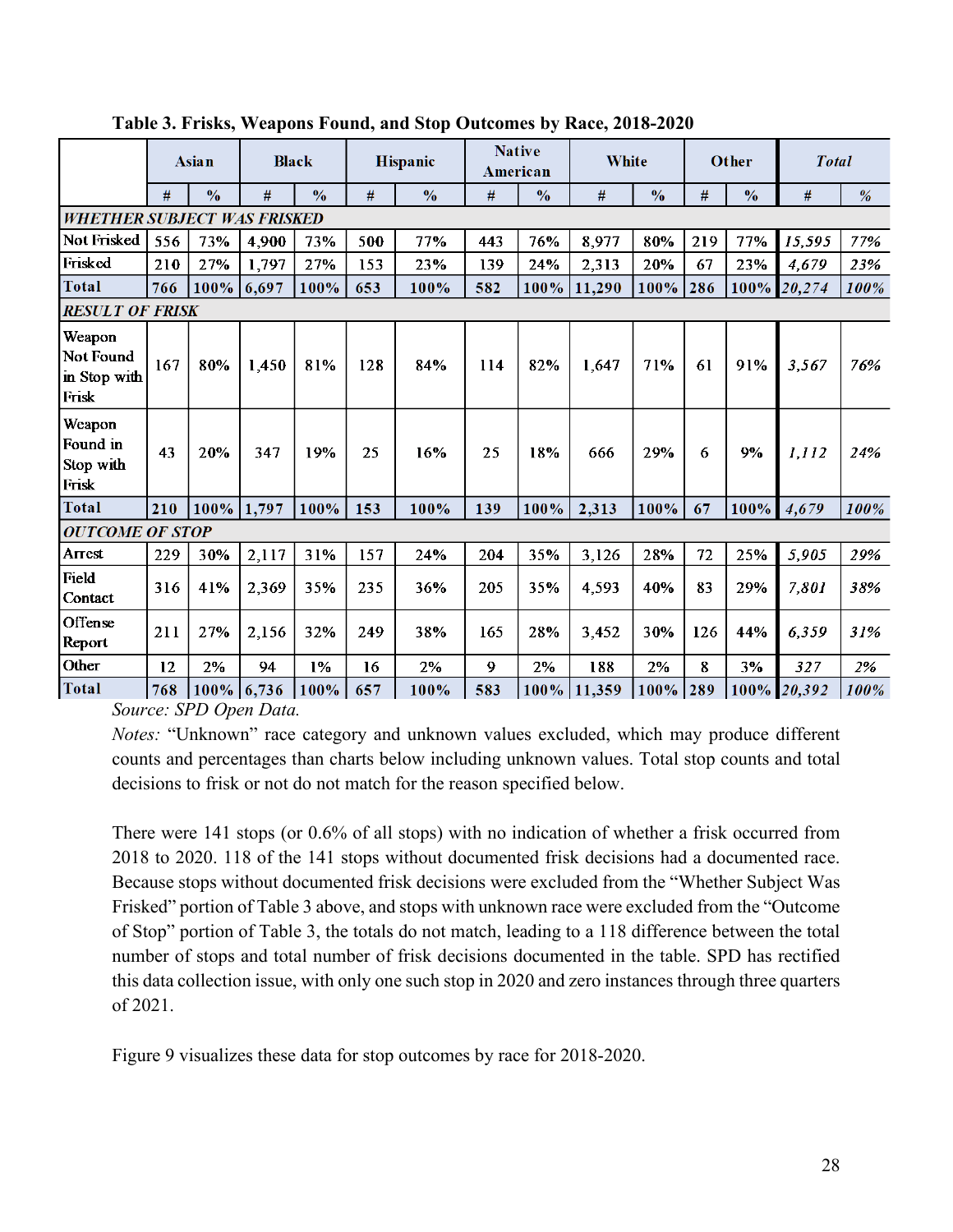

**Figure 9. Stop Outcomes by Race, 2018-2020**

*Source: SPD Open Data*

Stops with individuals of "unknown" race led to the lowest percentage of arrests, the highest percentage of field contacts, and the lowest percentage of offense reports, compared to documented racial categories over 2018-2020. These trends emphasize the need for SPD to analyze the increase in stops with "unknown" racial identifications to improve future data collection and analyses.

Native Americans were most likely to be arrested pursuant to a stop encounter (35% of stops), followed by Black individuals (31%), and Asian subjects (30%). The "Other" racial category was least likely to have a stop turn into a field contact with no further documentation or enforcement (29%), followed by Black, Native American, and Hispanic individuals (35-36%).

Table 4 distills the difference between racial categories for the frequency of arrest and field contact outcomes after a stop was initiated for 2018-2020. Outcomes are substantially different for individuals with an "unknown" race, with the lowest arrest and highest field contact rates, as demonstrated above and highlighted below.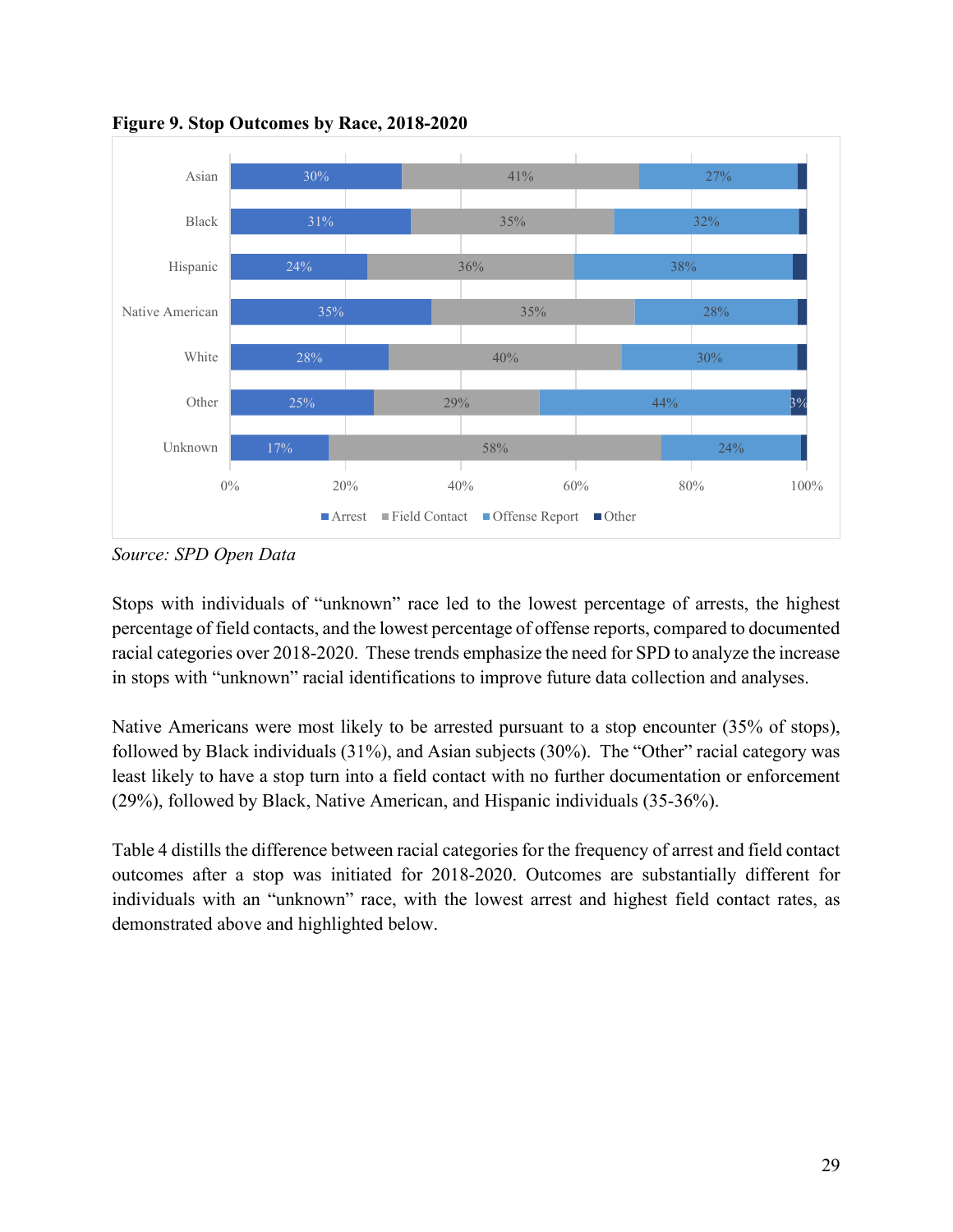|                 | <b>Arrest Rate Percentage</b> | <b>Field Contact Rate</b>          |  |  |  |
|-----------------|-------------------------------|------------------------------------|--|--|--|
|                 | <b>Point Difference from</b>  | <b>Percentage Point Difference</b> |  |  |  |
| Race            | <b>Average (27.5%)</b>        | from Average $(40.7\%)$            |  |  |  |
| Asian           | 2.3%                          | $0.5\%$                            |  |  |  |
| Black           | $3.9\%$                       | $-5.5\%$                           |  |  |  |
| Hispanic        | $-3.6\%$                      | $-4.9\%$                           |  |  |  |
| Native American | $7.5\%$                       | $-5.5\%$                           |  |  |  |
| White           | $0.0\%$                       | $-0.2\%$                           |  |  |  |
| Other           | $-2.6\%$                      | $-11.9%$                           |  |  |  |
| Unknown         | $-10.3\%$                     | 16.9%                              |  |  |  |

**Table 4. Stop Outcome Differences from Average by Race, 2018-2020**

*Source: SPD Open Data*

While these figures do not factor in underlying circumstances and factors that could lead to different rates in outcomes, they do present an area for further inquiry in SPD's disparity analyses. In addition to an overarching review of potential differences in stop outcomes across demographics, as previously recommended, SPD should analyze stop trends related to the "unknown" race category, including its increased frequency since 2019 and differences in stop outcomes compared to the average.

#### 4. Frisk Rates & Weapons Found During Stops

<span id="page-30-0"></span>Per SPD policy, officers can conduct a frisk "only if they have an articulable and reasonable safety concern that the person is *armed and presently dangerous*."[77](#page-30-1) Automatically conducting a frisk during a stop is unconstitutional. Conducting a stop and conducting a frisk are distinct actions that each require a separate legal basis. Whereas an officer needs articulable, reasonable suspicion of criminal activity to conduct a stop, the officer needs reasonable suspicion the stopped individual is armed *and* dangerous to conduct a frisk of the stopped individual.

**SPD frisk rates tend to establish that frisks are** *not* **conducted after stops as a matter of course.** Frisk rates are calculated as the percentage of stops in which a frisk is conducted. SPD data demonstrate that officers conduct frisks in 22-25% of stops from 2016 to 2020, with frisk rates increasing slightly in 2019 and 2020 as stop activity decreased. Documented frisk rates increased slightly after the implementation of SPD's new records management system in mid 2019, so the slight increases in frisk rates for 2019 and 2020 may be more attributable to documentation practice changes than officer performance changes.

<span id="page-30-1"></span><sup>77</sup> SPD Policy 6.220-POL-2 ¶ 6. Emphasis added.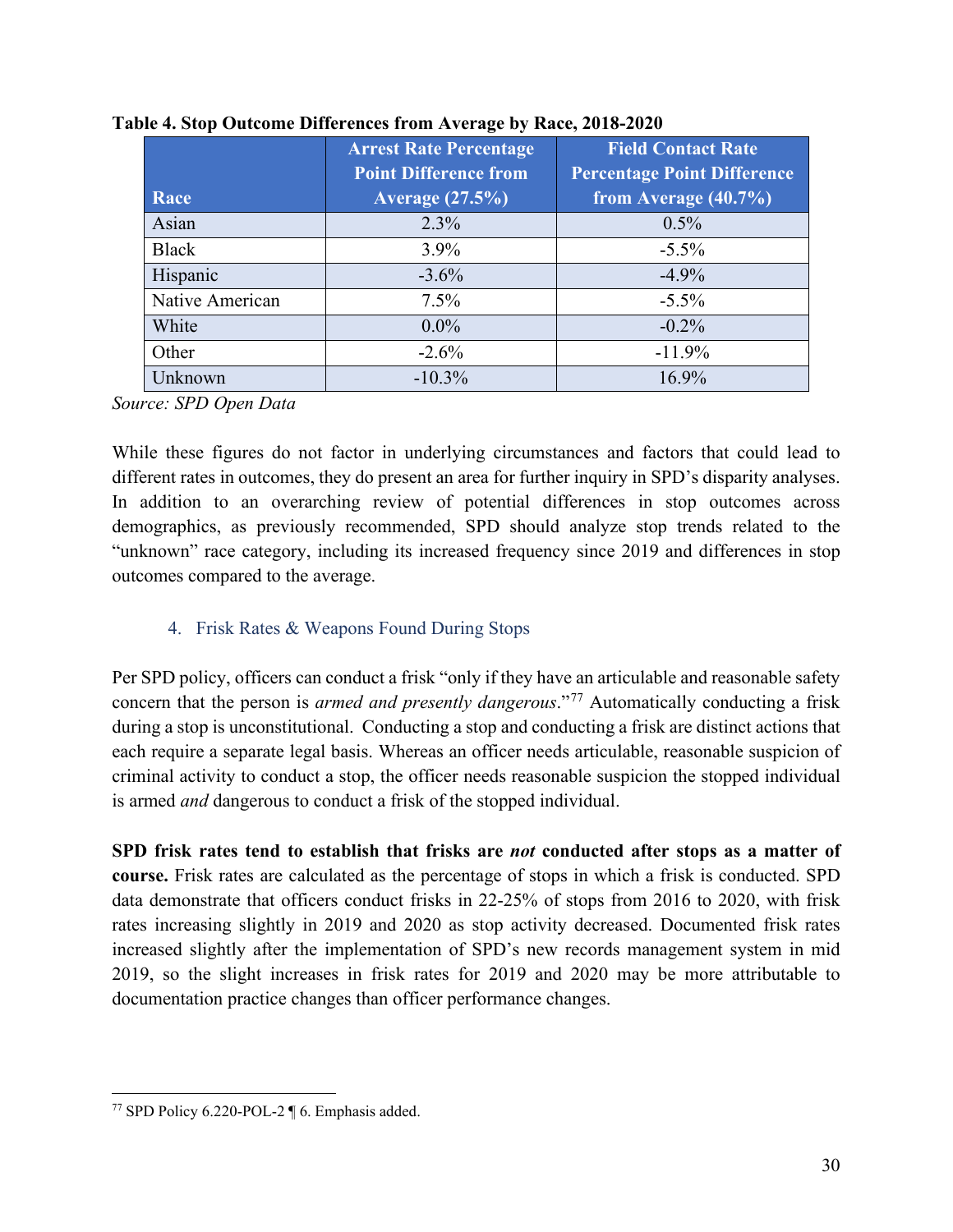

**Figure 10. Stop Activity and Frisk Rates by Year, 2016-2020**

*Source: SPD Open Data. Stops with no indication of whether a frisk occurred or not are excluded from the frisk rate calculation. [78](#page-31-0)*

**Frisk rates for stopped individuals ranged 7% across races, with a low of 20% for White subjects to a high of 27% for Asian and Black subjects,** from 2018 through 2020:

| <b>Frisk Rate</b> |
|-------------------|
| 27%               |
| 27%               |
| 23%               |
| 24%               |
| 20%               |
| 23%               |
| 24%               |
|                   |

**Table 5. Frisk Rates by Race, 2018-2020**

<span id="page-31-0"></span><sup>78</sup> Stops without indication of whether a frisk occurred or not decreased year after year, from 1.7% of stops in 2016 to 0.02% of stops in 2020, with no such stops in 2021 through three quarters of the year.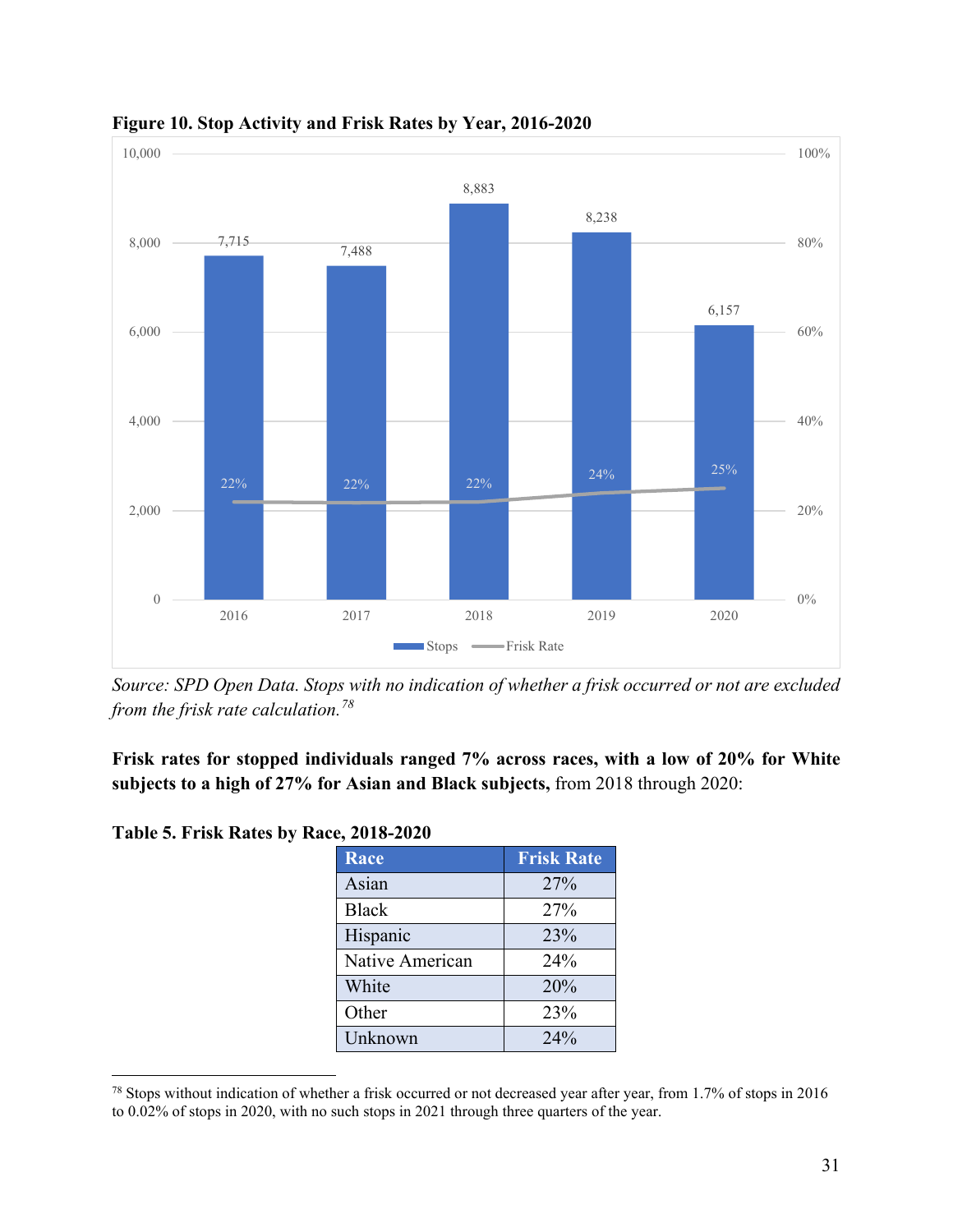| Overall | 0<br>ົ |
|---------|--------|
|---------|--------|

#### *Source: SPD Open Data*

Frisk rates by race have remained somewhat consistent from 2015 to 2020, with a slight upward trajectory for stopped individuals who were not Black. Frisk rates for White subjects increased the most across racial groups, from 17% in 2016 to 23% in 2020. Frisk rates for Black subjects were consistently around 28%. Non-Black minorities are grouped into the "Other" category for this chart due to the low aggregate frisk activity for these groups on an annual basis. Frisk rates for non-Black minorities, comprising the "Other" category, remained largely consistent, increasing slightly from 25% in 2016 to 27% in 2020. In all, **differences in frisk rates across races have reduced over time, from a gap of 11 percentage points in 2015 to 5 percentage points in 2020.** 



**Figure 11. Frisk Rates by Race, 2015-2020**

*Source: SPD Open Data. Stops with no indication of whether a frisk occurred or not are excluded from the frisk rate calculation.*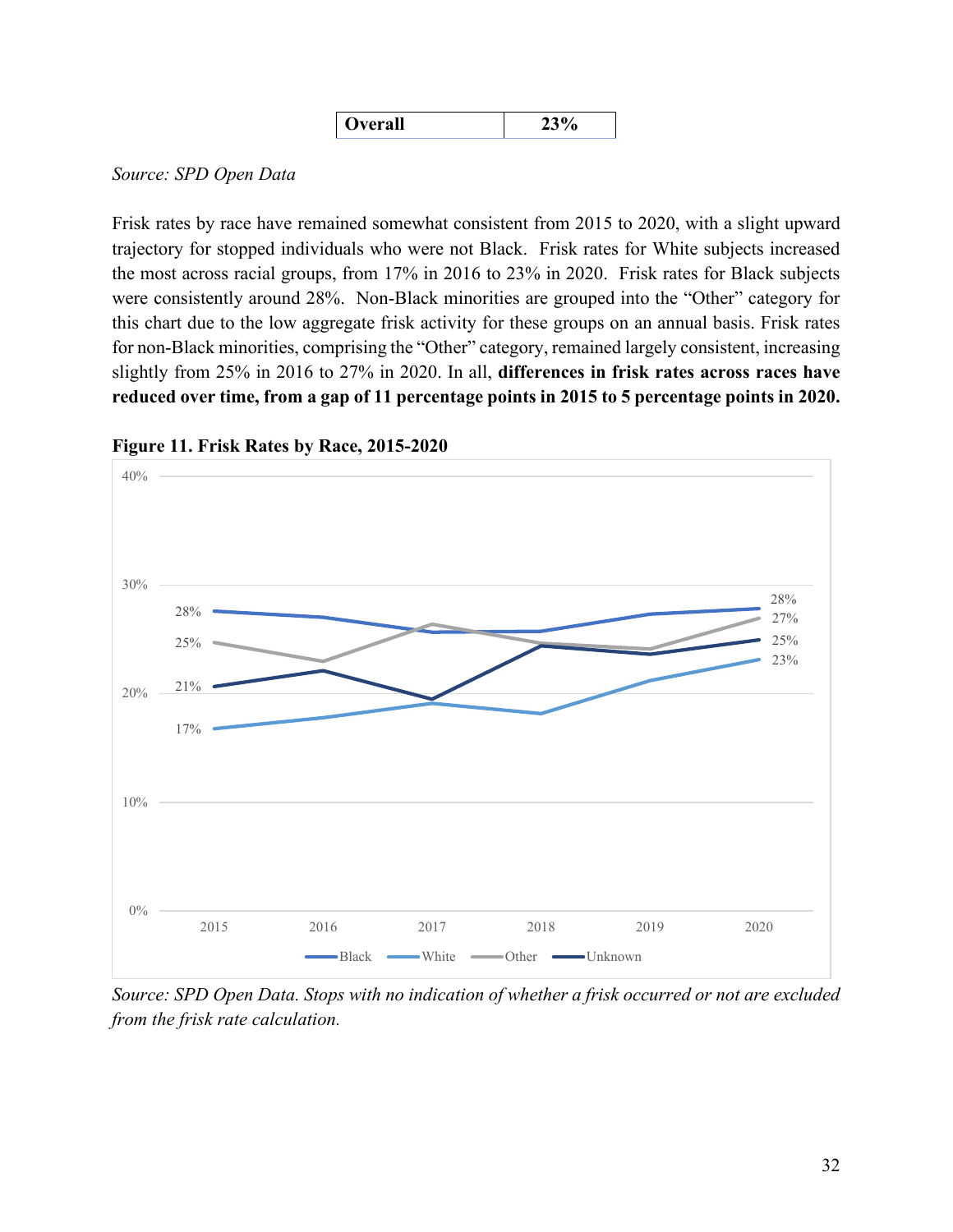#### *i. Weapons Found & Search Hit Rates*

SPD found weapons in 2,246 stops from 2016 to 2020. The percentage of stops leading to the finding of a weapon was consistently 5-6% from 2015 through 2019 before an increase to 7.5% in 2020. SPD may stop an individual for a variety of suspected crimes, many of which do not involve a weapon, so there is not necessarily an expectation that SPD would find weapons during stops at a significantly high rate.

A metric used to assess the effectiveness of officer decision making in conducting frisks is the "frisk hit rate," meaning the percentage of frisks through which an officer indeed finds a weapon. While this measure makes intuitive sense, its calculation is often clouded by the manner in which frisk and contraband data are collected across most police departments nationwide, including SPD. Even as SPD is not required to calculate frisk hit rates as a result of the Consent Decree, and SPD is not required to capture frisk data any differently than it currently is, the following context is important to understand caveats regarding the figures that follow on hit rates with SPD's available data.

To calculate the frisk hit rate precisely, one would have to know whether weapon recovery resulted directly from a frisk. The officer could have alternatively recovered the weapon through a seizure subsequent to an on-view observation at the onset of the stop or through a search incident to arrest, potentially after conducting a frisk to no avail. SPD officers recovered weapons in 322 stops with no documented frisk from 2016 to 2020, representing 14% of all documented stops resulting in the finding of a weapon during this period. While this demonstrates that available data can distinguish stops without frisks that led to the finding of weapons (for example through a search incident to arrest), the data currently does not allow for analysis of when a frisk occurred with negative results but the officer otherwise found a weapon.

Further complicating this calculation, the data on weapons found pursuant to a stop present questions regarding whether officers may sometimes document searches besides frisks, like searches incident to arrest, as frisks. The frisk hit rate aims to assess the quality of officer discretion in conducting frisks, and this metric should not include non-discretionary searches like searches incident to arrest which are standard practice. Only 1 of the 201 arrests (0.5%) that led to the finding of a weapon in 2020 did *not* involve a documented frisk, meaning SPD almost never found a weapon through a search incident to arrest without a prior frisk. This strikes the Monitoring Team as potentially a low rate of weapon recovery due to searches incident to arrest in comparison to frisks. A Monitoring Team review of SPD stops documentation demonstrated potential examples of searches incident to arrest being documented as frisks, and the topic bears further analysis.

Moreover, as Figure 12 below demonstrates, SPD's data over time demonstrate a clear difference in data collection in this regard coinciding with the implementation of its records management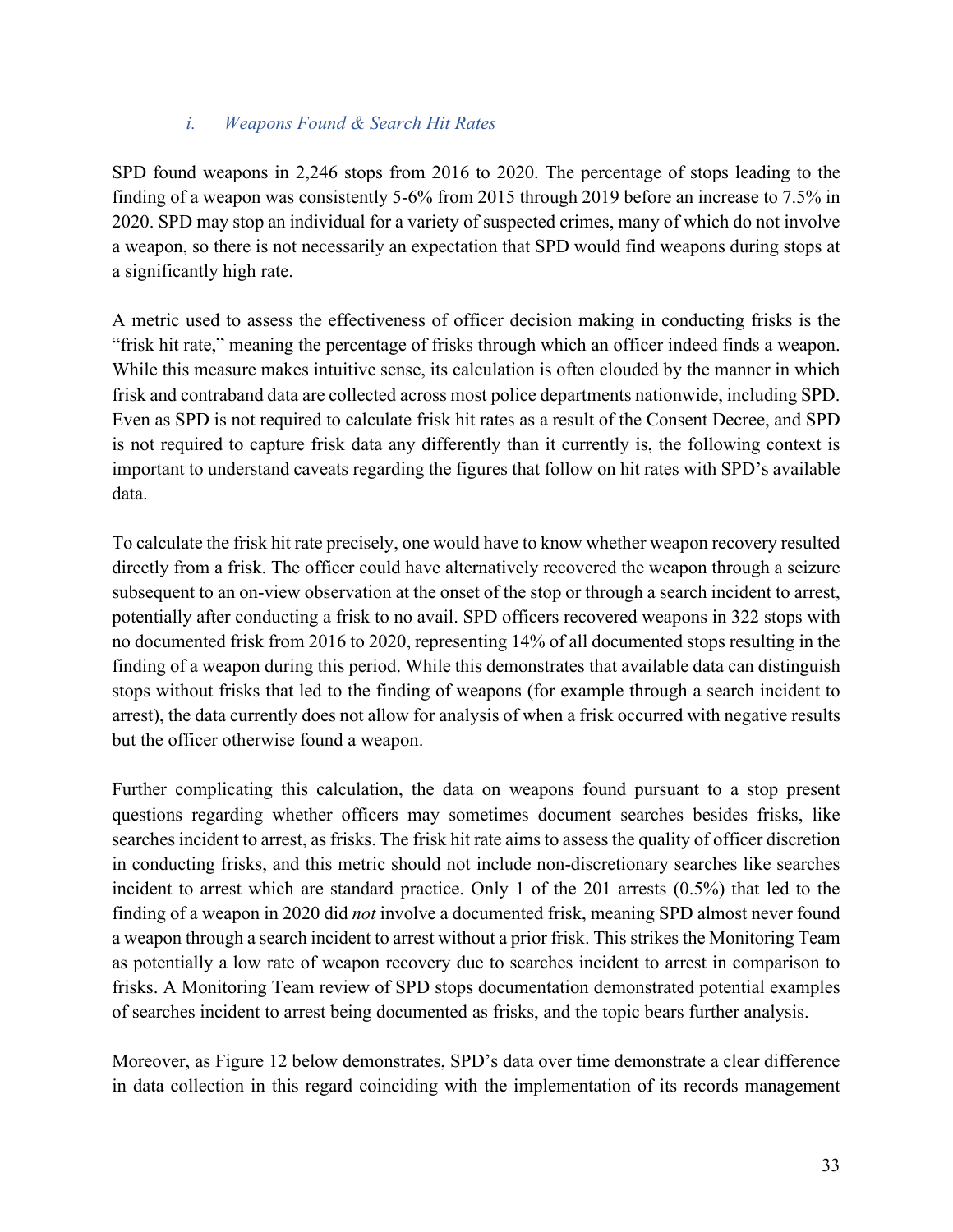system in the middle of 2019, going from an average of 79% of stops resulting in a found weapon also involving a frisk before implementation of the new system to 99% after implementation. This calls into question whether documented frisks in the new system may include searches incident to arrest, or other searches, clouding analysis of frisks and frisk rates. The jump below also coincided with increases in documented frisk rates.





*Source: SPD Open Data*

Since SPD records do not distinguish whether a frisk specifically leads to the recovery of the weapon and it is possible some frisks were in fact not frisks, the Monitoring Team cannot calculate a precise frisk hit rate, which assesses the percentage of time a frisk for a weapon in fact recovers a weapon. For example, if an officer conducts a stop, does not find a weapon after conducting a frisk, but subsequently finds a weapon through a search incident to arrest, such a frisk would not be a "hit" in reality but would be in SPD's data, which would simply indicate that a frisk occurred and a weapon was obtained, regardless of which search obtained it. While this situation may be relatively rare, it bears mentioning before analyzing the following frisk hit rate calculations.

With this context in mind, Table 6 shows the number of frisks and the number of weapons found in stops with frisks from 2018-2020, followed by the corresponding frisk hit rates by race in Figure 13.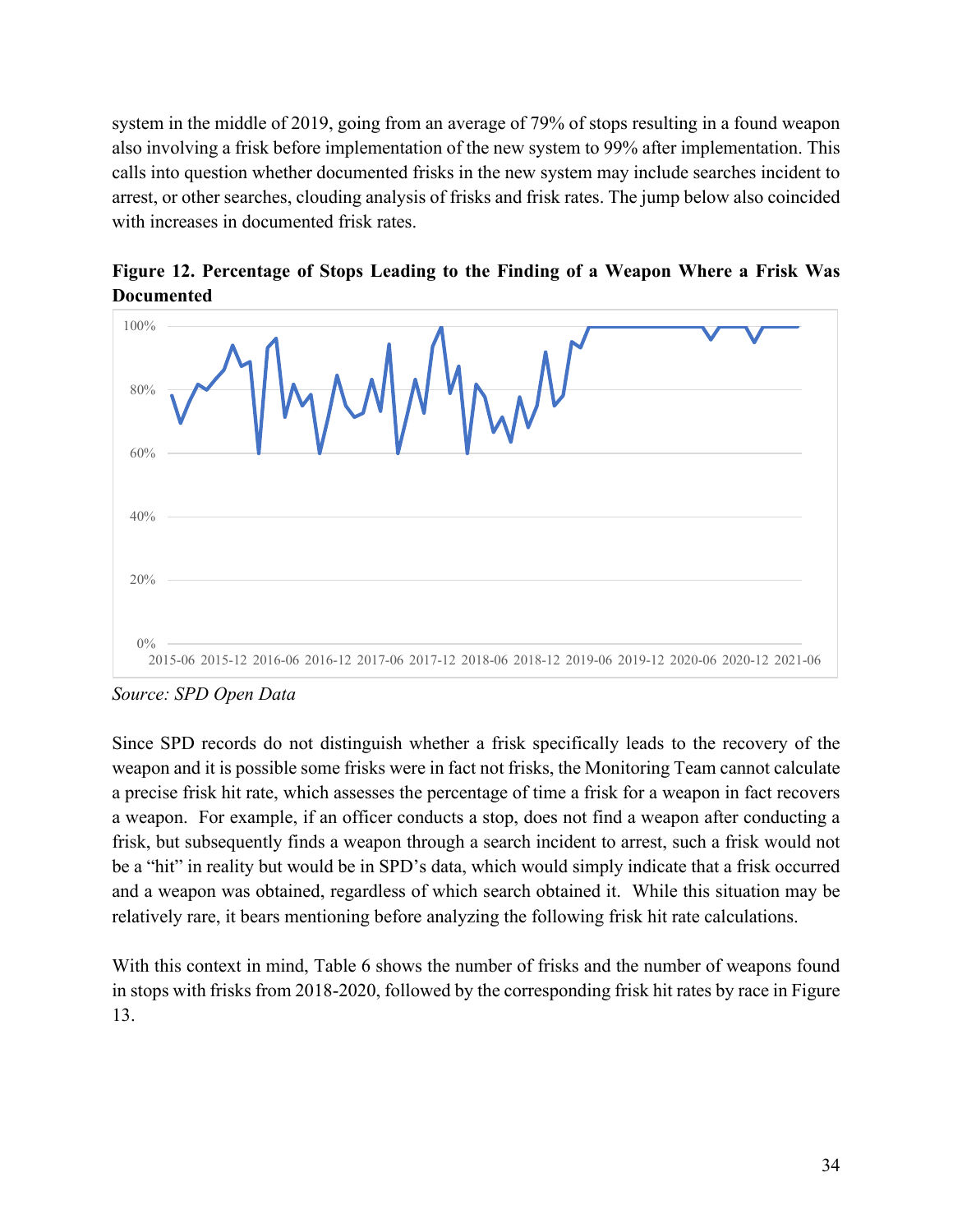| Race                   | <b>No Weapon Found</b> | <b>Weapon Found</b> | <b>Total Frisks</b> |
|------------------------|------------------------|---------------------|---------------------|
| <b>Asian</b>           | 167                    | 43                  | 210                 |
| <b>Black</b>           | 1,450                  | 347                 | 1,797               |
| <b>Hispanic</b>        | 128                    | 25                  | 153                 |
| <b>Native American</b> | 114                    | 25                  | 139                 |
| White                  | 1,647                  | 666                 | 2,313               |
| Other                  | 61                     | 6                   | 67                  |
| <b>Unknown</b>         | 541                    | 153                 | 694                 |
| <b>Total</b>           | 4,108                  | 1,265               | 5,373               |

**Table 6. Weapons Found in Stops with Frisks, 2018-2020**

*Source: SPD Open Data*

**From 2018 to 2020, the rate at which SPD officers found weapons in a stop with a frisk was higher for stops of White individuals than any other racial group – and 10 percentage points higher than frisks of Black individuals.** These findings largely mirror the Monitoring Team's previous findings in this area from a 2017 report.<sup>[79](#page-35-0)</sup>

**Figure 13. Frisk Hit Rate by Race, 2018-2020**



*Source: SPD Open Data. See previous disclaimer regarding precision of frisk hit rate calculations.*

The overall frisk hit rate was steady around 20% for 2015-2018 before increasing to 23% in 2019 and then 30% in 2020. This increase, once again, coincides with the implementation of SPD's new records management system. SPD's frisk hit rate averaged 20% prior to implementation in mid 2019 and then averaged 29% post implementation. Clearly, new data capture mechanisms

<span id="page-35-0"></span><sup>79</sup> Tenth Systemic Assessment at 76.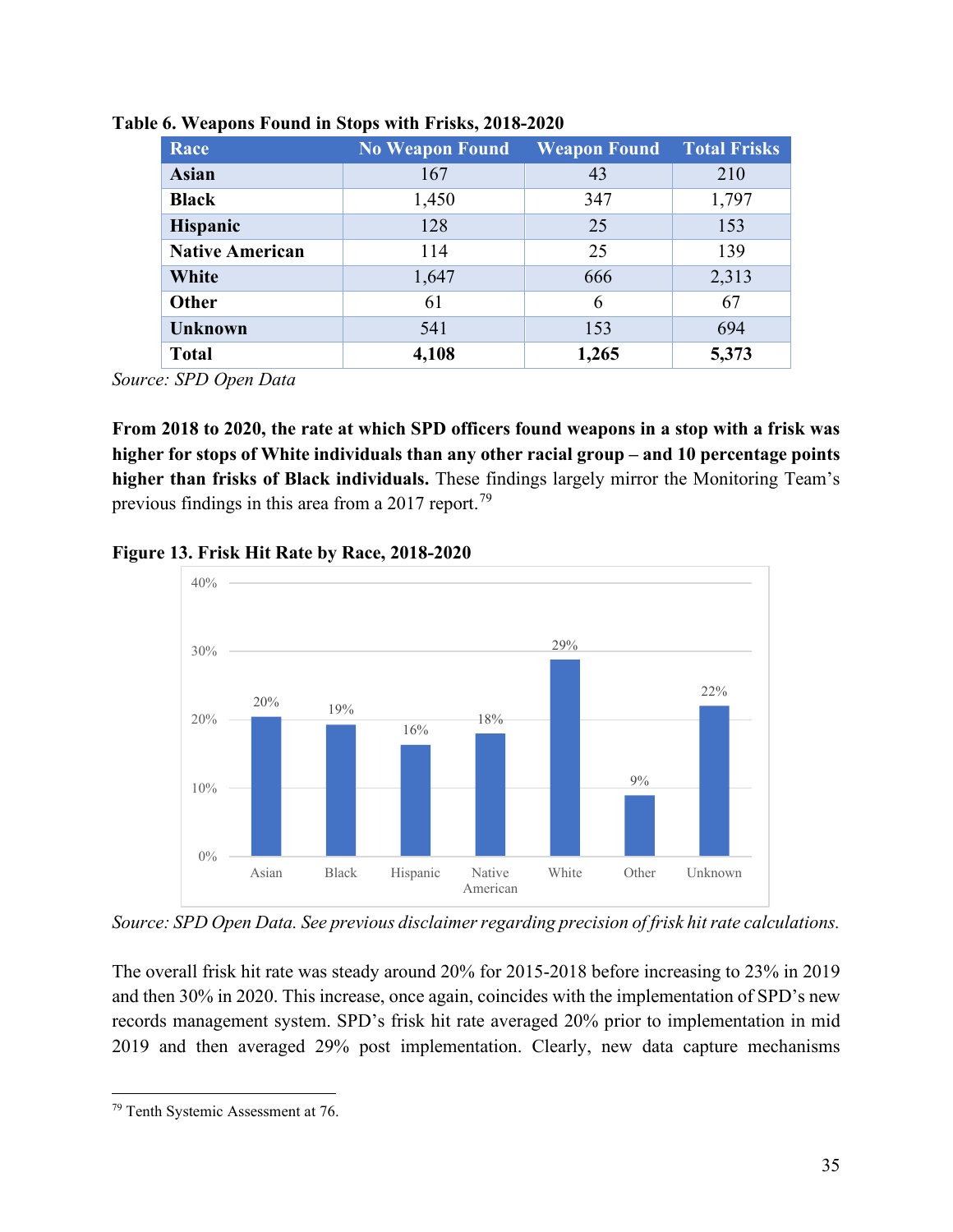impacted this rate and distinguishing the role of officer performance in the frisk rate increase would require further analysis on officer documentation and performance before and after implementation of the new records system.



**Figure 14. Frisk Hit Rate Over Time, 2015-2020**

*Source: SPD Open Data. See previous disclaimers regarding precision of frisk hit rate calculations and the impact of the new data collection system on this rate.*

The following chart presents the frisk hit by race over time. Due to the lower aggregate frisk amounts for non-Black minorities, these racial categories are grouped into the "Other" category for the purposes of frisk hit rate percentages in the following chart. Between 2015 and 2020, frisk hit rates for "Other" races increased 10 percentage points from 19% to 29%, hit rates for Black subjects increased 9 percentage points from 15% to 24%, and White hit rates increased 8 percentage points from 26% to 34%. While frisk hit rates for these racial categories all increased at least 8 percentage points from 2015 to 2020, this may largely be attributable to the implementation of the new records management system and new data collection processes, as previously discussed. **Despite these increases in hit rates across races, Black hit rates were still 15% lower than White hit rates in 2020.** The Monitoring Team recommends that SPD engage with its community partners to evaluate these trends in disparities to identify potential opportunities to reduce disparities, as SPD previously has, which is discussed later in this report.

Ultimately, the various statistics presented here and in preceding sections help identify that **SPD frisks of White subjects more consistently find weapons, even as a higher percentage of Black subjects are frisked (27%) than White subjects (20%) between 2018 and 2020.** These findings largely mirror the Monitoring Team's previous findings in this area from a 2017 report.<sup>[80](#page-36-0)</sup>

<span id="page-36-0"></span><sup>80</sup> Tenth Systemic Assessment at 76.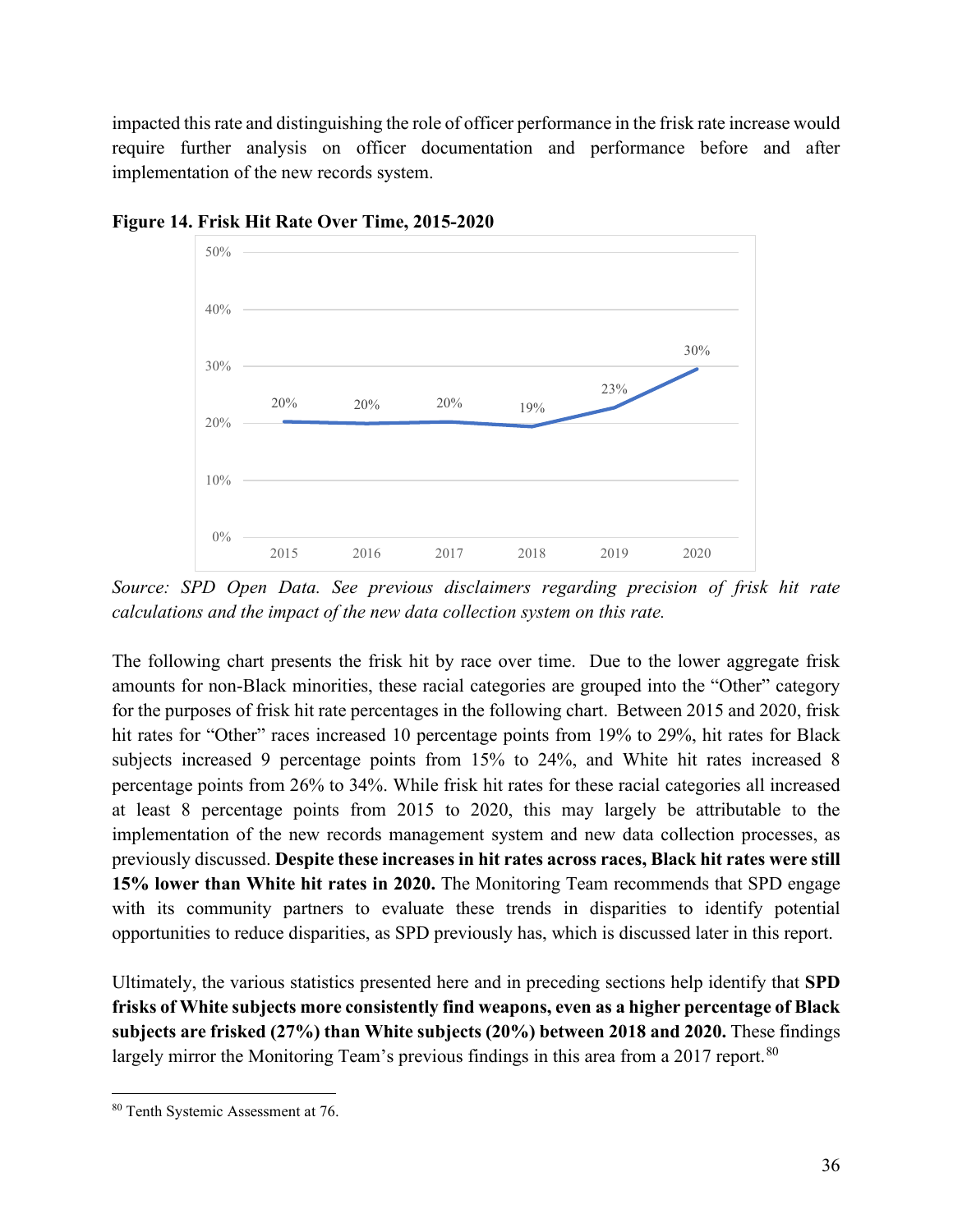

**Figure 15. Frisk Hit Rate by Race Over Time, 2015-2020**

*Source: SPD Open Data. See previous disclaimers regarding precision of frisk hit rate calculations and the impact of the new data collection system on these rates.*

#### 5. Disparate Impact

<span id="page-37-0"></span>Building on the preceding analysis of demographic trends in SPD stop practices over time, this section summarizes, at a high level, SPD's progression in assessing and working toward addressing unwarranted disparities – and the important work to come for SPD, the City, and community partners. This sections details:

- 1. Consent Decree background on bias-free policing and the previous Monitoring Team's findings related to disparities;
- 2. SPD's analytical growth which allows SPD to analyze disparities with greater insights and meaning than simple, population-based comparisons can provide;
- 3. SPD's findings on disparity using these sophisticated analytics, which largely matched previous monitor findings on disparity; and
- 4. SPD's previous engagement with the community to assess and address unwarranted disparities – and SPD's community-oriented, collaborative policy framework for moving forward toward addressing unwarranted disparities.

The sections that follow detail this evolution and the important work to come between SPD and the community it serves.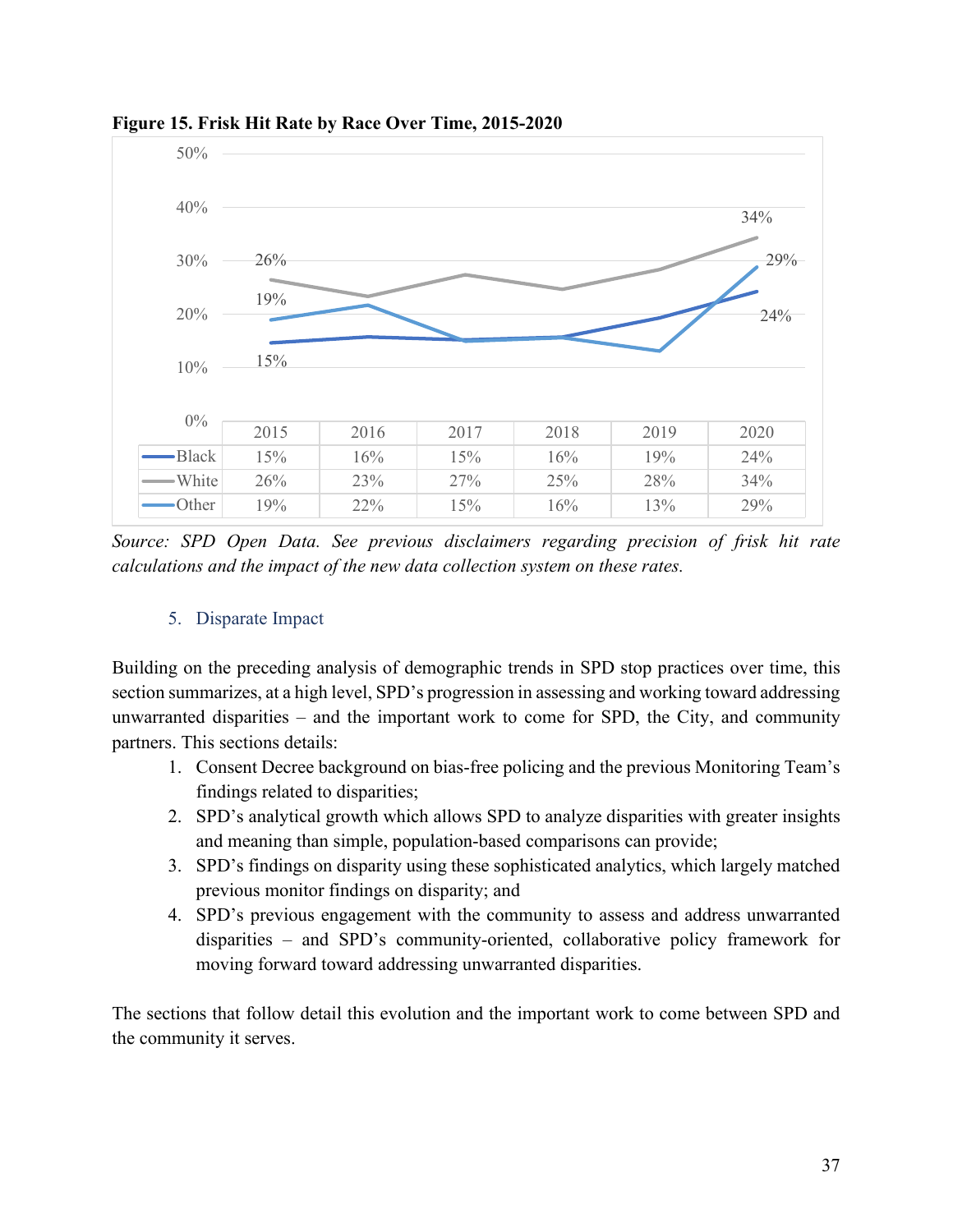#### *i. Consent Decree Background & Monitor Findings*

The Department of Justice's did "not reach a finding of discriminatory policing," but it nonetheless "raise[d] serious concerns about practices that could have a disparate impact on minority communities." [81](#page-38-0) DOJ found that "SPD officers may stop a disproportionate number of people of color where no offense or other police incident occurred."<sup>[82](#page-38-1)</sup> "[P]erhaps the most important" deficiency to DOJ was that SPD "fail[ed] to collect and analyze data that could address and respond to the perception that some of its officers engage in discriminatory policing."[83](#page-38-2)

In response to these concerns, the Consent Decree mandated new policy, training, and accountability mechanisms pertaining to bias. Through the Consent Decree policy approval process, SPD adopted a bias-free policing policy that requires SPD to analyze and meaningfully address disparities in its enforcement activities – such that, as noted previously, disparities "can be one indicator as to whether a Department needs to look further to determine if the data can be explained or if it is a reflection of discriminatory policing."<sup>[84](#page-38-3)</sup>

The prior Monitoring Team previously summarized the Consent Decree's purview with disparities as well as a community-oriented path forward in addressing disparities:

Sorting out whether disparity on the basis of suspect classifications, like race, is the result of intentional discrimination, the result of unknowing or subconscious bias, or is the effect of one or many factors having nothing to do with race or that are tangled up with race is challenging. When there are reasonable and legitimate reasons for a practice that produces disparities with respect to whom the practice is applied, the courts have been historically reluctant to invalidate government actions as discriminatory and impermissible.

Consequently, neither the Consent Decree nor the Court-approved policies on stops and bias-free policing demand that SPD immediately stop practices that it may determine are linked to disparate impacts. Instead, and importantly, [SPD policy] requires that SPD determine whether such disparities are warranted or unwarranted and, where "unwarranted disparate impacts are identified" with respect to a given SPD practice or policy, "the Department will consult as appropriate with neighborhood, business and community groups, including the Community Police Commission, to explore equally effective alternative practices that would not result in disproportionate impact."[85](#page-38-4)

<span id="page-38-1"></span><span id="page-38-0"></span><sup>&</sup>lt;sup>81</sup> 2011 Findings Letter at 6.

<sup>82</sup> 2011 Findings Letter at 6.

<span id="page-38-2"></span><sup>83</sup> 2011 Findings Letter at 6.

<span id="page-38-3"></span><sup>&</sup>lt;sup>84</sup> 2011 Findings Letter at 30.

<span id="page-38-4"></span><sup>85</sup> Tenth Systemic Assessment at 40-41.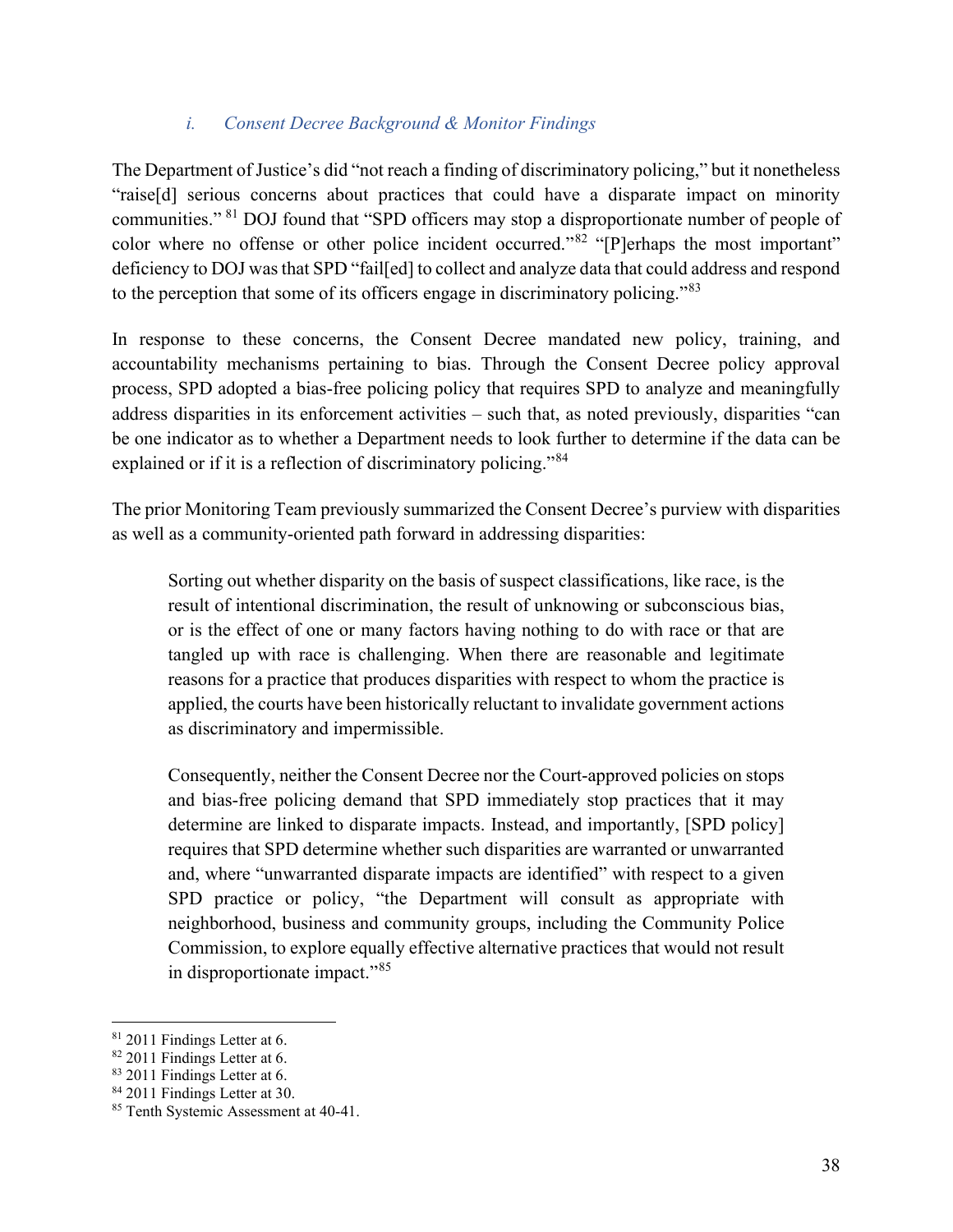It elaborated further about the need for collaboration between SPD and the community to address disparities:

This does not mean that the identification of disparate impacts in this report, through SPD's own analysis, or by other community organizations is not important. It certainly is. It means that, if Seattle is going to resolve unwarranted disparities in its policing, it is up to the Seattle community, SPD, the Department's formal oversight mechanisms, elected officials, and community watchdogs to identify meaningful disparities, explore their causes, and determine if SPD could carry out safe, effective, and constitutional policing while eliminating or reducing the disproportionality. Simply because some disparities might not establish violations of the Constitutional, state, or federal law does not mean that they cannot, or should not, be addressed through these local political mechanisms. This approach ensures that Seattle can work out specific solutions informed substantially by the experiences and values of all of the city's diverse communities.<sup>[86](#page-39-0)</sup>

The Court's prior finding that Seattle was in "full and effective compliance" with the Consent Decree pertaining to the areas of stops and detentions and bias-free policing therefore occurred within the context of data revealing long-term, aggregate disparities across some enforcement activities that SPD and the Seattle community continued to confront – with SPD's bias-free policing policy providing a collaborative framework for moving forward. In turn, while SPD achieved compliance with the baseline requirements of the Consent Decree, SPD must continue the important work of assessing and addressing unwarranted disparities in partnership with the community.

#### *ii. Capacity to Assess Disparities*

The Monitoring Team previously reported that SPD officers consistently articulated reasonable suspicion for individual stops and frisks. However, there were also racial disparities in the people affected by SPD's post-stop practices. SPD summarized the prior Monitor's findings in its own follow-up disparity analysis:

The Monitor found as part of this qualitative assessment that the clear majority of stops and frisks (99 and 97 percent respectively) were justified on Constitutional and policy grounds. However, the Monitor also identified using Propensity Score Matching substantial racial disparities, including the findings that (1) some differences were observed in frisk rates; (2) black and Hispanic subjects were frisked more often than white subjects; (3) weapons were more likely to be recovered from white subjects than black or Asian

<span id="page-39-0"></span><sup>86</sup> Tenth Systemic Assessment at 40-41.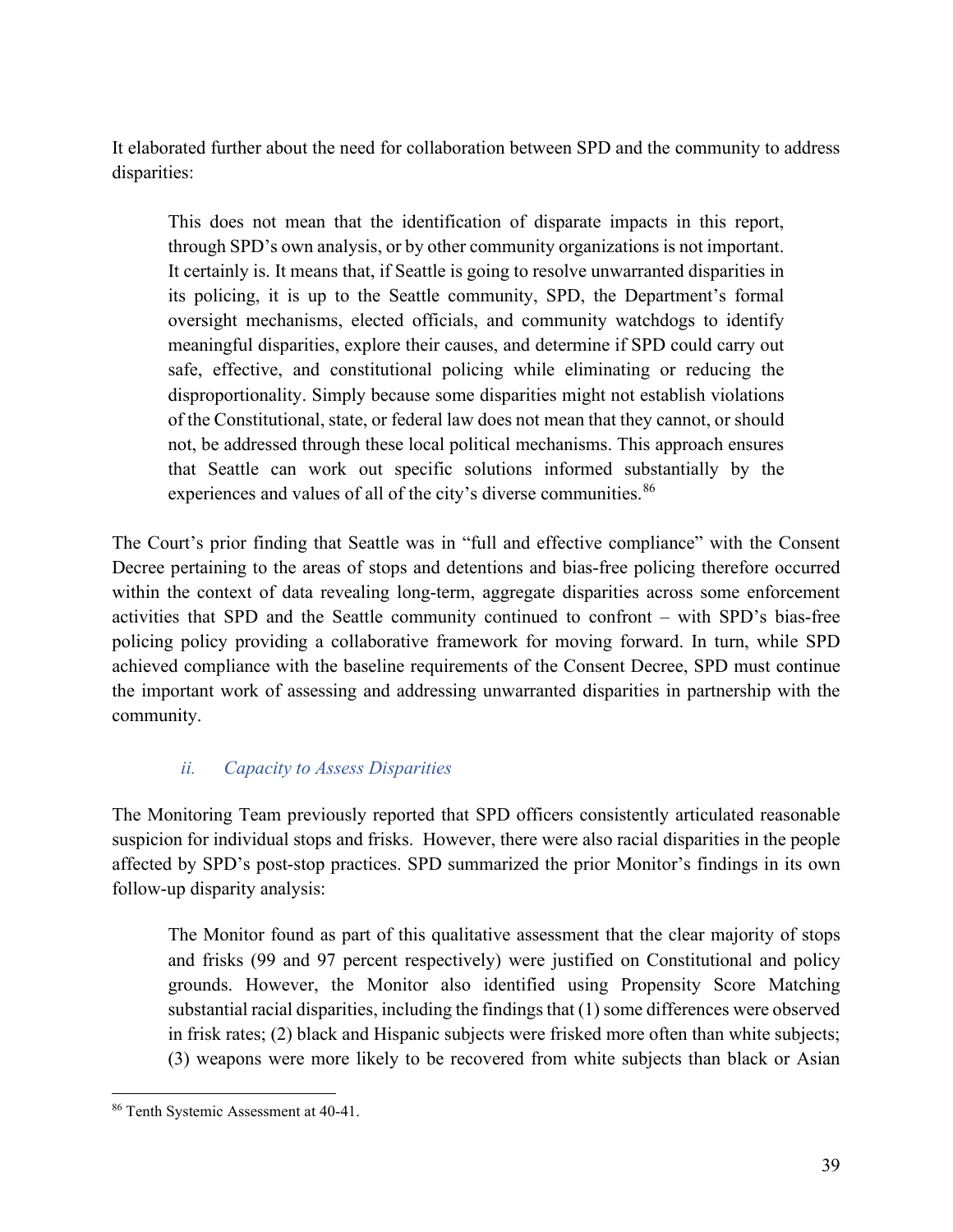subjects; and (4) black and Asian subjects were more likely to be arrested subsequent or pursuant to a stop.<sup>[87](#page-40-0)</sup>

While this kind of robust statistical assessment was beyond the reach of SPD at the onset of the Consent Decree due to limited data availability and analytical capacity, SPD now has built the data infrastructure and analytical capacity to conduct rigorous analysis on an ongoing basis to support evidence-based management practices. SPD describes its maturation in this regard:

As SPD's data collection and governance processes over the life of the Consent Decree have become increasingly robust, SPD, often in partnership with academic and professional research organizations, has been able to leverage its data to perform increasingly sophisticated analyses with respect to many of the most legally and circumstantially complex areas of police-community interactions. Of particular focus over the past six years, and a topic of on-going research and debate in the social science of policing, is racial disparity across many facets of the criminal justice system, including police contacts.<sup>[88](#page-40-1)</sup>

SPD has taken the rich foundation of disparity analyses established by the Monitoring Team and developed in-house capacity to assess disparities rigorously and sustainably. SPD utilizes "Propensity Score Matching" (PSM), a method used in the Monitoring Team's Tenth Systemic Assessment, to assess potential disparities in SPD actions. Propensity Score Matching, as SPD explains, is an analytical method "which uses regression to 'score' how similar events are to each other across a variety of factors and match them for comparison."[89](#page-40-2) SPD has developed and implemented this statistical approach in partnership with leading academics and with oversight from the Office of Inspector General.

SPD offers an example of how it uses this sophisticated analytical technique: PSM "was used to match a *Terry* stop where the stopped individual was Black to a stop where the stopped individual was White, but all other known factors (available in fielded data) were as similar as possible."<sup>[90](#page-40-3)</sup> A variety of factors can influence officer actions and outcomes, and SPD's use of PSM helps focus disparity analyses toward greater insight that can inform more precise remedies toward addressing disparities. SPD specifies how it has implemented PSM internally in one of its disparity reports:

SPD builds upon and extends the Monitor's application of Propensity Score Matching by (1) refining the analysis as relates to frisks and stop duration by

<span id="page-40-0"></span><sup>87</sup> Seattle Police Department's "Disparity Review – Part I: Using Propensity Score Matching to Analyze Racial Disparity in Police Data." Page 2. April 2019.

<span id="page-40-1"></span><sup>88</sup> Seattle Police Department's Disparity Review – Part I: Using Propensity Score Matching to Analyze Racial Disparity in Police Data, April 2019.

<span id="page-40-2"></span><sup>89</sup> Seattle Police Department's Disparity Review – Part II: Developing a Deeper Understanding of Disparities Identified in Part I. December 2019. Page 2-3

<span id="page-40-3"></span><sup>90</sup> Seattle Police Department's Disparity Review – Part II: Developing a Deeper Understanding of Disparities Identified in Part I. December 2019. Page 2-3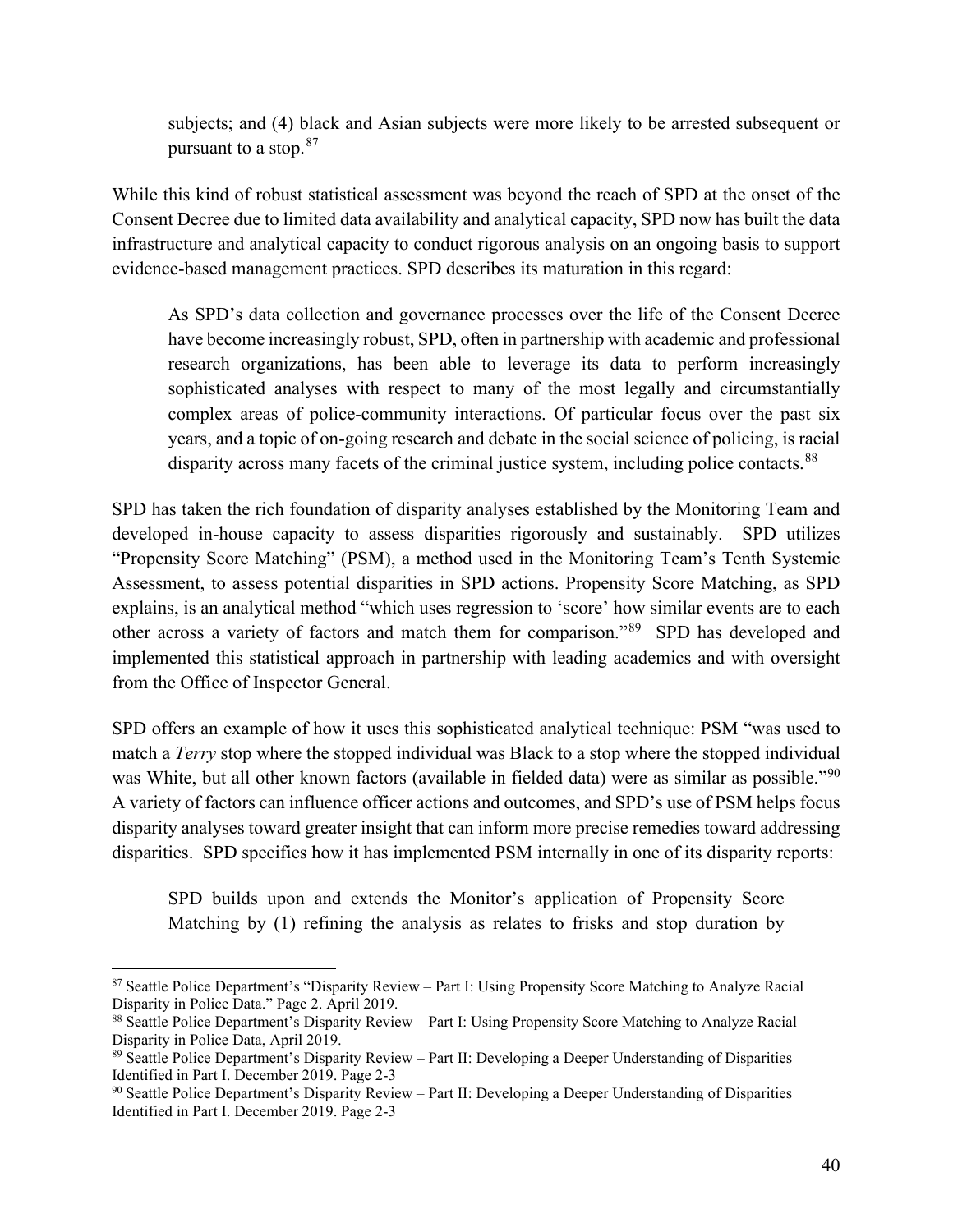matching for additional factors that are available through SPD's data analytics platform but were not available to the Monitoring Team at the time of data production for the Tenth Systemic Assessment; and (2) applying Propensity Score Matching to examine the role of race in Use of Force data relating to force type (Type I or Type II) and around the pointing of a firearm (the latter being another area that is often a matter of substantial officer discretion).<sup>[91](#page-41-0)</sup>

While SPD has focused its disparity analysis on internalizing and enhancing PSM, SPD recognizes that "quantifying *unwarranted* racial disparities in police contacts is difficult and there is no academic consensus about the best method to do so."<sup>[92](#page-41-1)</sup> While aggregate disparities in SPD actions compared to the Seattle population present questions and concerns, such comparisons only provide a "generalized type of analysis [that] does not tell us much about what is driving disparity"<sup>[93](#page-41-2)</sup> since "they do not take into account that disparities in terms of race might be a natural byproduct of the police basing stops on other factors not related to race," as the previous Monitor noted.<sup>[94](#page-41-3)</sup> SPD's use of PSM is an advancement beyond simple population-based comparisons. PSM is rigorous approach that provides a deeper level of disparity analysis by attempting to account for a variety of factors to isolate the impacts of race. By doing so, SPD can generate more precise insights for future action. SPD explains its basis for this approach:

Using only the overall, aggregate data about race from the general SPD dataset does little to help resolve the issue of whether the differences in treatments are most driven by some other factor that is not purely a subject's race or are instead driven primarily by racial identity. Indeed, a central challenge of the post-stop analysis is to distinguish unlawful disparity from variation that exists because of SPD policy, random chance, or some other social or sociological factor.<sup>[95](#page-41-4)</sup>

While PSM will not answer every question SPD or the community has regarding disparities, SPD's matured ability to conduct these analyses internally in partnership with leading academics is notable. The Monitoring Team has engaged with law enforcement agencies across the country, and SPD's analytical capacity in this regard is extremely rare, if not unmatched nationally. **Few, if any, law enforcement agencies in the United States have built or maintain the internal capacity to produce ongoing disparity analyses at this level of rigor and sophistication. These analyses can provide a vital foundation for continued collaboration with the community toward substantive actions on unwarranted disparities.** Whereas SPD lacked the ability to

<span id="page-41-0"></span><sup>91</sup> Seattle Police Department, *Disparity Review – Part I: Using Propensity Score Matching to Analyze Racial Disparity in Police Data* 3 (Apr. 2019).

<span id="page-41-1"></span><sup>92</sup> Seattle Police Department, *Disparity Review – Part I: Using Propensity Score Matching to Analyze Racial Disparity in Police Data* (Apr. 2019).

<span id="page-41-2"></span><sup>93</sup> Tenth Systemic Assessment at 3.

<span id="page-41-3"></span><sup>&</sup>lt;sup>94</sup> Tenth Systemic Assessment at 9.

<span id="page-41-4"></span><sup>95</sup> Seattle Police Department, *Disparity Review – Part II: Developing a Deeper Understanding of Disparities Identified in Part I* 2 (Dec. 2019).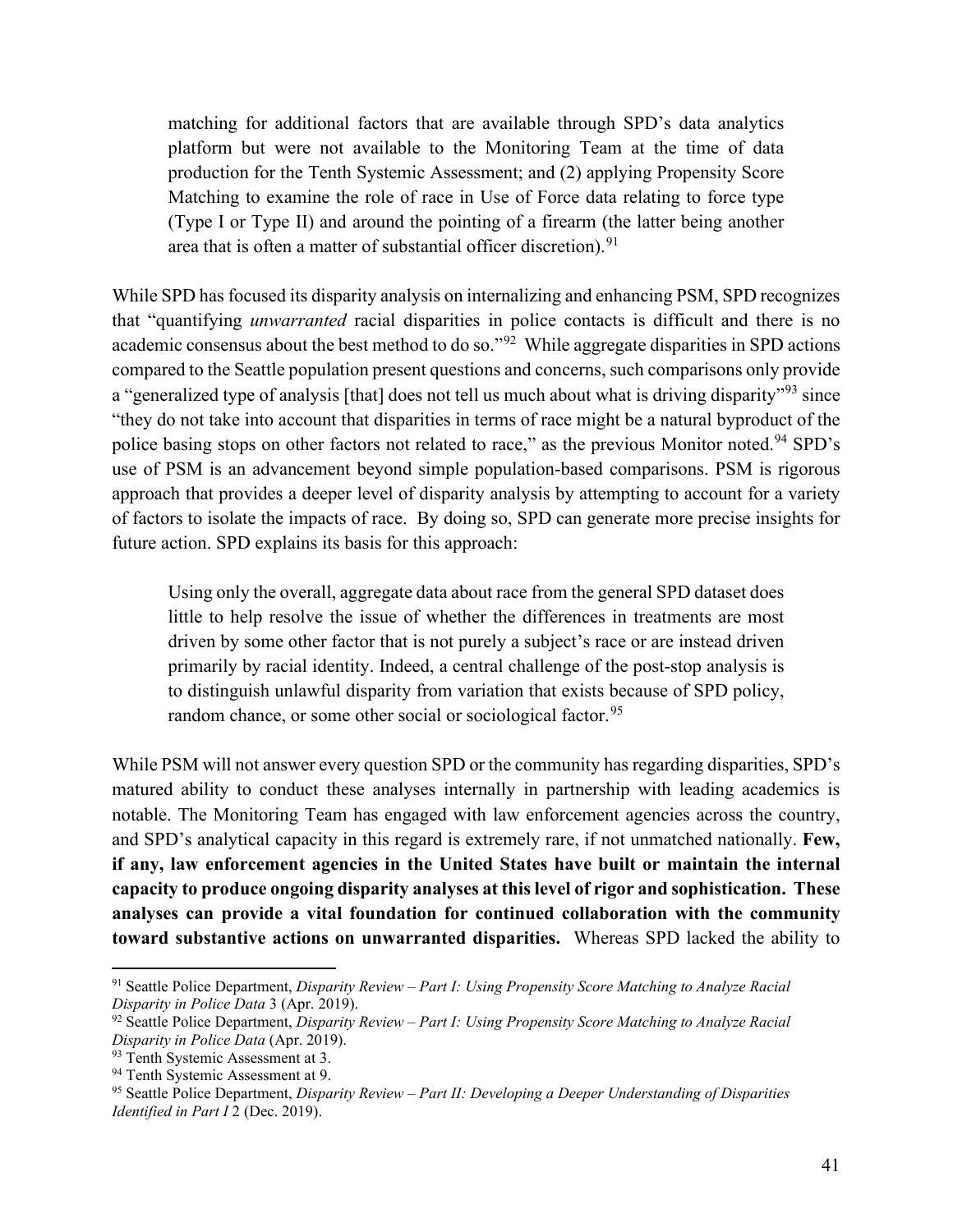"self-assess" regarding disparities at the start of the Consent Decree, it is now a leader in policing analytics and regularly provides guidance to other police departments in this area and others.

SPD is automating these and other analytical methods to provide the organization ongoing insights into critical areas impacting SPD's pursuit of more equitable policing. SPD will utilize live dashboards demonstrating these data for a newly launched organizational meeting focused on improving equity, accountability, and overall quality in SPD's policing. SPD has engaged a research partner to evaluate this new approach to provide feedback on the rigor of SPD's analytics and its method of employing them toward organizational improvement.

SPD plans to offer the code for this ongoing analysis open source for other agencies interested in conducting this level of analysis. Such analysis is far beyond the reach of most agencies, and SPD's innovation in this regard represents not just a significant step forward for SPD but also emphasizes its leadership nationally in police analytics.

Still, SPD must continually assess the quality and meaning of its data to ensure its analysis facilitates maximum comprehension and impact. For example, the aforementioned imprecision of the "field contact" outcome category hinders SPD and the public's ability to assess precisely what percentage of stops lead to no identification of a crime overall and by race. SPD must also work toward reducing the number of stops and uses of force for which the subject's race is documented as "unknown," thereby limiting potential disparity analyses in areas of vital interest to the public. These are correctable issues that SPD must address to further elevate its analytics and overall management of operations based on insightful analytics.

As SPD continually works to elevate its analytics platforms, SPD's advancements in this area will not only continue to provide SPD with robust mechanisms for improving management and outcomes but can also provide greater insights to community partners in providing feedback to SPD on potential improvements in reducing disparities. SPD should continue to work collaboratively with the Community Police Commission and Office of the Inspector General on how to best engage with SPD's performance analytics, maximizing the benefits for SPD's operations with community feedback.

SPD has demonstrated a strong commitment to transparency with its extensive open data and dashboards on topics such as use of force, crisis intervention, and stops. As SPD develops and implements these new processes focused on equity, SPD is exploring how to engage its community partners in these efforts moving forward. Toward this end, the Monitoring Team recommends that SPD:

1. Make these disparity analytics publicly available and digestible where feasible, as SPD has in other areas;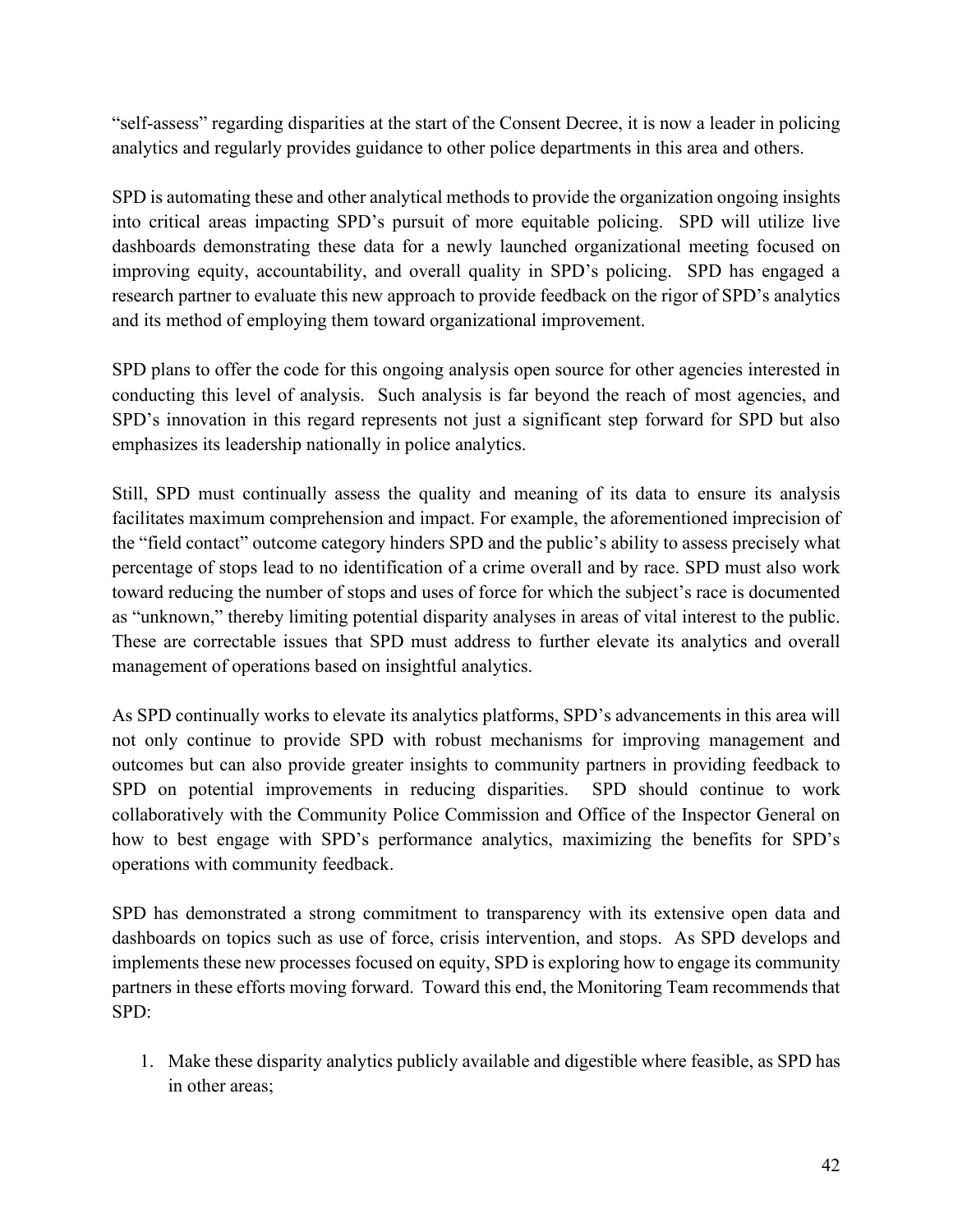- 2. Collaboratively develop a framework for engaging with its community partners on these new analytics and their potential impact, in line with how SPD has previously engaged CPC and the OIG in the development of previous disparity reporting; and
- 3. Report on a recurring basis its findings in partnership with community partners, what actions SPD plans to take to address identified issues, the status of recommendation implementation, and the impact of implemented recommendations, where known. SPD previously committed to doing so with its disparity report recommendations.<sup>[96](#page-43-0)</sup>

SPD's analytical development over the course of the Decree is laudable, and SPD's advancing toward robust equity-focused analytics and meeting framework presents a strong foundation for continued collaboration with community partners toward improved policing outcomes for the entire Seattle community. Much work remains in this regard, as the following section details based on SPD's own findings.

#### *iii. Disparities in Stop Practices*

**SPD's robust in-house analytics now confirm post-stop disparities previously identified by the Monitoring Team, though to varying extents in some areas.** SPD produced two disparity reports in 2019 analyzing stop performance from 2016 through the middle of 2018, and their key findings are highlighted below. SPD is automating these rigorous analyses for ongoing analysis of disparities, as discussed above. The key findings of SPD's two disparity reports follow, largely using the Propensity Score Matching analyses described in the previous section. **While these findings, alone, do not implicate SPD's compliance with the bias-free policing requirements of the Consent Decree, they do highlight the need for SPD to continue collaboration with community partners in assessing and attempting to address unwarranted disparities.**

**SPD's disparity analysis found that chances of an individual being stopped and frisked increased the more the individual did not match the racial composition of the neighborhood the individual was stopped in.** SPD stated this finding "reinforces the need for the Department to evaluate the call-taking/dispatching segment of police response to mitigate bias."<sup>[97](#page-43-1)</sup>

**SPD's disparity analysis finds that officers frisk minorities more frequently than White subjects in similar situations.** Specifically, SPD found that "non-white (including black)" individuals "were frisked approximately 18% more frequently than white subjects." <sup>[98](#page-43-2)</sup> Further,

<span id="page-43-0"></span><sup>96</sup> Seattle Police Department, *Disparity Review – Part II: Developing a Deeper Understanding of Disparities Identified in Part I* 30 (Dec. 2019).

<span id="page-43-1"></span><sup>97</sup> Seattle Police Department, *Disparity Review – Part II: Developing a Deeper Understanding of Disparities Identified in Part I* 6 (Dec. 2019).

<span id="page-43-2"></span><sup>98</sup> Seattle Police Department, *Disparity Review – Part I: Using Propensity Score Matching to Analyze Racial Disparity in Police Data* 3 (Apr. 2019).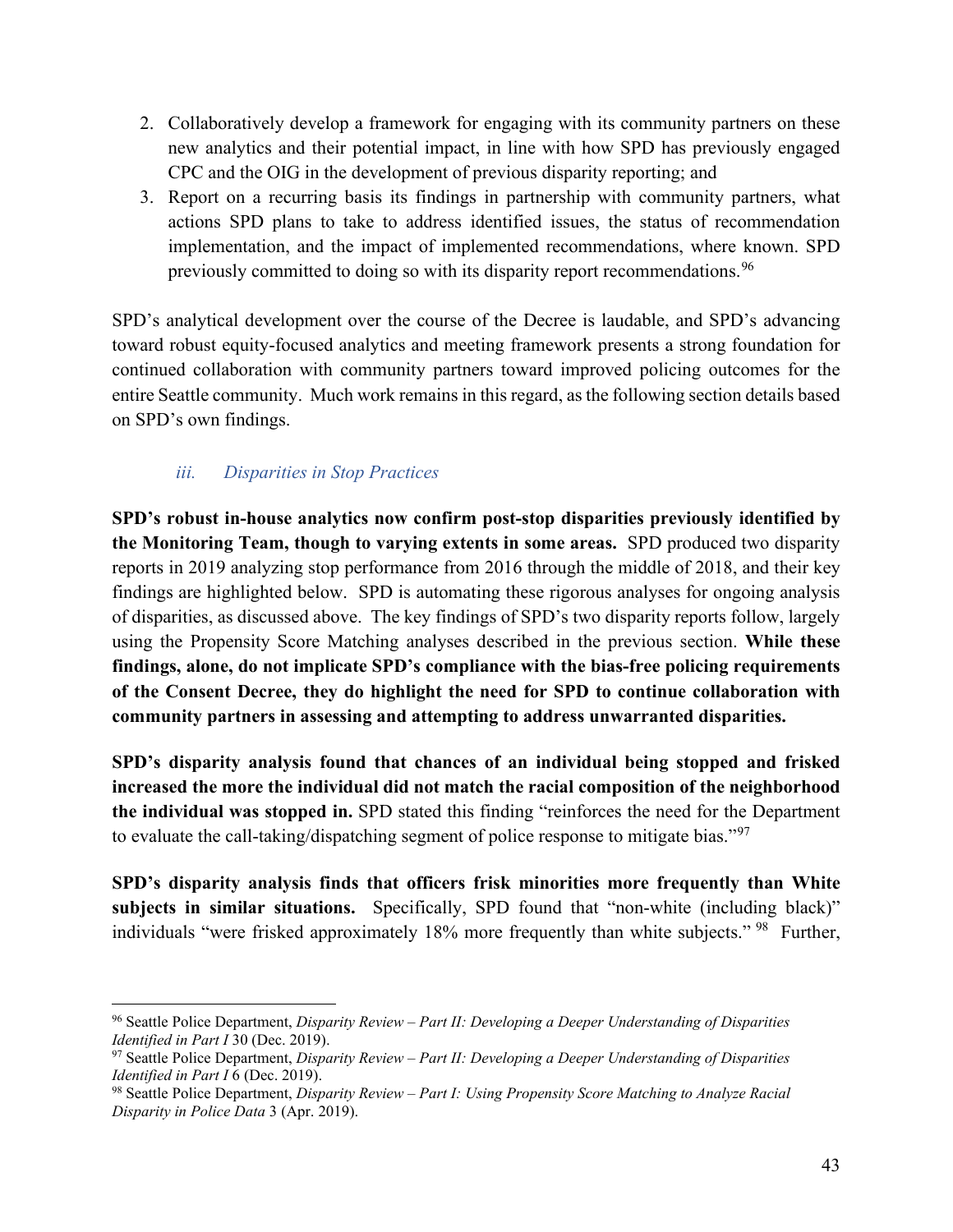SPD found "the greatest disparity was found with respect to Asian subjects, who were approximately one-third more likely to be frisked than white subjects." [99](#page-44-0)

**While officers were least likely to frisk White subjects, officers were most likely to find a weapon on White subjects after a frisk, according to SPD analysis.**<sup>[100](#page-44-1)</sup> SPD found that, **"**Although subjects perceived to be Asian were frisked nearly 34% more than white subjects, they were found with weapons 21.5% less often than white subjects in the same situations."<sup>[101](#page-44-2)</sup> SPD found the "largest disparity in hit rate" for "subjects perceived to be American Indian/Alaska Native, who were just 3.9% more likely to be frisked but found with weapons nearly 50% less than white subjects, all other things being equal." $102$ 

SPD identified disparities not just along racial demographics but also across its operational units. SPD found that "frisk, hit, and weapon recovery rates differ by precinct and beat," which "strongly calls for deeper examination of why there are not similar outcomes across the City."<sup>[103](#page-44-4)</sup>

**SPD's disparity findings should not only focus community concern and engagement regarding SPD practices, but also inspire confidence and continued investment in SPD's ability to critically assess its performance through rigorous data analysis, learning, and policy and practice innovation.** Clearly, SPD's growth in analytical capacity and transparency do not diminish disparity findings of great concern to the community, but this analytical advancement does provide a foundation for moving forward with evidence-based insights to work toward addressing community concerns, in stark contrast to SPD's inability to adequately "self-assess" in this area prior to the Decree.<sup>[104](#page-44-5)</sup>

#### *iv. Capacity to Engage with Community Toward Solutions*

Collecting and analyzing data regarding disparities represents a necessary step forward from the important issues identified by DOJ's investigation, but collaborative action toward addressing identified unwarranted disparities is the reason for the analysis in the first place. SPD recognizes that as it identifies disparities, "The question, therefore, becomes what factors – be they policies,

<span id="page-44-0"></span><sup>99</sup> Seattle Police Department, *Disparity Review – Part I: Using Propensity Score Matching to Analyze Racial Disparity in Police Data* 3 (Apr. 2019).

<span id="page-44-1"></span><sup>100</sup> Seattle Police Department, *Disparity Review – Part I: Using Propensity Score Matching to Analyze Racial Disparity in Police Data* 4 (Apr. 2019).

<span id="page-44-2"></span><sup>101</sup> Seattle Police Department, *Disparity Review – Part I: Using Propensity Score Matching to Analyze Racial Disparity in Police Data* 4 (Apr. 2019).

<span id="page-44-3"></span><sup>102</sup> Seattle Police Department, *Disparity Review – Part I: Using Propensity Score Matching to Analyze Racial Disparity in Police Data* 4 (Apr. 2019).

<span id="page-44-4"></span><sup>103</sup> Seattle Police Department, *Disparity Review – Part II: Developing a Deeper Understanding of Disparities Identified in Part I* 6 (Dec. 2019).

<span id="page-44-5"></span><sup>104</sup> 2011 Findings Letter at 30. SPD's full disparity reports are available on SPD's Blotter website.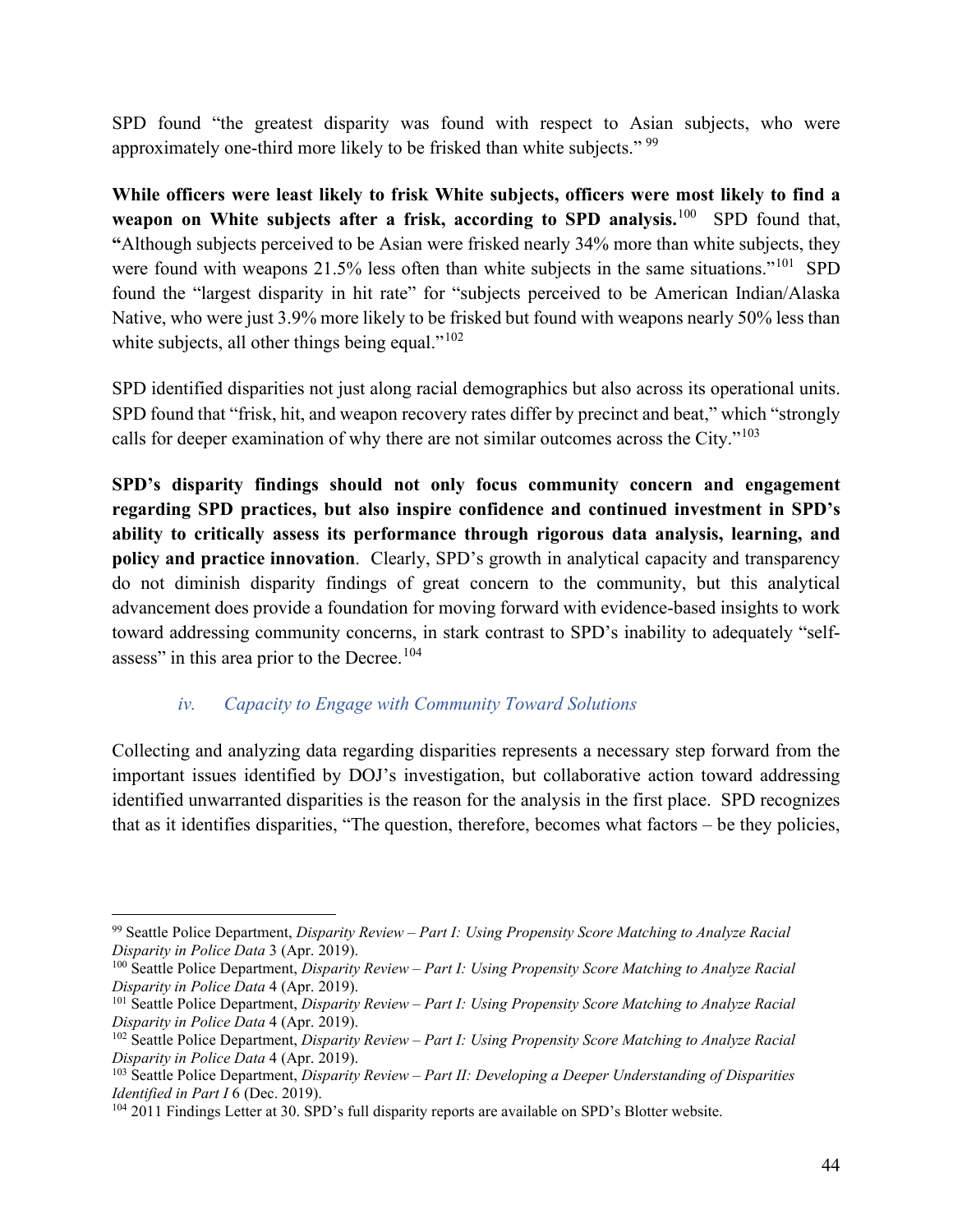trainings, or shared information – contribute to these disparities" – and what they can do to address the disparities effectively. [105](#page-45-0)

SPD's bias-free policing policy, developed and implemented as a result of the Consent Decree, provides a framework for SPD to engage collaboratively with the community toward addressing disparities. This policy requires that where "unwarranted disparate impacts are identified" with respect to a given SPD practice or policy, "the Department will consult as appropriate with neighborhood, business and community groups, including the Community Police Commission, to explore equally effective alternative practices that would not result in disproportionate impact."<sup>[106](#page-45-1)</sup> SPD explained further in its disparity analysis reporting:

Under this policy, SPD committed to eliminating policies and practices that have an unwarranted disparate impact on certain protected classes of people. SPD recognizes that even in the absence of intentional bias, the long-term impacts of historical inequality and institutional bias can result in disproportionate enforcement activities. With that in mind, the Department is committed to identifying and eliminating unwarranted or unnecessary disproportionate enforcement while protecting public safety and public order.<sup>[107](#page-45-2)</sup>

As part of SPD's disparity analysis process, SPD reports it "sought the City of Seattle's Community Police Commission's (CPC) partnership for their expertise in engaging community and facilitating working meetings focused on addressing issues in law enforcement." [108](#page-45-3) As SPD describes, the purpose of these meetings was to review incidents with community members "to help the Department assess these incidents from the perspective of those experiencing the interactions, so that any institutional bias might be overcome."[109](#page-45-4)

Through these community feedback meetings, SPD's advanced statistical analyses, and other mechanisms, SPD identified actionable recommendations that could help reduce future disparities. SPD summarized the actions it would take from this collaborative analysis process "to address the identified disparities and continue this work" as follows:  $110$ 

> 1. Amplify the training and guidance around how much of a match between the description of a suspect and the appearance of the subject there must be to constitute

<span id="page-45-0"></span><sup>105</sup> Seattle Police Department, *Disparity Review – Part II: Developing a Deeper Understanding of Disparities Identified in Part I* 2 (Dec. 2019).

<span id="page-45-1"></span><sup>106</sup> Tenth Systemic Assessment at 40-41.

<span id="page-45-2"></span><sup>107</sup> Seattle Police Department, *Disparity Review – Part II: Developing a Deeper Understanding of Disparities Identified in Part I* 2–3 (Dec. 2019).

<span id="page-45-3"></span><sup>108</sup> Seattle Police Department, *Disparity Review – Part II: Developing a Deeper Understanding of Disparities Identified in Part I* 15 (Dec. 2019).

<span id="page-45-4"></span><sup>109</sup> Seattle Police Department, *Disparity Review – Part II: Developing a Deeper Understanding of Disparities Identified in Part I* 15 (Dec. 2019).

<span id="page-45-5"></span><sup>110</sup> Seattle Police Department, *Disparity Review – Part II: Developing a Deeper Understanding of Disparities Identified in Part I* 6–7 (Dec. 2019).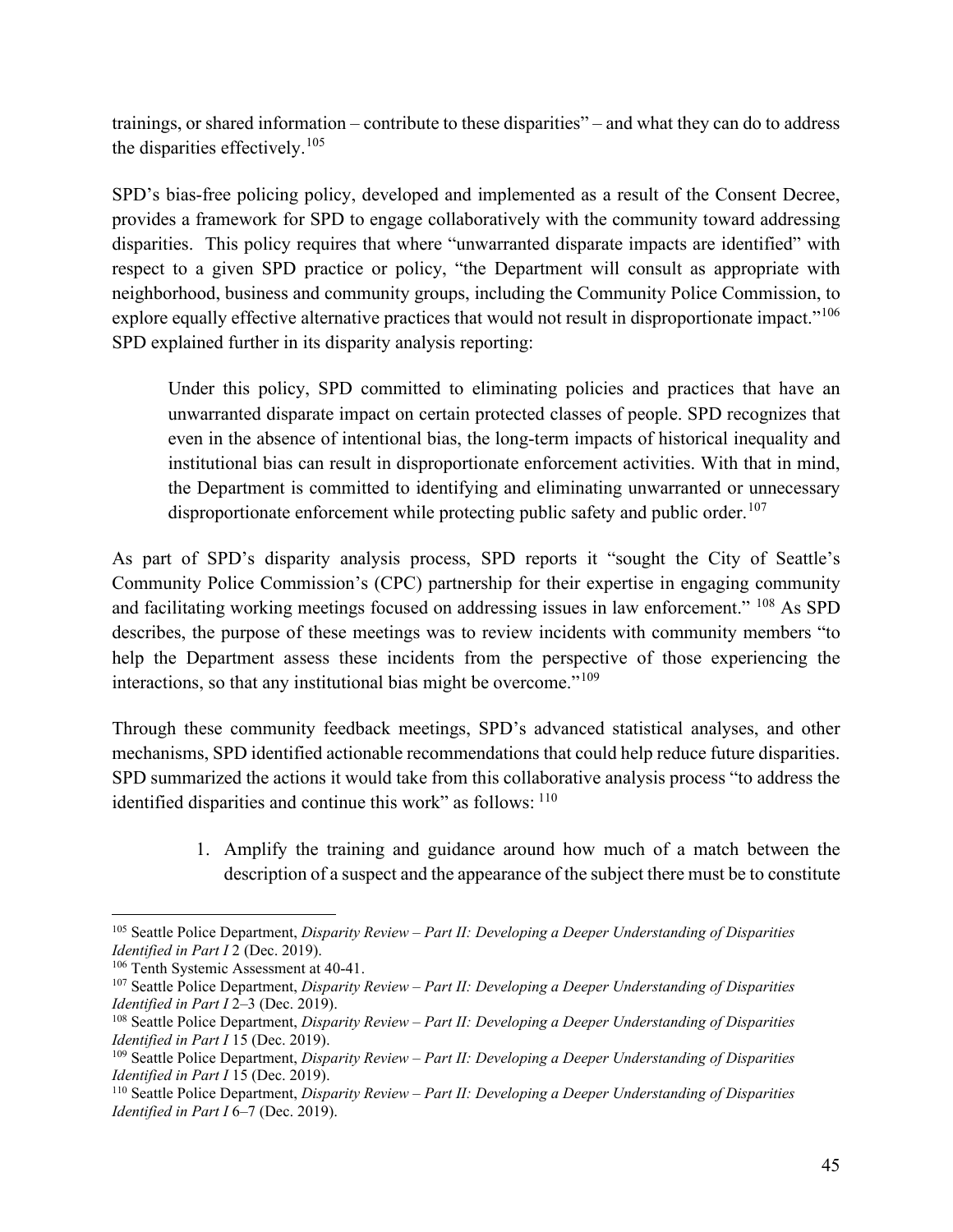a "match" to initiate a stop, and safety frisk, if warranted (and how specifically that match must be described in order to appropriately documents a stop and/or frisk)

- 2. Review policies, trainings, and protocols for the pointing of firearms
- 3. Develop enhanced procedures and trainings for 9-1-1 call takers and 9-1-1 dispatchers to improve their ability to recognize and mitigate implicit bias
- 4. Address "disparity-associated" issues involving officer professionalism
- 5. Continue the work on identifying and responding to disparate impacts by continuing to partner with the CPC in developing and holding incident review community sessions, as was trialed during this analysis.<sup>[111](#page-46-0)</sup>

SPD further committed "to an annual, published review of this work on analyzing and responding to disparity, including updates on implemented strategies to lower disparity and any evidence of their success." [112](#page-46-1) SPD likewise committed to "continued community sessions to review incidents – as the Department works with the CPC and community to learn from the pilot sessions conducted during this review and continue to improve the process."<sup>[113](#page-46-2)</sup>

**The Monitoring Team recommends that SPD re-engage CPC in this effort to report on its progress implementing these commitments, receive feedback regarding these efforts, and renew collaborative analyses with CPC to move forward on these critical topics.** SPD's maturation in analyzing disparity is laudable, and the Department must ensure that it translates these analyses into collaborative action toward addressing unwarranted disparities, in accordance with its bias-free policing policy.

The Seattle community is now, in many ways, better positioned than ever to analyze disparities and work collaboratively toward improved policing. SPD has processes and systems in place that allow it to acknowledge and describe disparities. The Community Police Commission, created as a result of the Consent Decree and now codified as a continuing oversight body, can provide ongoing community perspectives and recommendations to SPD regarding practices producing disparities. The Office of Inspector General can provide systemic oversight of SPD practices, including its disparity analyses, to offer performance improvement recommendations for SPD action. When a complaint of bias-based policing arises, the Office of Police Accountability will investigate the complaint under civilian leadership.

Consequently, SPD has layered systems in place for multiple levels of analysis, feedback, and accountability regarding SPD stop practices and related disparities, creating a foundation for

<span id="page-46-0"></span><sup>111</sup> Seattle Police Department, *Disparity Review – Part II: Developing a Deeper Understanding of Disparities Identified in Part I* 6–7 (Dec. 2019).

<span id="page-46-1"></span><sup>112</sup> Seattle Police Department, *Disparity Review – Part II: Developing a Deeper Understanding of Disparities Identified in Part I* 30 (Dec. 2019).

<span id="page-46-2"></span><sup>113</sup> Seattle Police Department, *Disparity Review – Part II: Developing a Deeper Understanding of Disparities Identified in Part I* 30 (Dec. 2019).